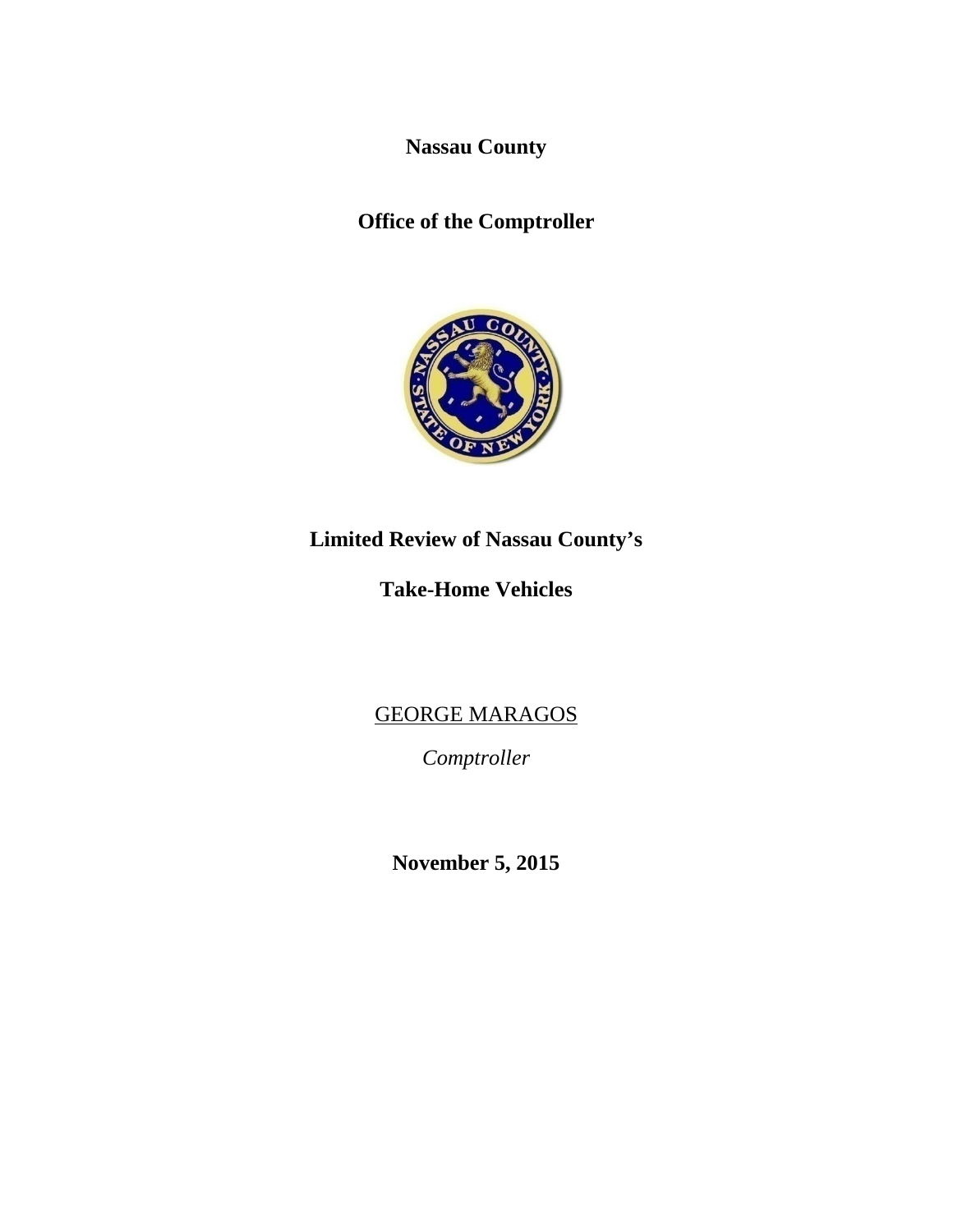# **NASSAU COUNTY**  *OFFICE OF THE COMPTROLLER*

# **George Maragos**

*Comptroller* 

James Garner *Chief Deputy Comptroller* 

Raymond J. Averna, Esq. *Deputy Comptroller* 

Jostyn Hernandez *Director of Communications* 

### Review Staff

JoAnn Greene *Director of Field Audit* 

Janis McDermott *Field Audit Supervisor* 

> Denise Gianotti *Field Auditor*

Aurora Scifo *Deputy Director of Field Audit*

> William Holtmeyer *Field Auditor*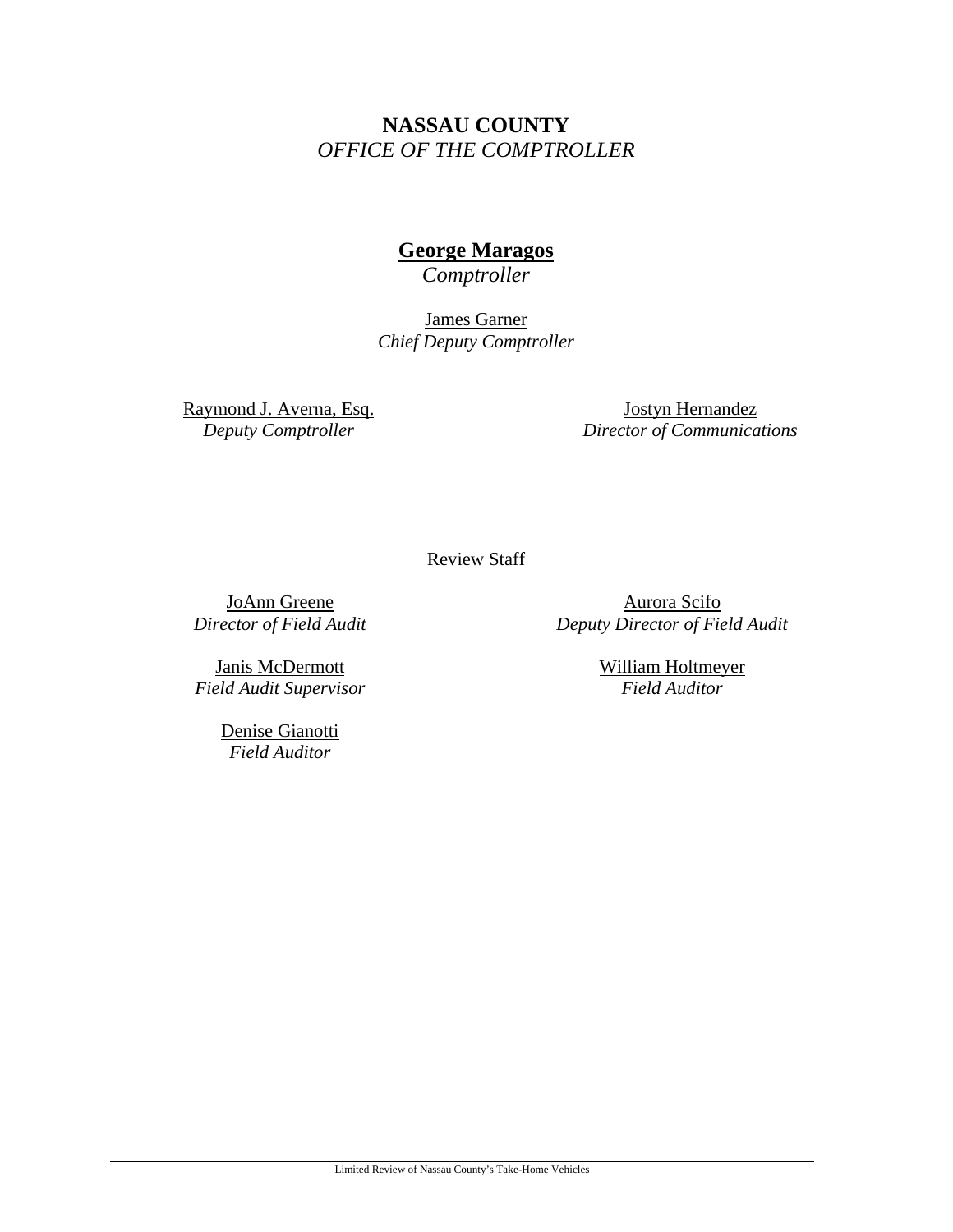## **Introduction**

The County currently has 282 take-home vehicles, 275 assigned to County employees in 22 departments, six assigned to state employees and one to United Water. The County's current fulltime head count as of January 2015 is 7,691. Vehicles are assigned to 3.6% of the County's fulltime work force. The two charts below list the six departments with the most take-home vehicles and the six most popular makes/models being used County-wide.

| AS OI FUDIUAI V 4015    |                        |  |  |
|-------------------------|------------------------|--|--|
| <b>Department</b>       | <b>No. of Vehicles</b> |  |  |
| <b>Public Works</b>     | 91                     |  |  |
| Police Dept.            | 85                     |  |  |
| Sheriff/Corrections     | 40                     |  |  |
| Fire Commission         | 19                     |  |  |
| <b>Consumer Affairs</b> | 9                      |  |  |
| Courts (NYS)            |                        |  |  |

## **Top Six Departments Using Take Home Vehicles As of February 2015**

## **Top Six Take Home Vehicles By Make/Model**

| <b>Make/Model</b>      | <b>No. of Vehicles</b> |
|------------------------|------------------------|
| Ford Crown Victoria    | 91                     |
| Ford Ranger            | 40                     |
| <b>Chevrolet Tahoe</b> | 38                     |
| Ford F250              | 22                     |
| Ford Escape            | 9                      |
| Jeep Cherokee          |                        |

## **Purpose**

The purpose of the review was to examine the adequacy and effectiveness of the controls related to the operation of the County's take-home vehicles, and to verify compliance with the County's take-home vehicle policies and procedures.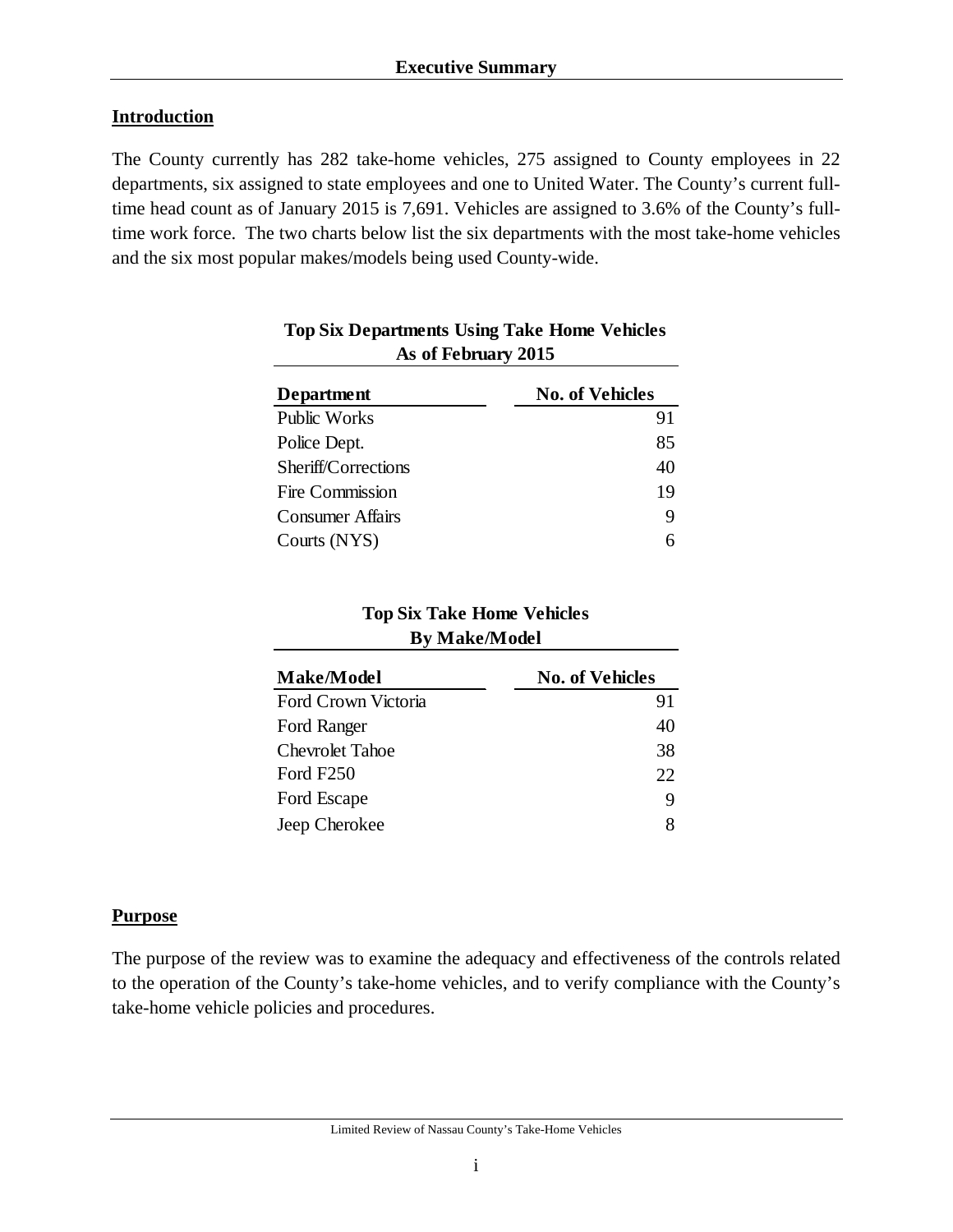## **Summary of Significant Findings:**

- Most County department heads have not performed an annual review to assess the need for take-home vehicles, which is required by the County's Motor Vehicle Risk Management Policy and Procedure Manual. This review is needed to ensure that take-home vehicle use is consistent with the County's Vehicle Control Act, and would include an assessment of each employee's job description and their need for a take-home vehicle.
- There is a lack of centralized oversight of both the County's 282 take-home vehicles and the County-wide fleet of approximately 2,700 vehicles. As a result, there was no complete and accurate master record of take-home vehicles, until the auditors reconciled several separate records to compile a master record. Numerous errors and inaccuracies, such as the listing of 21 retired employees as still having take-home vehicles, were noted in the records. A County-wide plan for fleet replacement is not in effect and there is no centralized effort to reduce costs and develop standardization.
- All drivers of County vehicles are not being checked and monitored through the New York State ("NYS") Department of Motor Vehicles License Event Notification Service ("LENS") System to ensure that they have a valid, unsuspended New York State Driver's License. The Nassau County Police Department is not monitoring over 2,000 drivers. The Department of Management and Budget's Risk Management Division had not been provided with required forms and copies of driver's licenses from 15 employees driving take-home vehicles, including department heads, assistant commissioners and highranking County officials. Therefore, they were never entered in the LENS system for daily monitoring.
- The auditors were asked to investigate four instances where County vehicles were reportedly being used inappropriately or without authorization. Two employees driving these vehicles were not registered in the LENS driver monitoring system and should not have been driving the vehicles during the day, or taking them home. Information on three of these instances was provided to the District Attorney's Office for review, to ensure surveillance and proper investigative documentation.
- The County provides the NYS Commissioner of Jurors and five NYS supervising judges with take-home County vehicles, without seeking reimbursement from the State for the gas and expenses associated with the vehicles.
- An outside contractor, United Water, which operates the County's sewage treatment plants, has been provided with approximately 71 County vehicles. The auditors could not determine who is driving these vehicles and if they have valid, unsuspended NYS driver's licenses.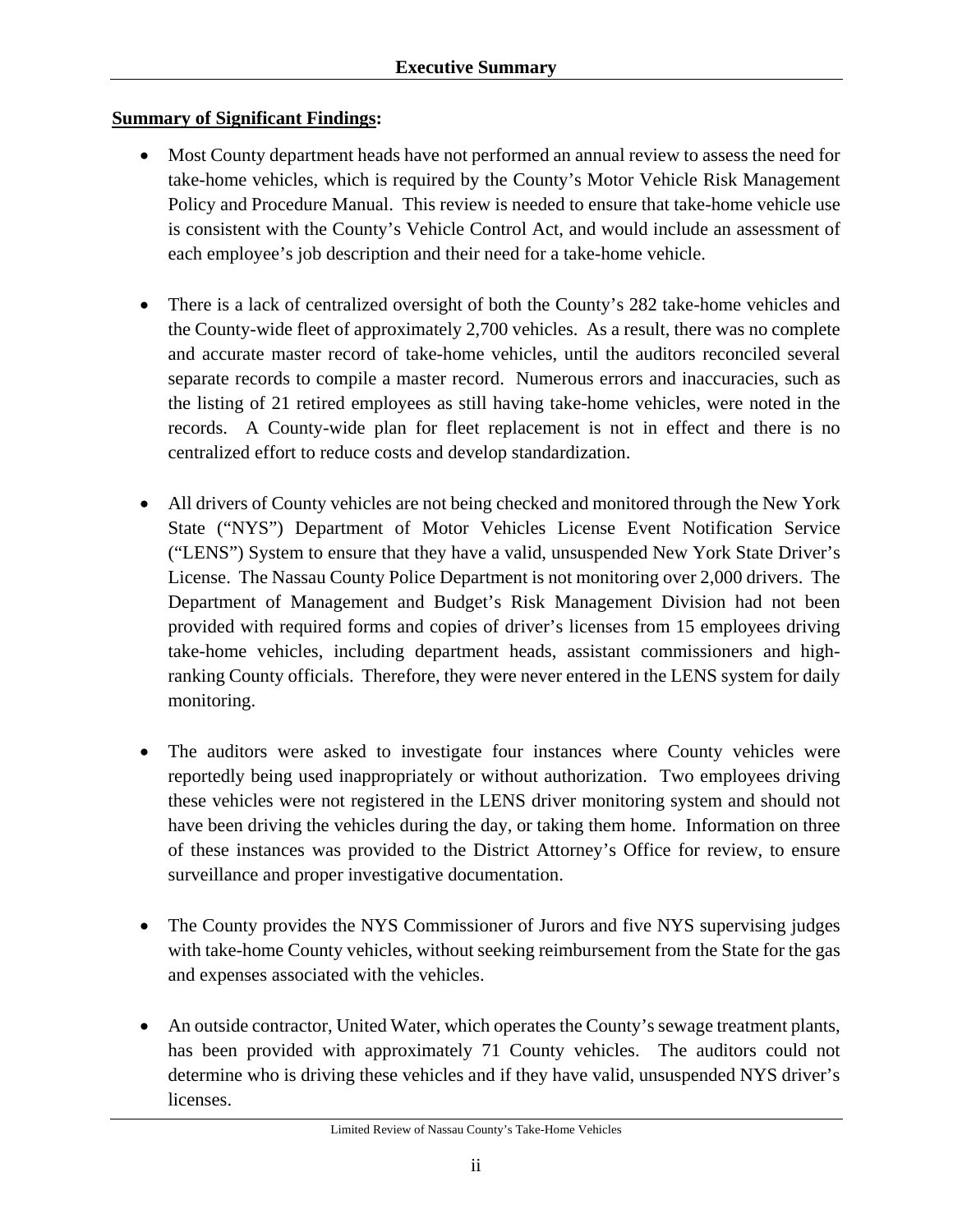- The County has received tickets and fines for traffic and parking violations committed by employees driving County vehicles. These include red light camera violations, excess speed in school zones, and toll E-ZPass violations. County procedures require that vehicle operators are to follow all traffic regulations and provide that employees' driving privileges may be suspended or revoked as a result of misuse of a County vehicle. All fines are to be the sole responsibility of the employee operating the vehicle. At the conclusion of the audit, there were 218 outstanding violations, 79 of which belong to NICE BUS. Some date back as far as 2009 and 2010.
- The use of take-home vehicles by eleven Department of Public Works ("DPW") employees living in Suffolk County has resulted in excess costs for fuel and depreciation exceeding \$60,000 per year.
- The value of vehicles in the County's Fixed Asset System is not up-to-date due to the lack of physical inventory reconciliations. Vehicle disposals have not been consistently reported to the Comptroller's Office for removal from the system.
- The County's various vehicle policies and procedures need updating and distribution.

## **Summary of Significant Recommendations:**

- Each department head should immediately reassess the assigned vehicle status of employees. Going forward, the annual oversight process required by the Motor Vehicle Risk Management Policy and Procedure Manual should be implemented.
- The County should maintain a current and accurate master record of take-home vehicles. A County-wide cost saving program to reduce County fleet costs should be implemented. To assist with this program, vehicle records recording daily mileage, fuel usage and cumulative repair costs should be maintained for each vehicle.
- If employee confidentiality can be protected, the Police Department should ensure that all police officer and civilian drivers have been entered in NYS DMV LENS to verify that they have valid, unsuspended NYS driver's licenses. The County should ensure that each driver in every department completes the required motor vehicle operators form before they are issued a take-home vehicle or assigned a vehicle from the County's vehicle pool. Driving privileges of employees refusing to complete the form or provide proof of a valid license should be suspended and their vehicles should be returned to the County fleet.
- All County employees should be reminded that County vehicles are only for official County use. Employees found to be using County vehicles improperly should be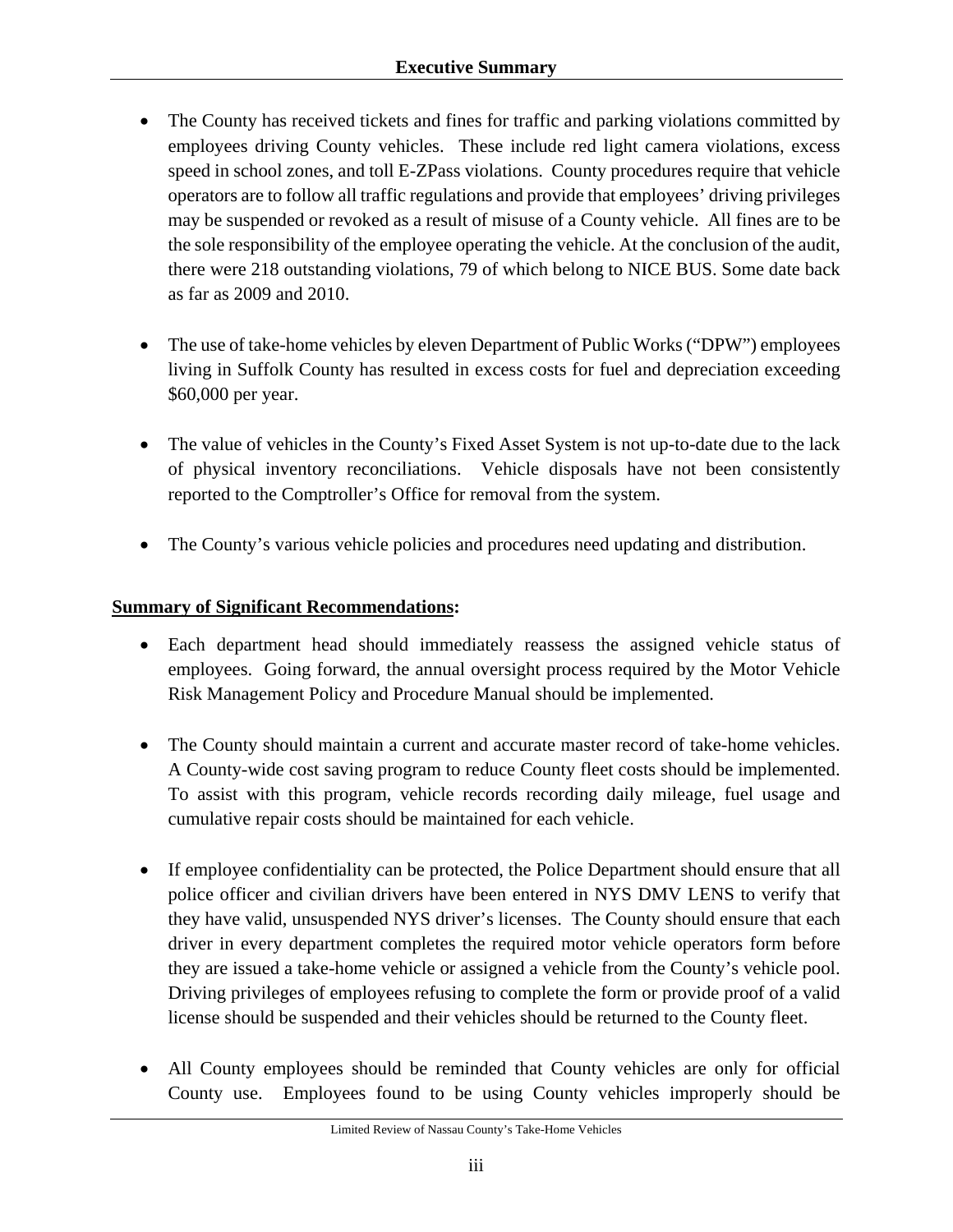#### **Executive Summary**

disciplined. Department heads and supervisors should be reminded to properly manage the vehicles placed in their care.

- The County should bill NYS for the fuel and expenses associated with the six County vehicles provided to the Commissioner of Jurors and supervising judges; or alternately, discuss with NYS Court officials having the State provide these vehicles.
- County officials should immediately determine the identities of the United Water employees operating County vehicles so they can be reviewed in the DMV LENS system.
- All employees issued a County vehicle should sign an acknowledgement that they will observe all traffic and vehicle laws and will be responsible for paying traffic and parking violation fines, whenever appropriate. The County should consider purchasing E-ZPasses for the use of County drivers on official business.
- Acknowledging that NYS Public Employee Relations Board ("PERB") decisions may limit the County's ability to modify the assignment of take-home vehicles. DPW should reevaluate the justification of providing take-home vehicles to employees who are not Nassau County residents because of the additional commuting costs incurred.
- Departments should complete the reconciliation of the listing of vehicles in FAACS to departmental vehicle records and/or perform physical inventories. Vehicle disposals should be reported promptly.
- The updated Motor Vehicle Risk Management Policy and Procedure Manual should be distributed to all employees driving County vehicles.

\*\*\*\*\*

The matters covered in this report have been discussed with the officials of the Office of Management and Budget, the Department of Public Works and the Police Department. On July 16, 2015 we submitted a draft report to the Deputy County Executive for Finance and the Commissioner of the Department of Public Works for their review. An exit conference was held on August 5, 2015. The Office of Management and Budget provided their response, which included responses by the Department of Public Works and the Police Department, on August 31, 2015. Their response and our follow up to their response are included as Appendix D to this report.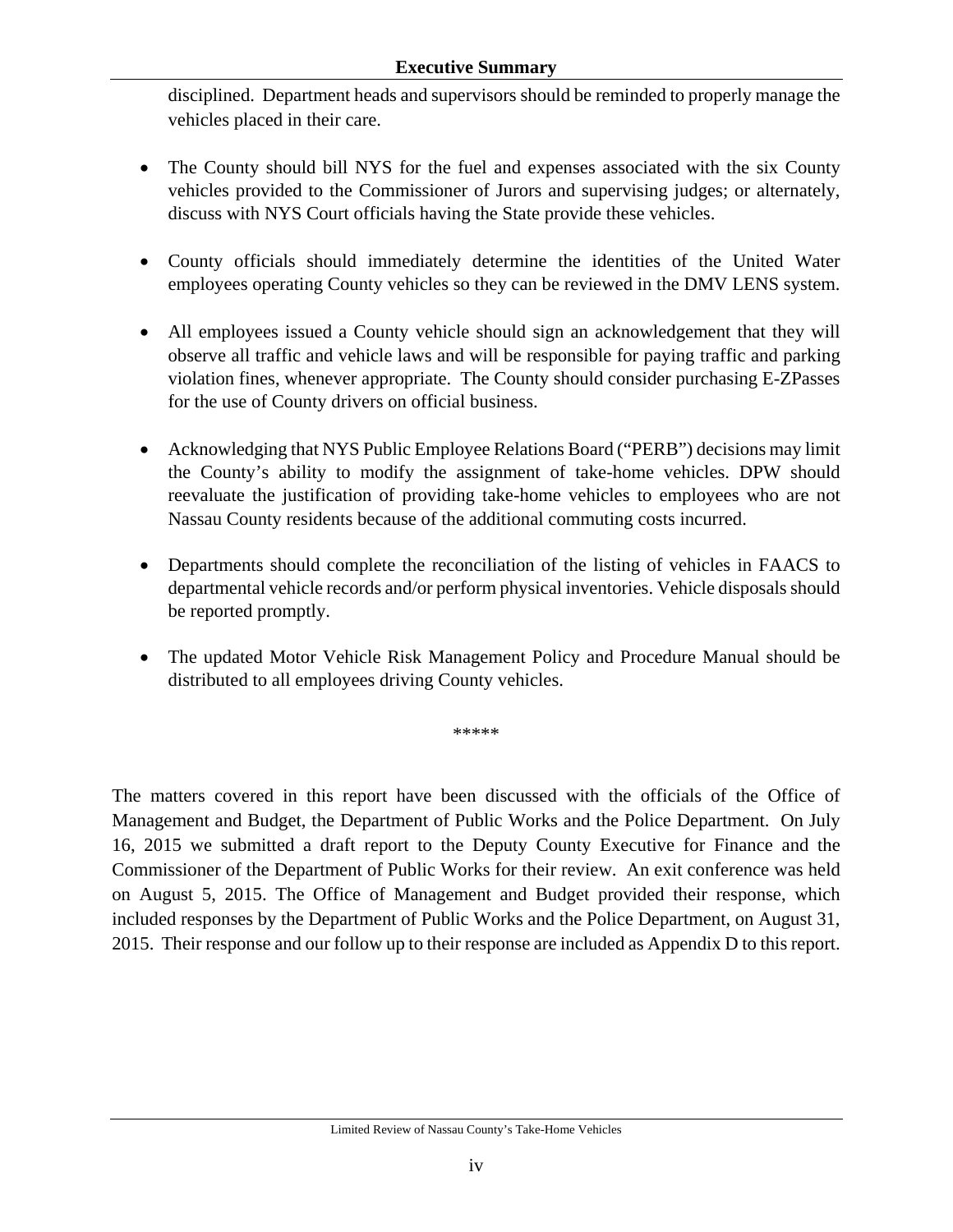## **Page**

| (1) Department Heads Do Not Annually Review and Assess the Need for Their Take-Home<br>Vehicles, As Required By Law, and There is No Oversight of Assignments by Risk      |
|----------------------------------------------------------------------------------------------------------------------------------------------------------------------------|
| (2) A Complete and Accurate Master File of Who Has Take-Home Vehicles did not Exist 9                                                                                      |
| (3) All County and Police Drivers are not Being Checked and Monitored through the NYS<br>DMV LENS System to Ensure that They have a Current, Unsuspended, Valid License 12 |
| (4) Reports Received of Unauthorized Employees Taking County Vehicles Home and Using                                                                                       |
| (5) The County Provides NYS Judges and the Commissioner of Jurors with County Take-                                                                                        |
| (6) A County Take-Home Vehicle is Listed as Assigned to an Outside Contractor, United                                                                                      |
| (7) The County's Fleet Maintenance Division has Received Tickets and Fines for Traffic and<br>Parking Violations Committed by Employees Driving County Vehicles  16        |
| (8) The Vehicle Value in the County's Fixed Asset System is not Up-to-Date due to the Lack                                                                                 |
| (9) Notice of Vehicle Disposals, which are Needed to Keep Vehicle Financial Databases                                                                                      |
| (10) The "Nassau County Vehicle Control Act" and the County's Motor Vehicle Policy Need                                                                                    |
| (11) Use of Take-Home Vehicles by Employees Living in Suffolk County Results in Excess<br>Costs for Fuel and Depreciation, Exceeding \$60,000 for Eleven Employees 22      |
| (12) Prohibitions Regarding the Use of a Take-Home Vehicle are not Uniformly Distributed to                                                                                |
| (13) There is no Process to Ensure that Employees Leaving County Service have Returned<br>their Take-Home Vehicles and Reported their Final Mileage for IRS Purposes<br>25 |
|                                                                                                                                                                            |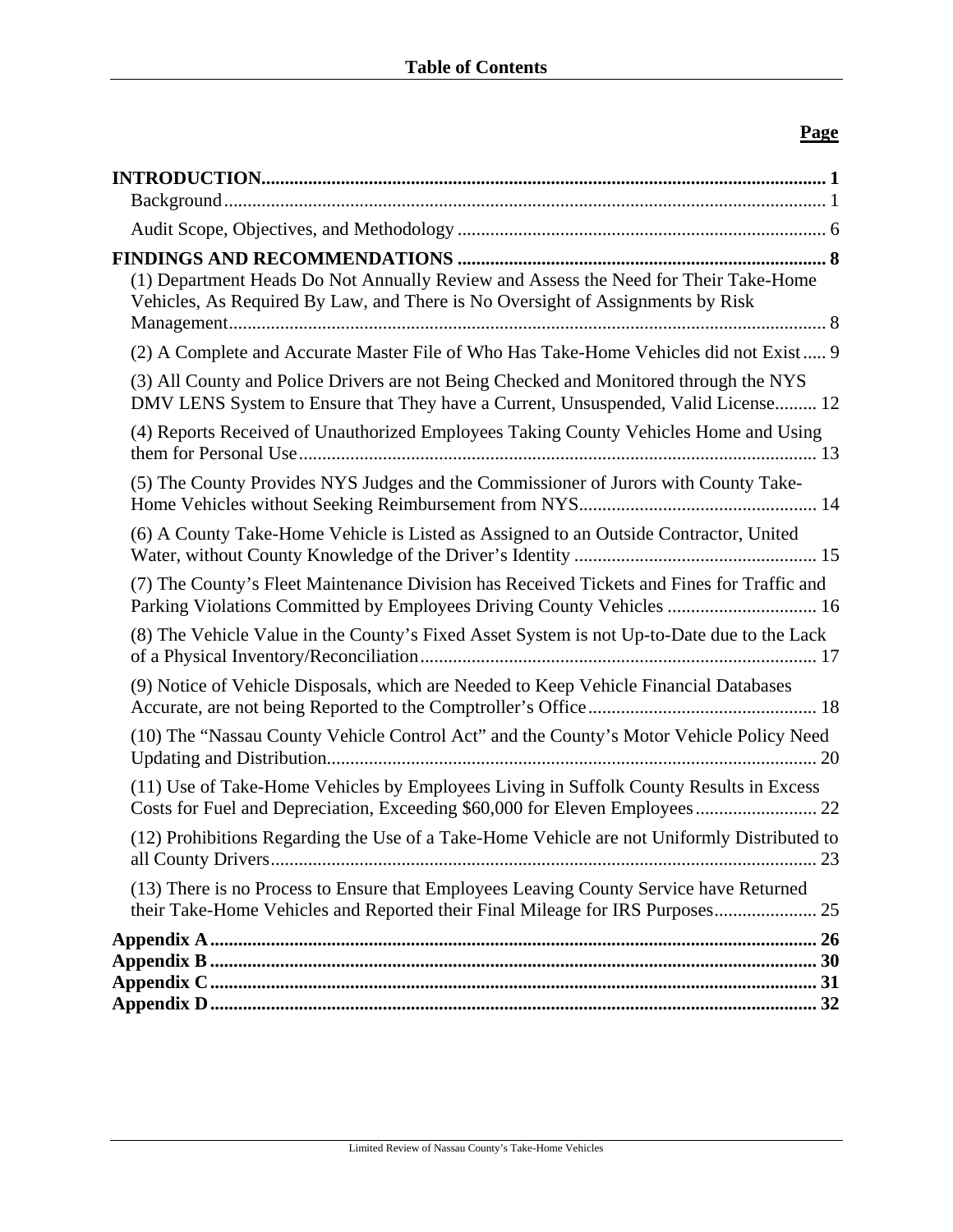## **Background**

The Department of Public Works' Fleet Maintenance Division ("Fleet Maintenance") maintains 1,413 County vehicles. The Police Department has a separate fleet of 1,287 vehicles, including 1,184 pool vehicles. There are an additional 26 leased vehicles in use by the County.

As of February 2015, there were 282 take-home vehicles assigned to individuals in 22 County Departments, including the Police Department. (See Appendix A.) Five New York State Supervising judges have also been issued a County take-home vehicle; four through the Police Department and one vehicle through DPW under a long-term understanding with the County. The Commissioner of Jurors, also a NYS employee, has a County vehicle which was issued from the Department of Corrections. United Water, a vendor, is also listed as having a County vehicle.

Multiple departments are involved in maintaining the County's vehicle records, assigning takehome vehicles, and repairing County vehicles. Departments with major responsibilities include:

- The three departments responsible for fleet maintenance, repair and fuel are the Department of Public Works' ("DPWs") Fleet Management/Maintenance<sup>1</sup> Division, the Sheriff/Correctional Center<sup>2</sup>, ("Correctional Center") which repairs Corrections' and Deputy Sheriffs' vehicles and the Police Fleet Service Bureau<sup>3</sup>.
- The Office of Management and Budget's ("OMBs") Risk Management Unit has established policies and procedures to ensure the safe and effective operation of County motor vehicles, including take-home vehicles. A Safety Officer at Risk Management is assigned to ensure that County employees who have been issued take-home vehicles have valid New York State drivers' licenses. The Safety Officer checks New York State Motor Vehicle records on a daily basis to ensure that the employees have not incurred a license suspension or revocation.
- The Nassau County Comptroller's Office maintains the County's fixed asset inventory system ("FAACS") which includes an inventory of all County vehicles. The values of the County's fixed assets, including land, buildings and equipment are reported annually on the County's financial statements.

The Comptroller's Accounting Section also calculates the value of the County's take-home vehicles for annual Internal Revenue Service ("IRS") reporting purposes. In accordance

 $\overline{a}$ <sup>1</sup> The OMB's Approved County Budget for 2015 identifies the division as DPW Fleet Management. However, the unit's two senior managers and the Department's Organizational Chart refer to the unit as Fleet Maintenance.

<sup>&</sup>lt;sup>2</sup> The Correctional Center's vehicles are included in the vehicle inventory maintained by DPW Fleet Maintenance. However, the Correctional Center's own employees maintain and repair the Correctional Center vehicles.

<sup>&</sup>lt;sup>3</sup> The Police Department has a separate Fleet Service Bureau which manages and maintains the Department's fleet of vehicles.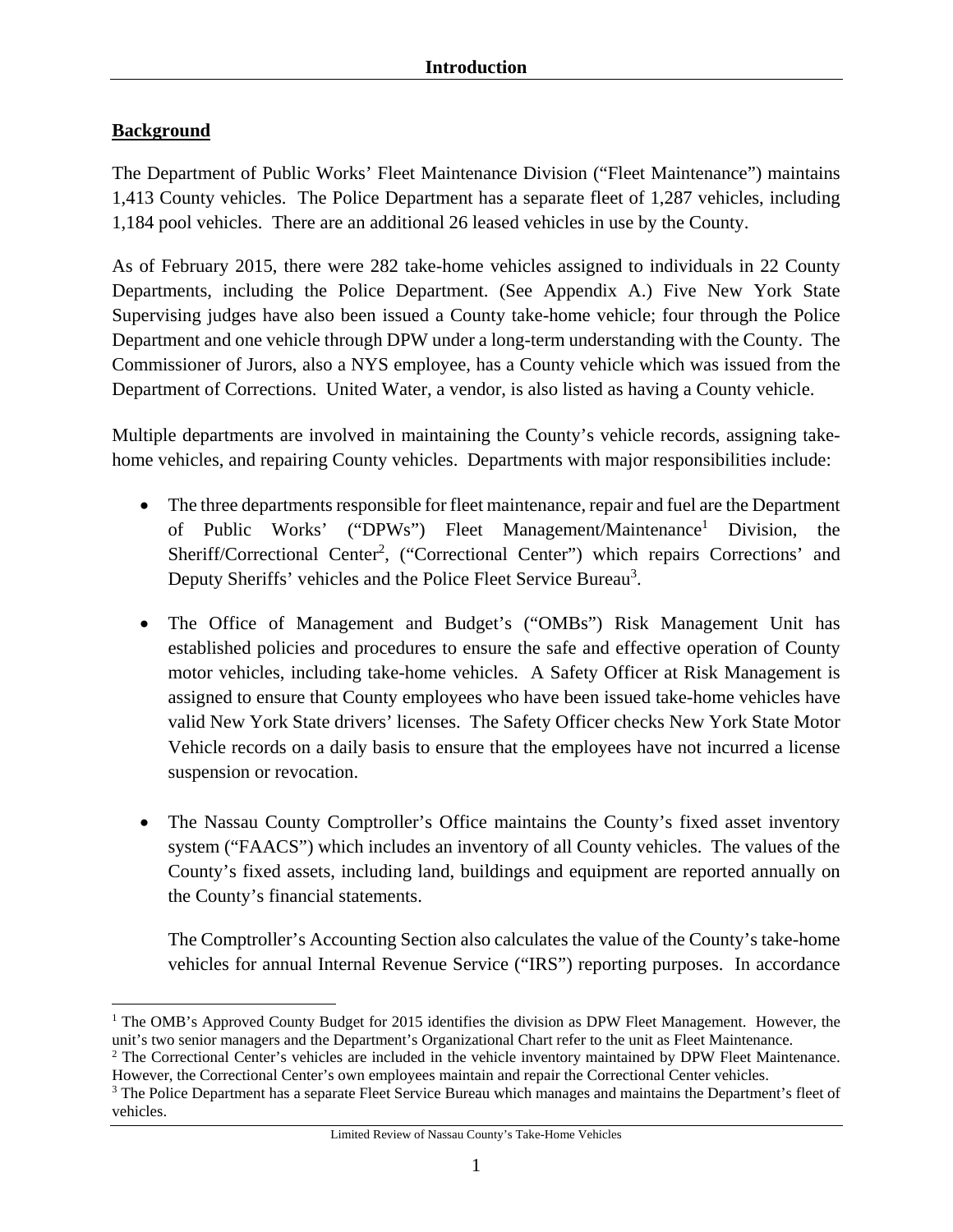#### **Introduction**

with IRS regulations, employees issued a take-home vehicle (excluding law enforcement officers) are issued a W-2 reporting the value of their assigned vehicles.

#### **County Vehicle Records**

The auditors requested and received take-home vehicle lists from DPW Fleet Maintenance, OMB Risk Management and the Comptroller's Office. These three departments are maintaining inventory lists for different reasons. DPW maintains an inventory for vehicle assignment and repair purposes. Risk Management maintains an inventory for safety and insurance purposes. The Comptroller's Office maintains a list for IRS reporting purposes only. The Comptroller's list does not include law enforcement personnel as they are exempt for tax reporting purposes. The Police Department is responsible for PD vehicles and maintains a separate list, as does the Correctional Center. DPW also maintains an inventory list which also includes some of the Correctional Center's vehicles. The auditors analyzed this data and came up with a consolidated master list of 282 take-home vehicles. The chart below shows the number of take-home vehicles by department.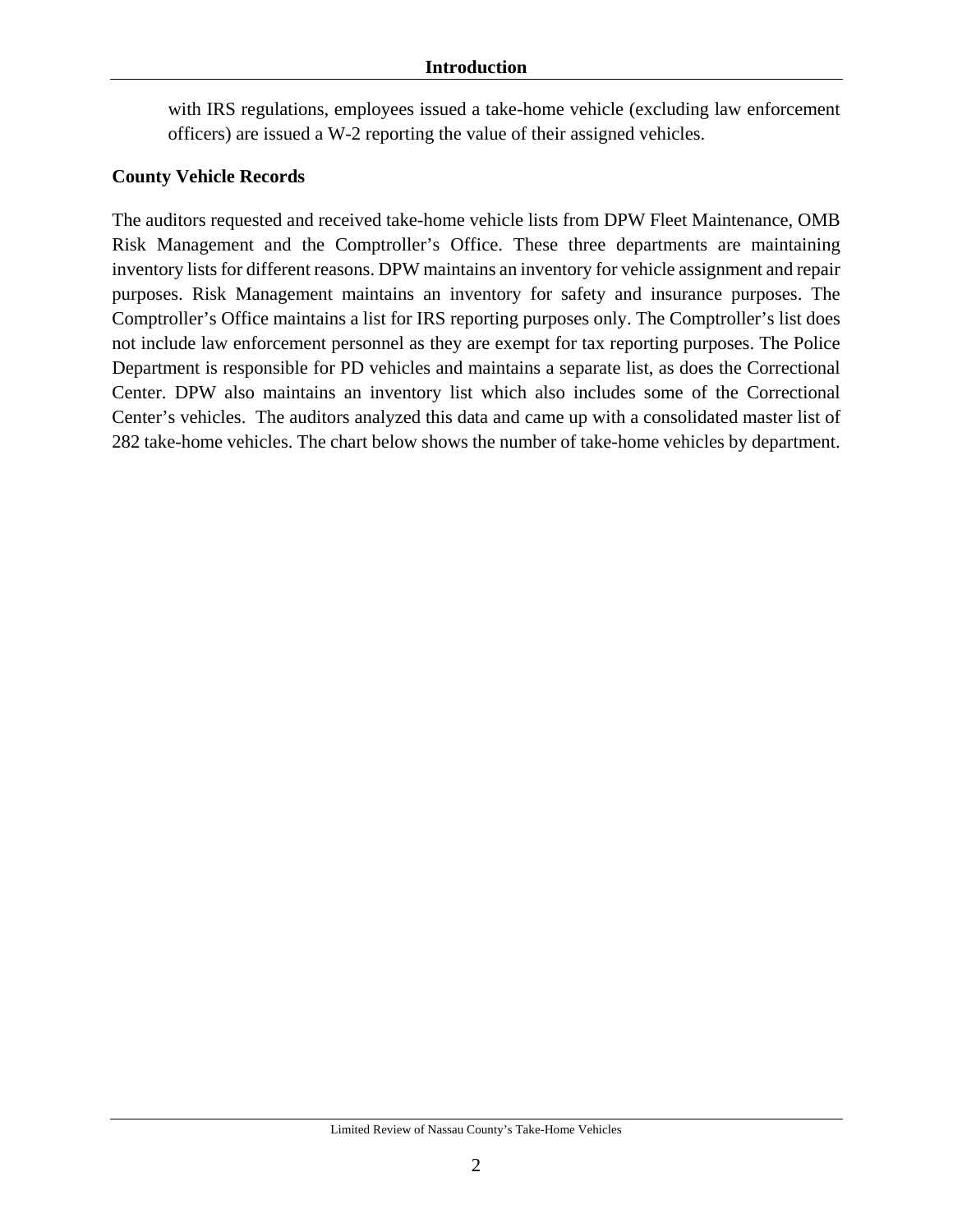| <b>Department</b>                   | <b>Vehicle Count</b> |
|-------------------------------------|----------------------|
| <b>Public Works</b>                 | 91                   |
| Police Dept.                        | 85                   |
| Sheriff/Corrections                 | 40                   |
| Fire Commission                     | 19                   |
| <b>Consumer Affairs</b>             | 9                    |
| Courts (NYS)                        | 6                    |
| Parks, Recreation & Museums         | 5                    |
| Probation                           | 4                    |
| <b>County Executive</b>             | 4                    |
| <b>Medical Examiner</b>             | $\overline{2}$       |
| <b>Minority Affairs</b>             | $\overline{2}$       |
| <b>Social Services</b>              | $\overline{2}$       |
| Civil Service                       | $\overline{2}$       |
| <b>County Attorney</b>              | 1                    |
| <b>County Clerk</b>                 | 1                    |
| <b>County Comptroller</b>           | 1                    |
| <b>District Attorney</b>            | 1                    |
| <b>Emergency Management</b>         | 1                    |
| Health Dept.                        | 1                    |
| Housing & Intergov. Affairs         | 1                    |
| <b>Public Administrator</b>         | 1                    |
| <b>Shared Services (Purchasing)</b> | 1                    |
| <b>United Water</b>                 | 1                    |
| <b>Veterans Services</b>            | 1                    |
| Total                               | 282                  |

**Take Home Vehicle Summary** \*

*\* Vehicle count was compiled from DPW Fleet Maintenance, OMB Risk Management, Comptroller's Office,Correctional Center and Police Department records.*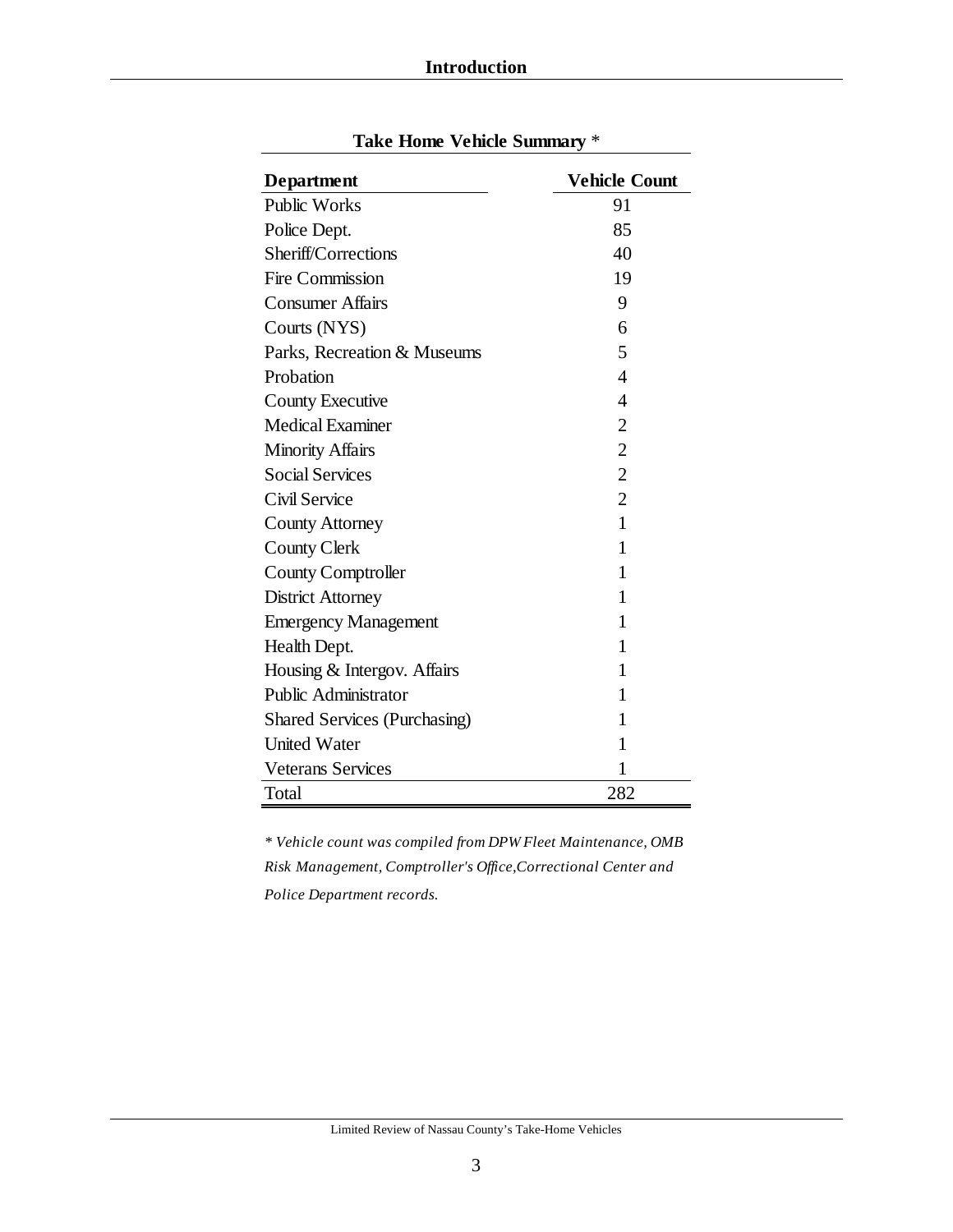## **County Vehicle Laws, Vehicle Assignments, Policies and Procedures**

The Nassau County Vehicle Control Act, part of the Miscellaneous Laws of Nassau County<sup>4</sup>, covers the issuance and usage of County vehicles. The Act provides that determinations regarding the assignment of take-home vehicles are to be made by the department heads. These decisions are subject to the review of the County Legislature. In 2006, under the previous administration, OMB Risk Management issued Motor Vehicle Risk Management Policies and Procedures<sup>5</sup>. These procedures were updated in 2010, and signed by the Chief Deputy County Executive, although these were not distributed. The policies and procedures include provisions covering the assignment and use of take-home vehicles. Key provisions include:

- All employees driving County vehicles must have a valid New York State unrestricted driver's license for the appropriate class of vehicle they are operating.
- All employees must submit a Motor Vehicle Operators Approval Request Form, which is to be approved by their department head.
- An employee's driving privileges will be revoked if their license is suspended or revoked, if they are convicted of a DUI/DWI offense, or if they misuse a County vehicle.
- All County motor vehicle operators are to complete a County vehicle safety training course at least every 36 months.
- Department heads are to perform an annual review of take-home vehicle assignments and provide a report to OMB Risk Management identifying all individuals in the department who have been assigned a take-home vehicle.
- Take-home vehicles may be used only for County business. The vehicle may not be used when the assigned employee is off-duty, except to commute to or from work.

## **Costs Associated with Take-Home Vehicles**

The County purchases most vehicles using New York State contracts in order to obtain a basic model at a low cost. The County does not purchase auto insurance on these vehicles. The County is self-insured (like many municipalities) for the cost of any accident repairs related to County vehicles.

The vehicles used as take-home vehicles include the following makes and models:

5 County-Wide Procedure No. OMB-01.

<u>.</u>

<sup>4</sup> The Nassau County Vehicle Control Act is included in Title 40 of the Miscellaneous Laws of Nassau County. It was added by Local Law No. 8-2000, effective February 28, 2000.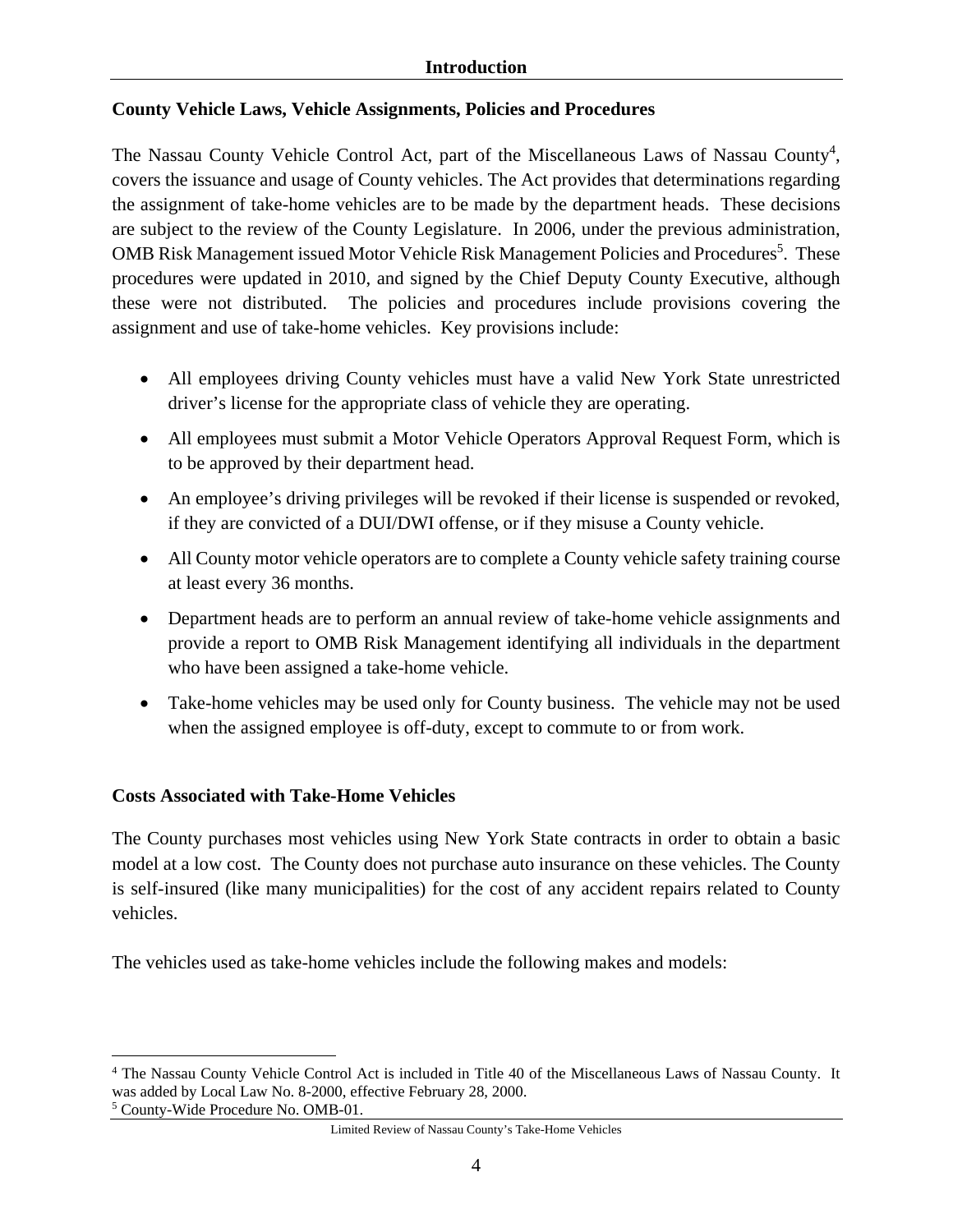| <b>Number of Take Home Vehicles</b> |  |  |  |  |
|-------------------------------------|--|--|--|--|
| by Make and Model                   |  |  |  |  |

| <b>Make/Model</b>  | Count          | Make/Model       | Count          | <b>Make/Model</b>     | Count |
|--------------------|----------------|------------------|----------------|-----------------------|-------|
| Ford               |                | <b>Chevrolet</b> |                | Jeep                  |       |
| Crown Victoria     | 91             | Tahoe            | 38             | <b>Grand Cherokee</b> | 9     |
| Ranger             | 40             | Astro Van        | 7              | Liberty               | 6     |
| F <sub>250</sub>   | 22             | <b>Express</b>   | 6              | Cherokee              | 1     |
| Escape             | 9              | Malibu           | 6              | Patriot               | 1     |
| F <sub>150</sub>   | 8              | Suburban         | 5              | Total                 | 17    |
| Explorer           | 5              | Impala           | 3              |                       |       |
| Excursion          | $\overline{2}$ | <b>Blazer</b>    | $\overline{2}$ | <b>Dodge</b>          |       |
| <b>Taurus</b>      | $\overline{2}$ | Traverse         | 1              | <b>Grand Caravan</b>  | 2     |
| E <sub>150</sub>   | 1              | Total            | 68             | Caravan               | 1     |
| E350               | 1              |                  |                | Total                 | 3     |
| Expedition         | 1              | Honda            |                |                       |       |
| F450 Crew          | 1              | Civic            | 7              | <b>GMC</b> -Yukon     |       |
| F <sub>550</sub>   | 1              | Accord           | 1              |                       |       |
| Total              | 184            | Total            | 8              | Toyota - Sequoia      |       |
| <b>Grand Total</b> | 282            |                  |                |                       |       |

Approximately 60% of the County's DPW take-home fleet were purchased in 2008 or prior.

The auditors identified some actual costs for County vehicles in the fleet as:

- Two Ford Crown Victorias purchased in 2007 cost \$21,263 and \$20,491 respectively.
- Purchases of four Ford Rangers in 2007 cost \$24,513 each, for a total of \$98,052.

The County's two most widely used take-home vehicles (131/282 or 46% of the fleet) are the Ford Crown Victoria and the Ford Ranger (pickup truck). Ford ceased production of these vehicles in 2011.

Although information is not readily available on the older vehicles, several of the newer vehicles were fully funded by an outside agency for use in joint operations, or purchased/leased under a grant or with state aid.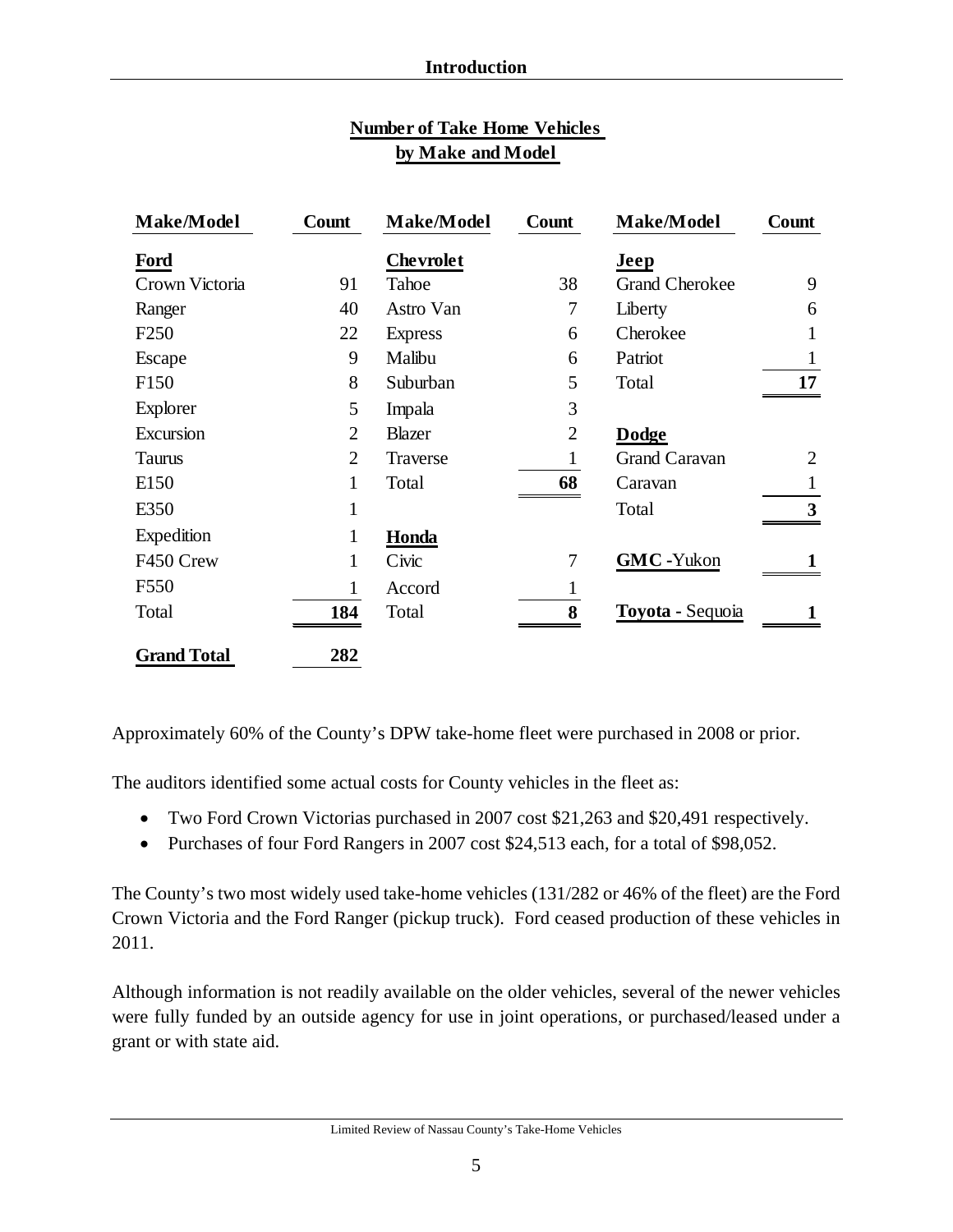The County does not pay taxes on vehicle fuel, paying approximately a dollar less per gallon<sup>6</sup> than the public.

## **Leased Vehicles**

Currently, the County uses 26 leased vehicles. Six leased vehicles are used by the Department of Social Services ("DSS"), two of which are take-home vehicles. The County receives 65% cost reimbursement (40% federal and 25% state) for the DSS leased vehicles.

Currently, the County has blanket purchase orders available from which a department may lease vehicles, with costs ranging from \$422 per month to \$558 per month (three different leasing companies).

## **County Motor Vehicle Accidents and Risk Management Program**

A County employee involved in a motor vehicle accident while driving a County vehicle is required to complete a County accident form within 24 hours.<sup>7</sup> A police report and/or a DMV Form MV-104, Report of Motor Vehicle Accident, are also completed if required; for example, if another person or vehicle was involved in the accident. The County has provided training to employees who drive County vehicles (i.e., DPW Highways staff) regarding the actions they should follow if they are involved in an accident while driving a County vehicle. The County uses STARS, a risk management program<sup>8</sup>, to track motor vehicle accidents, workers' compensation cases, and other areas of risk. OMB Risk Management prepares bi-annual safety reports which include statistical information on motor vehicle accidents involving County vehicles. A recent report noted that DPW, Police Department and Sheriff/Correctional vehicles accounted for 84% of the motor vehicle accidents occurring in the previous six months.

### **Audit Scope, Objectives, and Methodology**

The review of the County's take-home vehicles and the management policies and procedures that relate to them covered the period January 1, 2013 through February 28, 2015. The objectives of the review were to:

- examine the adequacy and effectiveness of the controls related to the operation of the County's take-home fleet vehicles, and verify compliance with the County's take-home vehicle policies and procedures;
- reconcile the four lists of take-home vehicles maintained by DPW, OMB and the

 $\overline{a}$ 

<sup>6</sup> Between \$1.445 and \$1.6445 per gallon in 2015.

<sup>&</sup>lt;sup>7</sup> The County's Motor Vehicle Accident Report Form and Motor Vehicle Accident Follow Up Report Form are located on the OMB Risk Management section of the County's intranet for access by all employees. 8

<sup>&</sup>lt;sup>8</sup> STARS is a risk management program for compliance and safety management provided to the County by Marsh & McLennan Companies.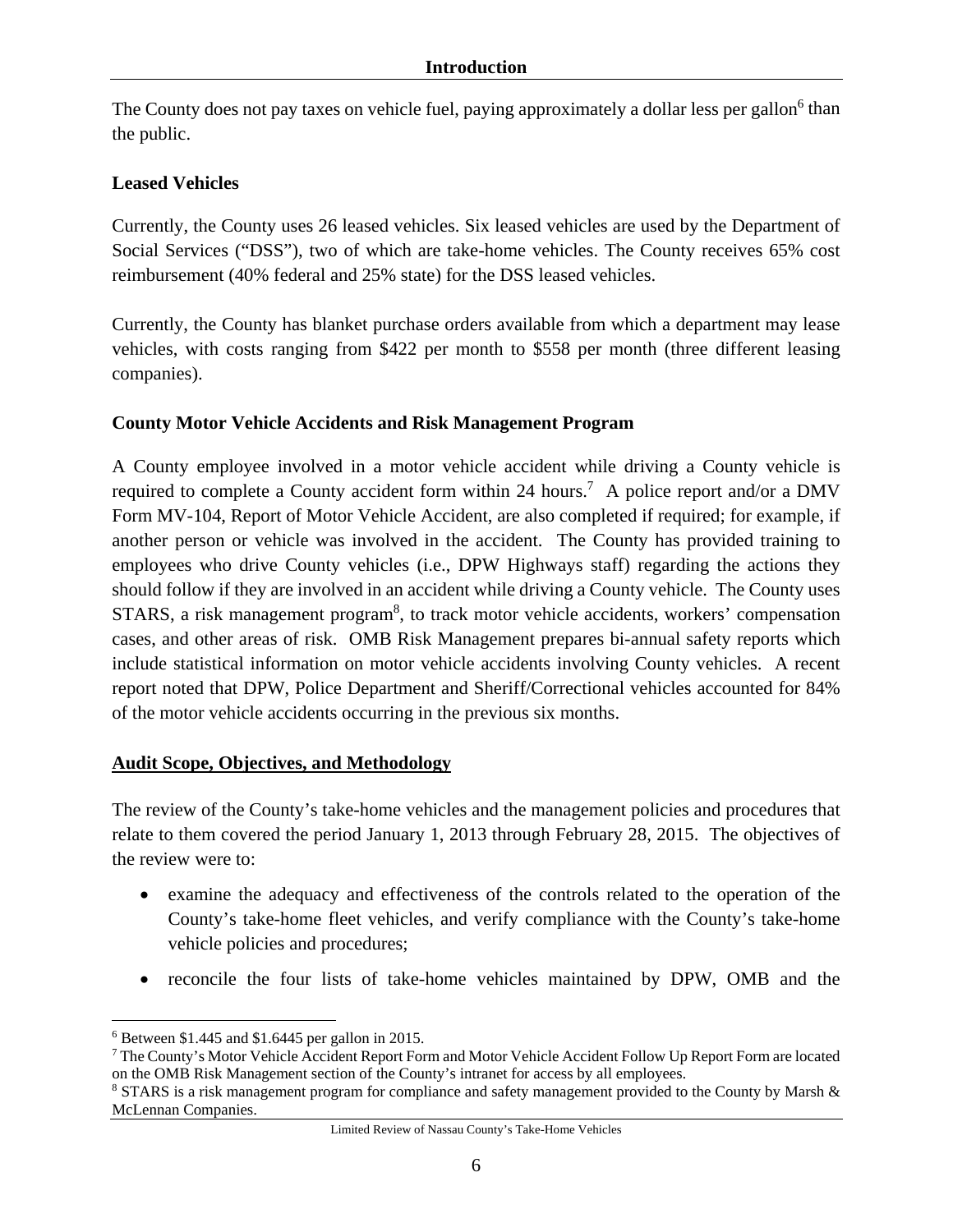Comptroller's Accounting Section and determine their completeness, accuracy and timeliness;

- determine if individuals assigned take-home vehicles are using them for necessary County purposes, and in compliance with their job descriptions;
- identify and research unusual circumstances, such as individuals assigned multiple vehicles, and determine their need; and
- perform physical inspections to see that the vehicles exist and are in good condition.

To accomplish these objectives, the audit team performed the following steps:

- 1. Performed a comparative review of the four separate lists of take-home vehicles maintained by Fleet Maintenance, OMB and the Comptroller's Office. Identified any unusual circumstances, such as employees assigned multiple vehicles. Contacted and interviewed employees and supervisors to resolve and understand these anomalies.
- 2. Interviewed the Assistant Commissioner of the Police Department and obtained their list of take-home vehicles.
- 3. Interviewed Fleet Maintenance, OMB Risk Management, Police Department and additional County senior staff to obtain an understanding of the County's current policies and procedures regarding take-home vehicles.
- 4. Determined if the take-home vehicles were reported to the Comptroller's Office so the imputed income could be reported on the individuals' W-2 or 1099 Forms.
- 5. Verified that individuals issued a County vehicle are active Nassau County employees.
- 6. On a test basis, verified that that OMB Risk Management had reviewed New York State Department of Motor Vehicle records for each driver of a take-home vehicle, to ensure that there were no active license suspensions in place.
- 7. Identified the costs of providing take-home vehicles and fuel to County employees.

We believe our review provides a reasonable basis for the findings and recommendations contained herein.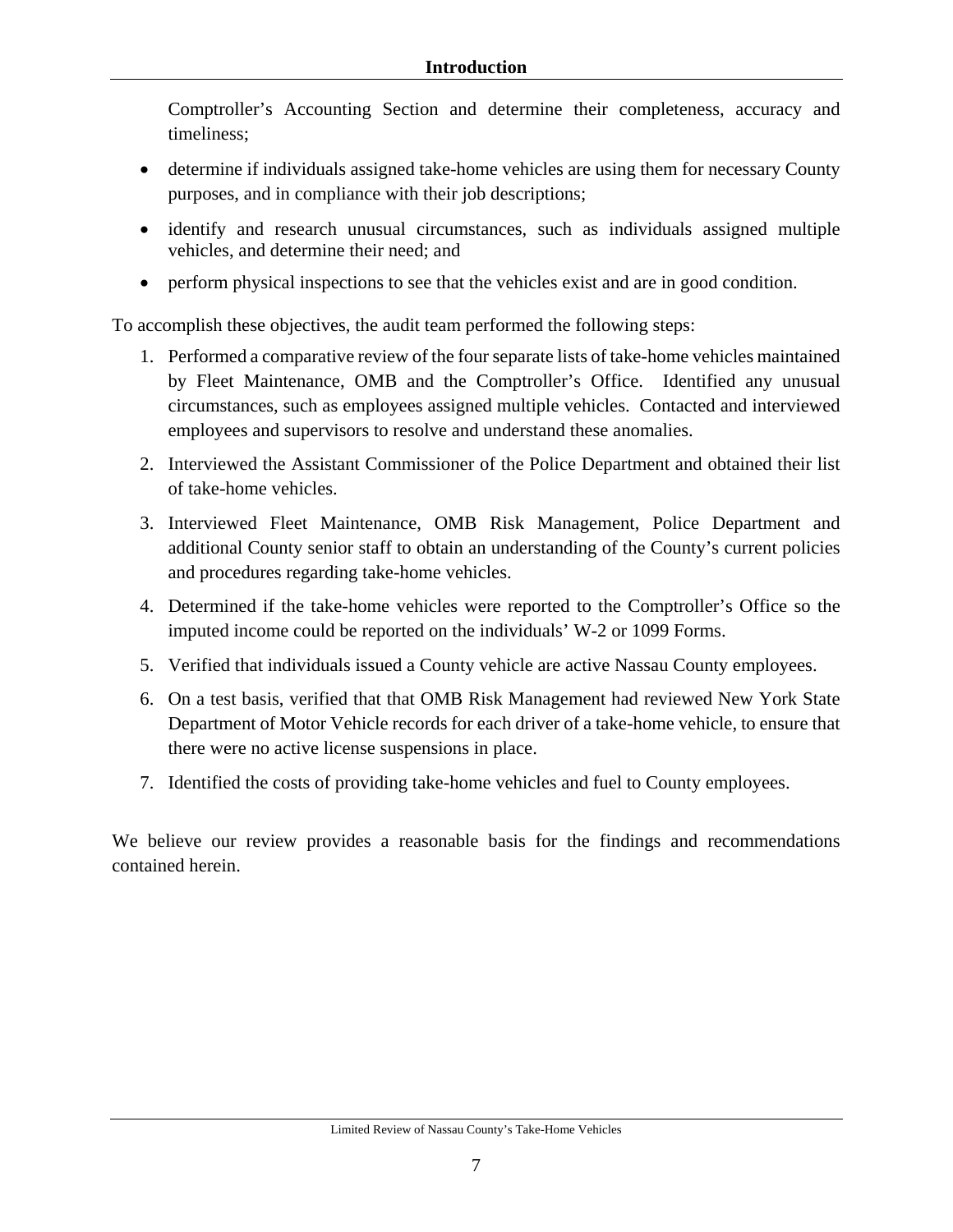## **Audit Finding:**

 $\overline{a}$ 

# **(1) Department Heads Do Not Annually Review and Assess the Need for Their Take-Home Vehicles, As Required By Law, and There is No Oversight of Assignments by Risk Management**

Our review found no evidence to document that take-home vehicle assignments are being reviewed by all departments to ensure take-home use is consistent with the Vehicle Control Act (aligning those workers who need a take-home vehicle because they are required to be on call 24 hours or those who only need a vehicle for use during their work day). An annual review is required by County Procedures and the County's Motor Vehicle Risk Management Policy and Procedures Manual.<sup>9</sup>

The Vehicle Control Act grants the authority to assign take-home vehicles to the department heads, subject to the review of the County Legislature.

According to policy, "Only employees authorized by Risk Management may operate a Nassau County Motor Vehicle". (See Finding 3). The department heads are required to perform a review on or before December 8 of each year and report to Risk Management:

- a listing of all employees who currently have or will be assigned a take-home vehicle in the upcoming year;
- whether an assessment of the employee's job description should continue to include a takehome vehicle; and
- the make and model of the vehicle assigned to each employee.

At year-end 2014, most department heads failed to respond to DPW Fleet Maintenance's request for an updated list of their department's vehicle assignments. In addition, multiple requests had to be sent by the Comptroller's Office to some department heads, in order to obtain the annual yearend data needed for IRS reporting purposes. This information was not verified by County Administration for consistency.

Risk Management advised they had not received any departmental vehicle to job description evaluations in recent years.

Our review also noted that the reason a vehicle was assigned to an employee for take-home use did not appear to be documented and retained for review and verification purposes.

<sup>&</sup>lt;sup>9</sup> The Motor Vehicle Risk Management Policy and Procedure Manual, County-wide Procedure No. OMB-01. October 11, 2006.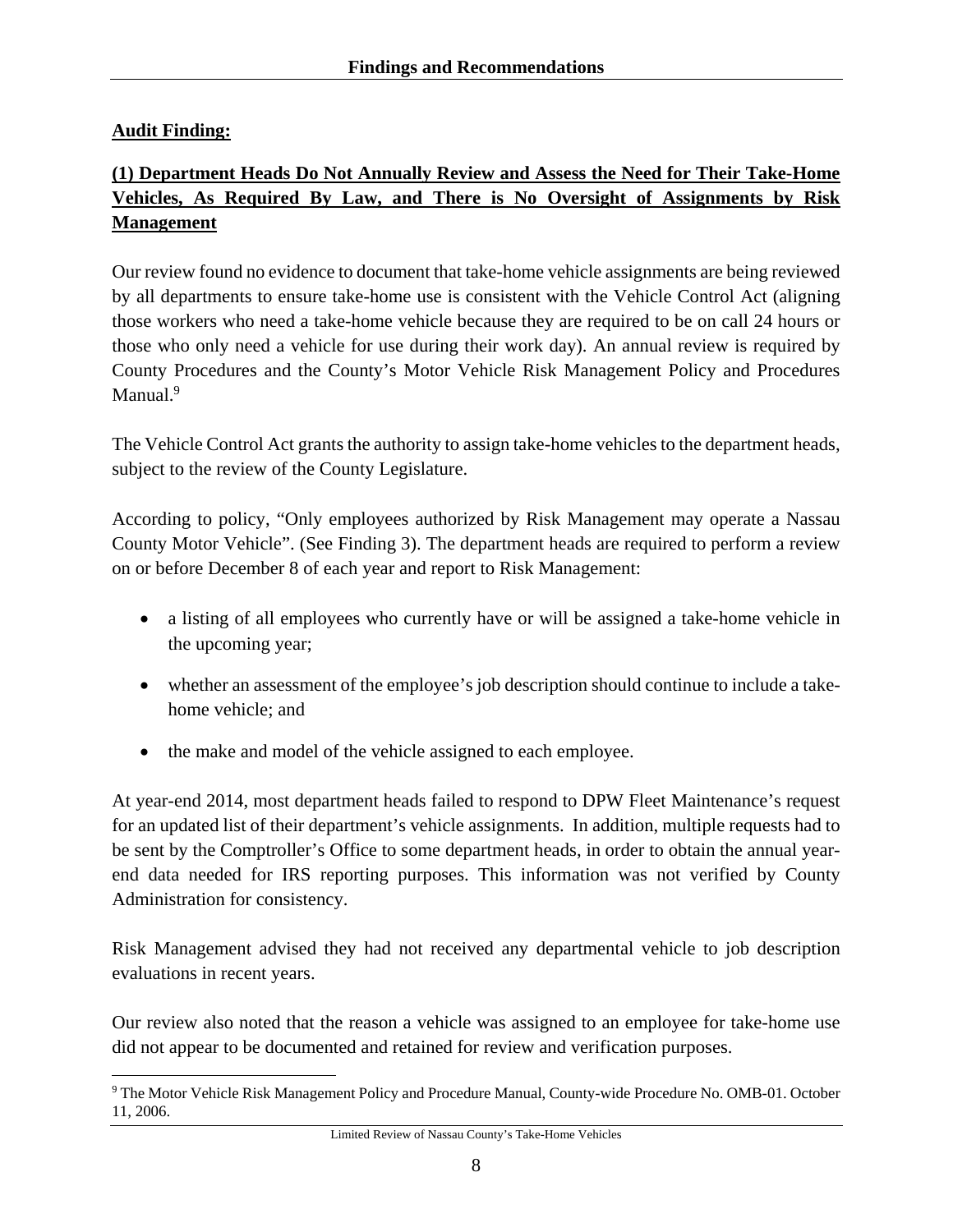### **Audit Recommendation(s):**

We recommend that:

- a) each department head immediately reassess the assigned vehicle status of employees to the County Vehicle Control Act provisions;
- b) the annual oversight process required by the County's Vehicle Risk Management Policy be implemented; and
- c) the departments' records and evidence of the annual review by Risk Management be retained for review for audit trail purposes.

### **Audit Finding:**

1

### **(2) A Complete and Accurate Master File of Who Has Take-Home Vehicles did not Exist**

Since both former Directors (Fleet Management and Risk Management) left the County in 2010 and 2011, there has been a lack of centralized oversight of both take-home vehicles and the countywide fleet of 2,700 vehicles. Under the former management structure, the number of takehome vehicles was reduced from 506 to 282 currently, a reduction of 224 vehicles or 44% (See Appendix B for Reductions by Department). The auditors found the County had no complete and accurate master list of all County take-home vehicles. A DPW official stated there is no countywide plan for effective fleet replacement. Auditors could not find any centralized effort to reduce costs and develop standardization. Currently, decisions are made at the Department Head level and they are not always reporting to DPW Fleet Maintenance and Risk Management. Auditors were informed that some vehicles with mileage in excess of 200,000 miles are still being used. This may result in excessive repair costs. Departments are not working in a coordinated effort.

Per the NYS Office of Local Government<sup>10</sup> Cost Saving Ideas, the establishment of an effective administration of fleet management can result in minimizing costs and maximizing efficiency of the locality's fleet operations. As recommended, a program needs guidelines for acquisition, maintenance and replacement, and disposal of vehicles. Proper fleet oversight requires detailed usage records be maintained, including daily mileage logs and fuel usage. Information on vehicle costs, maintenance expenditures and mileage usage is needed to make efficient assignment decisions. The County Vehicle Policy requires each "department to maintain all vehicles in a safe and cost effective manner" and further "they have a direct responsibility to monitor and to maintain records".

<sup>&</sup>lt;sup>10</sup> The New York State Comptroller's Office Publication "Cost Savings Ideas: Establishing an Effective Fleet Management, http://www.osc.state.ny.us/localgov/costsavings/fleet.htm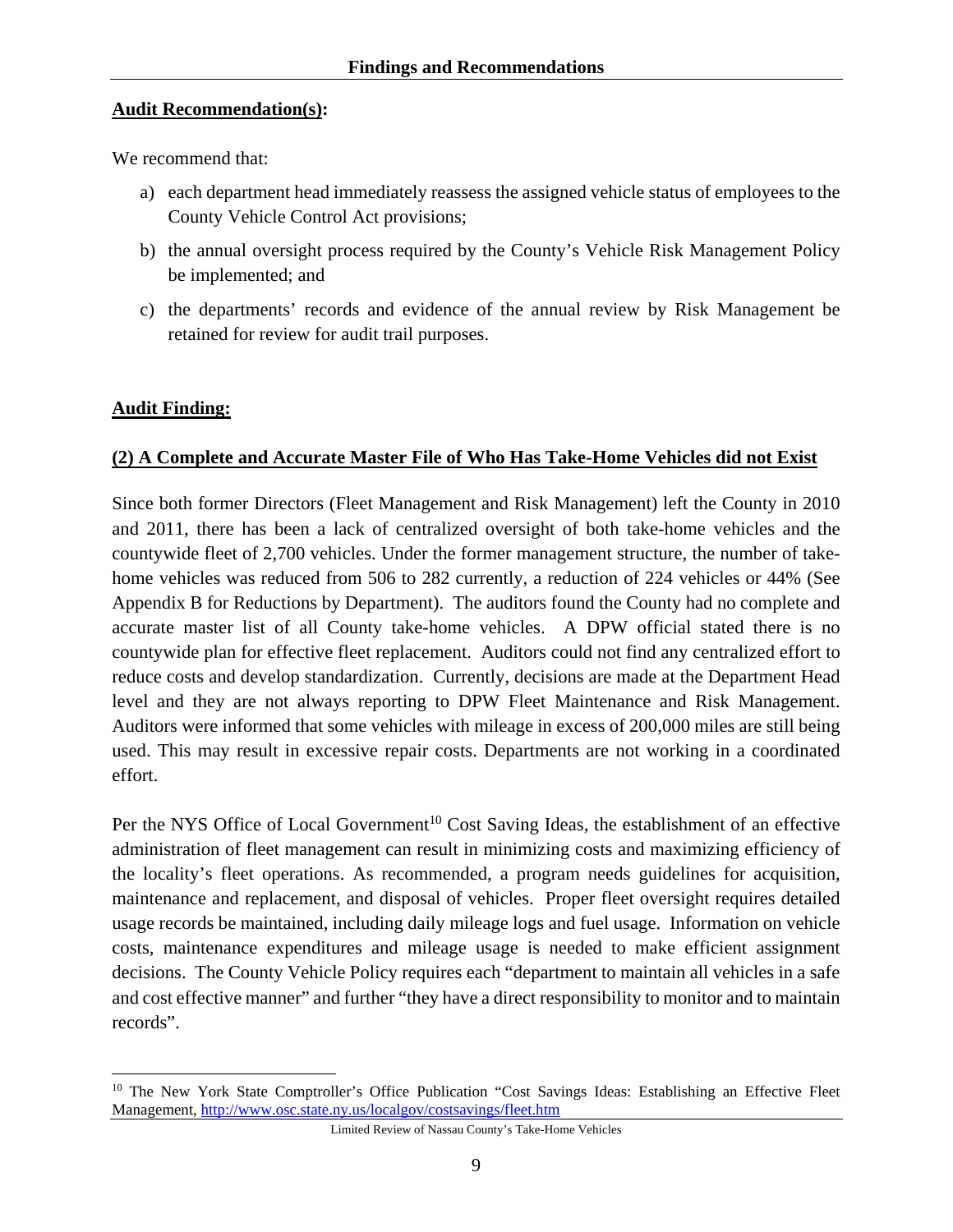Department heads decide which employee/official acquires a take-home vehicle or operates a pool vehicle. (Pool vehicles are not assigned to any one individual, are only used during business hours, and are kept on County property when not in use.) Department heads routinely reassigned vehicles from take-home use to department pool use, from one employee to another, or had employees share vehicles without reporting to any countywide centralized Fleet Management. Inconsistent vehicle assignment decisions may prevent unified cost reductions for the County's large fleet. Nassau does not have any plan for standardization of vehicles, parts, or requirements for minimum gasoline mileage ratings.

The auditors attempted to verify the accuracy of the County's take home vehicle records by comparing and analyzing the lists maintained by DPW Fleet Maintenance, Risk Management, the Comptroller's Office, the Correctional Center and the Police Department. Several departments were contacted to verify the accuracy of vehicle information and, in most instances, exceptions were noted as follows:

- a) Twenty-one employees listed as having take-home vehicles had retired from the County at least two months prior to the date of the list provided. One of the employees was listed as the operator of a vehicle, even though his vehicle was reassigned after his retirement in 2012.
- b) After the auditors matched license plates and VIN numbers, they found six instances where the same County car was listed as assigned to two different people.
- c) The auditors found an employee listed as having a take-home vehicle for several years who, according to the Payroll system, $11$  was on leave. A department official advised that even though his department had him on their list, he did not believe that employee had been assigned a vehicle. He indicated it might be another employee with the same last name; however, this employee had a different vehicle and was not on any list. The auditors then requested to physically observe the vehicle associated with the employee on leave and were given a location where the auditors could inspect that vehicle; however, the vehicle could not be located there. After several follow-up inquiries were made by the auditors, they were then given a document evidencing that the vehicle was sold in 2014 at auction.
- d) One department head was listed as having four take-home vehicles in his name, three on one maintenance list and two additional vehicles listed on the police list. (One vehicle was listed on two maintenance lists.) When questioned by the auditors about the three, he stated he only drives one as a take-home vehicle; the other two are used by staff for business purposes during business hours. The auditors asked the department head for the list of employees driving those vehicles on two separate occasions, but this information was never

 $\overline{a}$ <sup>11</sup> Nassau Unified Human Resource System ("NUHRS").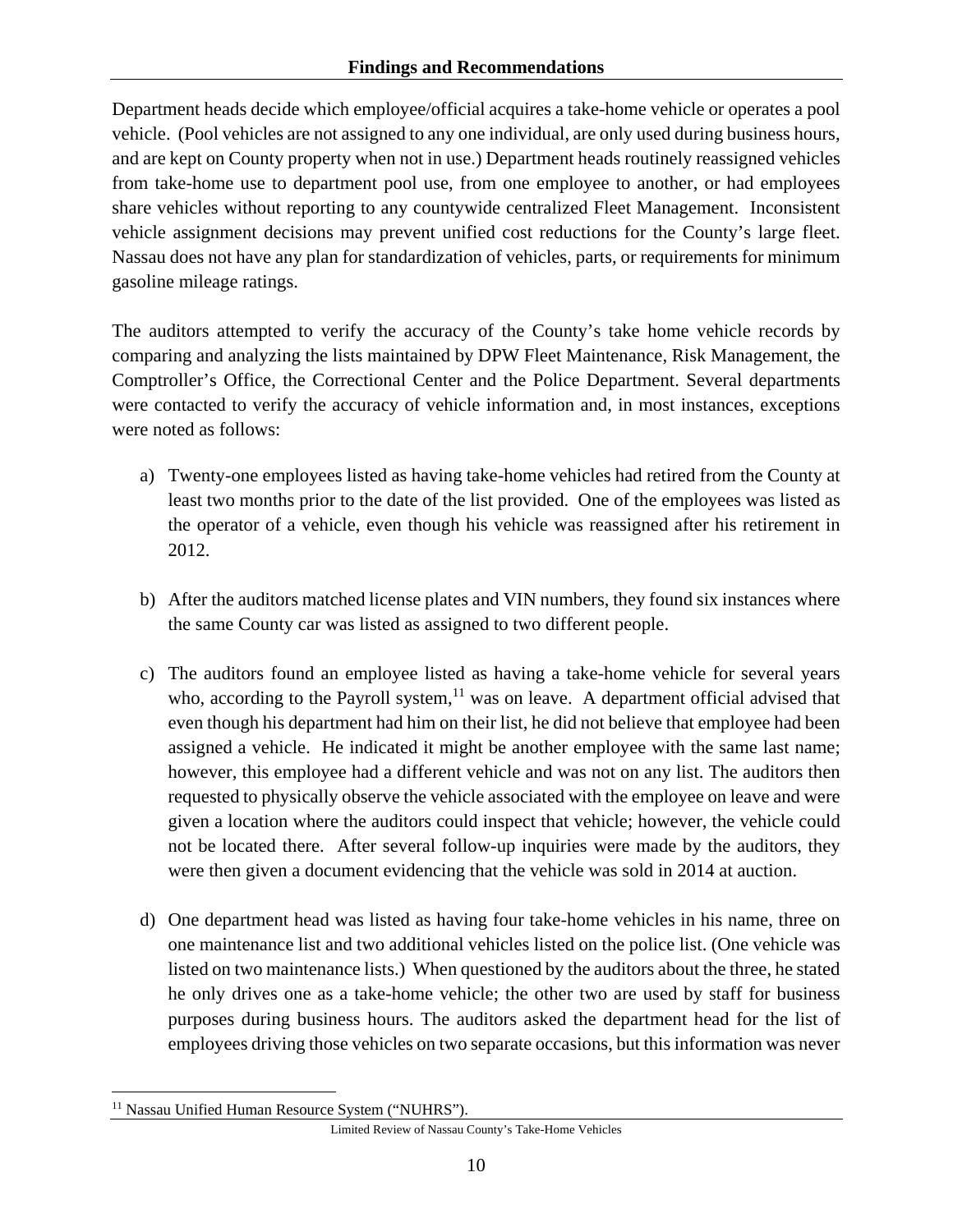provided. Therefore, we could not determine if those drivers have valid licenses and are authorized to drive County vehicles.

- e) Seven vehicle assignments were incorrect in that these vehicles had been replaced with a newer vehicle.
- f) There is no regular mileage information by driver or vehicle being maintained. Mileage records for drivers would verify the information needed for tax purposes and mileage information on vehicles would be useful for budgeting to determine which vehicles need replacement.
- g) There is no procedure for turning a vehicle in and reporting it to all parties involved. Vehicles are being turned in at several locations, with one vehicle being left in a department's parking lot for so long that it would not start.

The compiled list of take-home vehicles showed eight people with multiple vehicles assigned. All eight were investigated by the auditors and in every case; the employee had been properly assigned a replacement fleet vehicle during the year. Both vehicles were listed to record their assignment and combined mileage for that year.

The auditors were advised by several County officials that many of the makes and models used by the take-home fleet and departmental pools have been recalled, some more than once, which resulted in the frequent reassignment of vehicles. Therefore, on any given day, should the County Legislature, County management, Risk Management, or any of the maintenance units need to know an accurate count of take-home vehicles, who has a car, or who was driving a particular car, they would need to contact all departments and compile that data. The auditors found errors in all the lists maintained, as mentioned above, and had to compile a corrected list to arrive at the 282 vehicle count. (See Appendix A.)

## **Audit Recommendation(s):**

The County should:

- a) implement a cost saving program to reduce County fleet costs;
- b) maintain a current and accurate master record of approved take-home vehicles for all County departments; and
- c) maintain vehicle records including daily mileage, fuel usage and cumulative repair costs on each vehicle.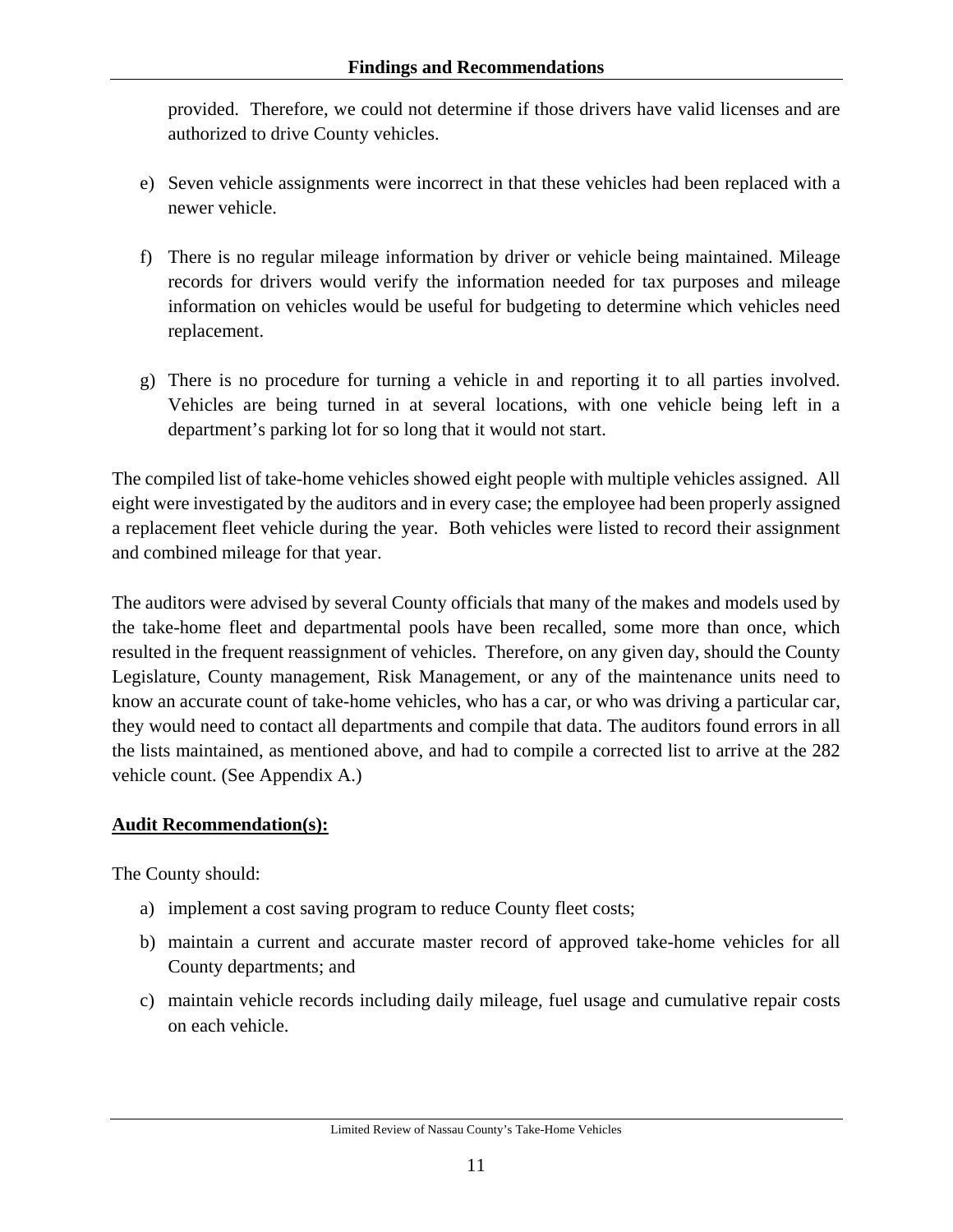## **Audit Finding:**

# **(3) All County and Police Drivers are not Being Checked and Monitored through the NYS DMV LENS System to Ensure that They have a Current, Unsuspended, Valid License**

When Risk Management receives the Motor Vehicle Operator Request Form for an employee, they enter that driver into the NYS License Event Notification Service ("LENS") System. (See Appendix C.) LENS then notifies Risk Management of any suspensions and violations on a daily basis. The auditors found at least sixteen instances of employees who were not in LENS; therefore, they were driving County vehicles but were not being monitored. In addition, the auditors discovered the police department is not monitoring over 2,000 drivers (details on the next page).

Licensee suspensions have resulted from the following offenses (in order of prevalence):

- Non-payment of parking or moving violation tickets (or excess points);
- Insurance expired on the employee's personal car;
- Nonpayment of child support; and
- Driving While Intoxicated/Driving Under the Influence ("DWI/DUI").

When the auditors attempted to verify that all drivers of take-home vehicles were entered and cleared within the LENS System, they discovered:

- Fifteen employees were given take-home vehicles but had never filled out the Motor Vehicle Request Form. Therefore, they were never entered into the NYS LENS System, never verified to have a valid driver's license, and were not being monitored. These included department heads, assistant commissioners and high-ranking County officials. One individual had a take-home vehicle assigned to them since September 2010, and had not responded to repeated requests for their Motor Vehicle Operators Approval Request Form. The auditors and Risk Management worked together to get these 15 employees registered into LENS and they are now being monitored.
- The auditors discovered that Risk Management was not entering Police Department drivers into the LENS System. This included take-home vehicle drivers, ambulance, police patrol drivers, public safety staff and detectives whose licenses are not being monitored. Risk Management reported that it was their understanding that someone in the Police Department entered these drivers. The auditors questioned the Police Department whose e-mail response stated, "A PD employee is not currently working with LENS. Inasmuch as NC OMB Risk Management maintains this database, specific inquiries should be directed to them for any and all NCPD personnel entered into this database." A Risk Management Safety Officer stated they do not have access to the police database in LENS. In the past, when receiving police accident reports, he has tried to ensure the driver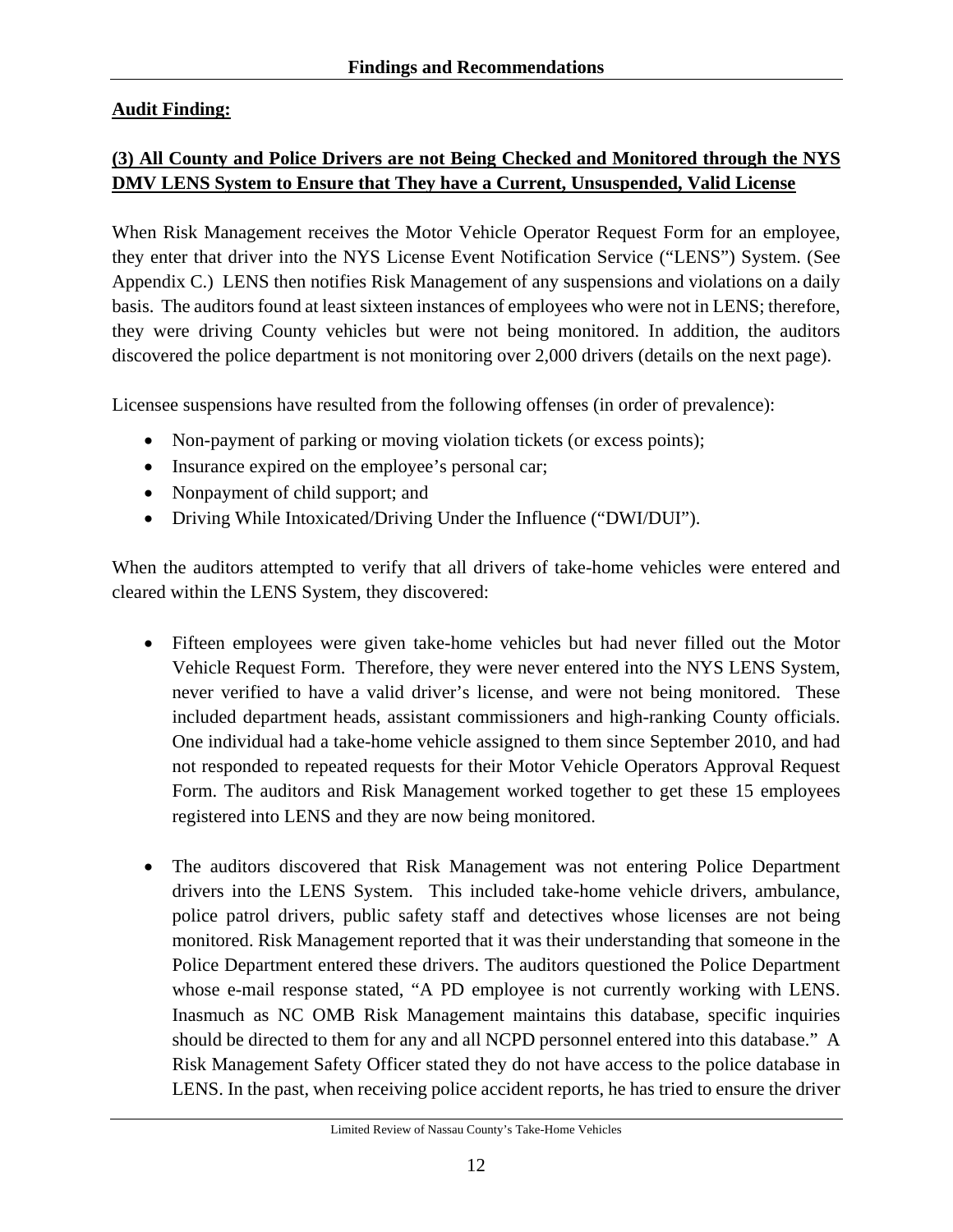involved in the accident had a valid license with no suspensions but was not able to get that information.

• The auditors inquired whether the five New York State judges with take-home vehicles were reviewed in LENS. The Safety Officer responded that the vehicles were issued by the Police Department; therefore, he assumed the Police had performed that verification.

When Risk Management is notified by LENS of a violation or suspension of a County driver for one of the four issues noted above, then the Safety Officer notifies DPW Fleet Maintenance and the individual's department head so that DPW Fleet Maintenance can cut off access to the County's fuel supply for that individual. As Risk Management does not presently have access to the Police LENS notifications, we cannot make any assurance as to what procedures are in place there.

### **Audit Recommendation(s):**

- a) The Police Department should ensure that all police drivers of squad cars, ambulances, or any type of police vans or vehicles have been entered into LENS to verify that the drivers have a valid NYS drivers' license that has not been suspended.
- b) The County needs to ensure that every driver in every department (take-home, pool car or County heavy equipment) completes the County Motor Vehicle Operators Approval Request Form<sup>12</sup>, before being issued a take-home vehicle, or before being allowed to drive any County pool vehicle. Risk Management should enter this information into the NYS LENS notification system to continually monitor that County drivers have valid licenses; and
- c) The County needs to suspend driving privileges of County vehicles for those employees refusing to provide proof of a valid license and their vehicle should be returned to the County fleet.

### **Audit Finding:**

 $\overline{a}$ 

## **(4) Reports Received of Unauthorized Employees Taking County Vehicles Home and Using them for Personal Use**

The auditors were asked to investigate four County vehicles that were reportedly being used as take-home vehicles.

The first request was from a constituent inquiring if a vehicle photographed at a residential location was on official County business. The vehicle was not listed as a take-home vehicle but as a DPW

<sup>&</sup>lt;sup>12</sup> This form is located on the Risk Management website.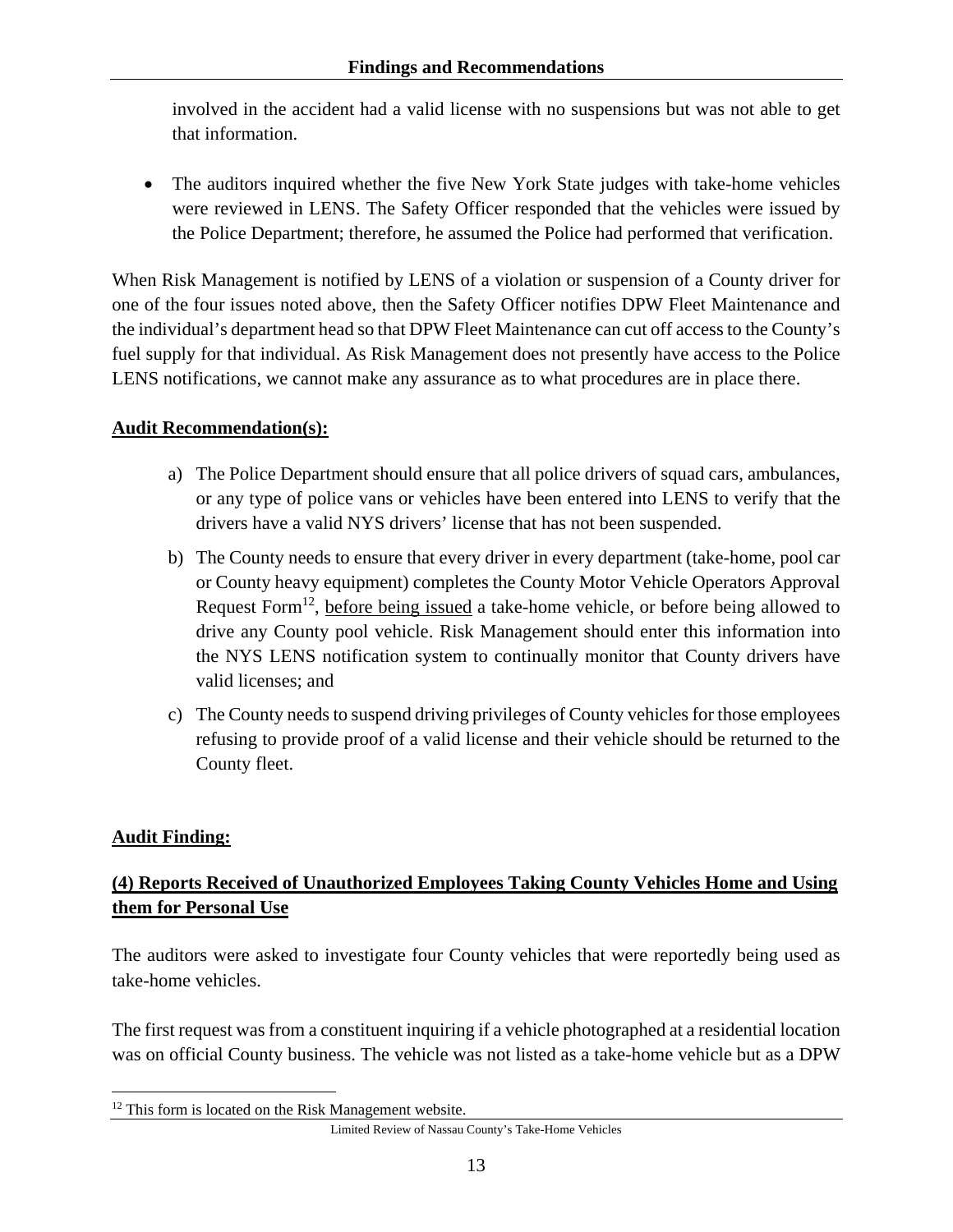pool vehicle. The auditors questioned DPW and were told the vehicle was on loan from DPW to the Police Department. Further analysis revealed that the employee who lived at the residence where the County vehicle was parked, is not a County authorized driver because he is not registered in the LENS driver monitoring system. This employee should not have taken the vehicle home, nor been driving it during the day. The auditors were informed that "he has been retrained not to take the vehicle home."

The other three vehicles were contained in an anonymous document that was mailed to the auditors detailing information regarding three employees that were allegedly taking pool vehicles home that were not assigned. The names, job descriptions, vehicle models and work locations of these individuals were provided. Two of the three individuals were registered as County drivers and cleared through the LENS system to drive County vehicles but not as take-home. The third driver was not registered in LENS and should not have been driving any County vehicle at any time. This document has been turned over to the District Attorney's office, for investigation to ensure surveillance and proper investigative documentation.

A separate verbal report was received by the auditors indicating a County vehicle was seen routinely dropping off and picking up a child in the late evening at a sports practice in a neighborhood park. This vehicle is being driven for personal unauthorized use. The person reporting this incident wished to remain anonymous. The auditors observed this vehicle in front of the employee's house on July 14, 2015 at 6:00 PM. He is not on the authorized take home vehicle list provided to the auditors.

# **Audit Recommendation(s):**

- a) All County employees should be reminded that County vehicles are only for official County use.
- b) Employees found to be using County vehicles without (or above their) authorized use should be disciplined.
- c) All Department heads and section supervisors should be reminded to properly manage the County assets placed in their care. This includes their departmental pool vehicles.

# **Audit Finding:**

# **(5) The County Provides NYS Judges and the Commissioner of Jurors with County Take-Home Vehicles without Seeking Reimbursement from NYS**

The Commissioner of Jurors and five New York State supervising judges have take-home County vehicles. Four of the current vehicles were confirmed as having been provided through the Nassau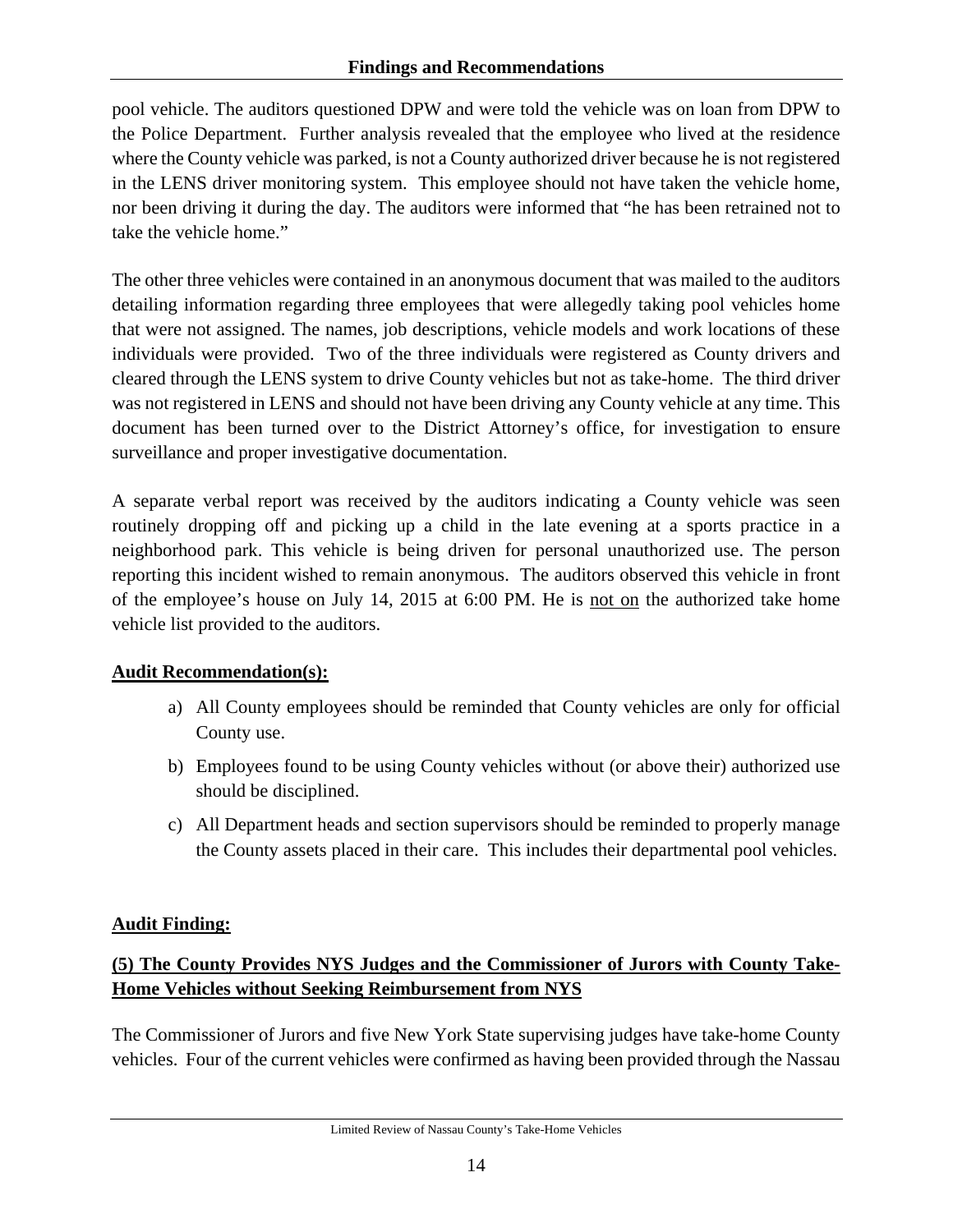County Police Department, while one vehicle was issued by DPW Fleet Maintenance, and one by the Correctional Center.

Inquiry by the auditors determined that in 1978, these six County positions transitioned to the NYS Unified Court System and it was agreed that the County vehicles they were using transitioned as well.

The auditors interviewed DPW and Police Department personnel who advised the auditors that gas and expenses of these vehicles may have been billed by the County to NYS through the Department of General Services<sup>13</sup> (which handled County vehicles at that time). This billing may have occurred from 1978 until countywide layoffs in 1992; however, the auditors could not find anyone who could corroborate this information or locate records dating back that far. Current DPW and Police Department fiscal staff confirmed that their departments are not currently billing the State for the gas and expenses associated with these vehicles.

The auditors were advised that the County is responsible for furnishing fuel for the vehicles. However, the audit team noted that some of the State judges are purchasing their own fuel. No consistent policy appears to be in effect.

### **Audit Recommendation(s):**

Nassau County should bill the State for fuel and repair expenses, or alternatively, meet with State Court Officials regarding having the State provide vehicles.

## **Audit Finding:**

1

# **(6) A County Take-Home Vehicle is Listed as Assigned to an Outside Contractor, United Water, without County Knowledge of the Driver's Identity**

During our review of take-home vehicles, the auditors discovered that 21 County employees, whose names were provided to them on multiple lists as having take-home vehicles, had retired and left the County by December 31, 2014. Of these 21 vehicles which were turned in, it was discovered that one vehicle has been reassigned to United Water, a private company contracted by Nassau County to operate and manage the County's sewage treatment plants, effective January 1, 2015. The auditors could not determine who is driving this vehicle, and if the driver or drivers have been cleared through NYS LENS as having valid driver's licenses.

<sup>&</sup>lt;sup>13</sup> The Department of General Services is no longer in existence. Its functions and staff were reassigned to several County departments, including DPW and the Department of Parks, Recreation & Museums.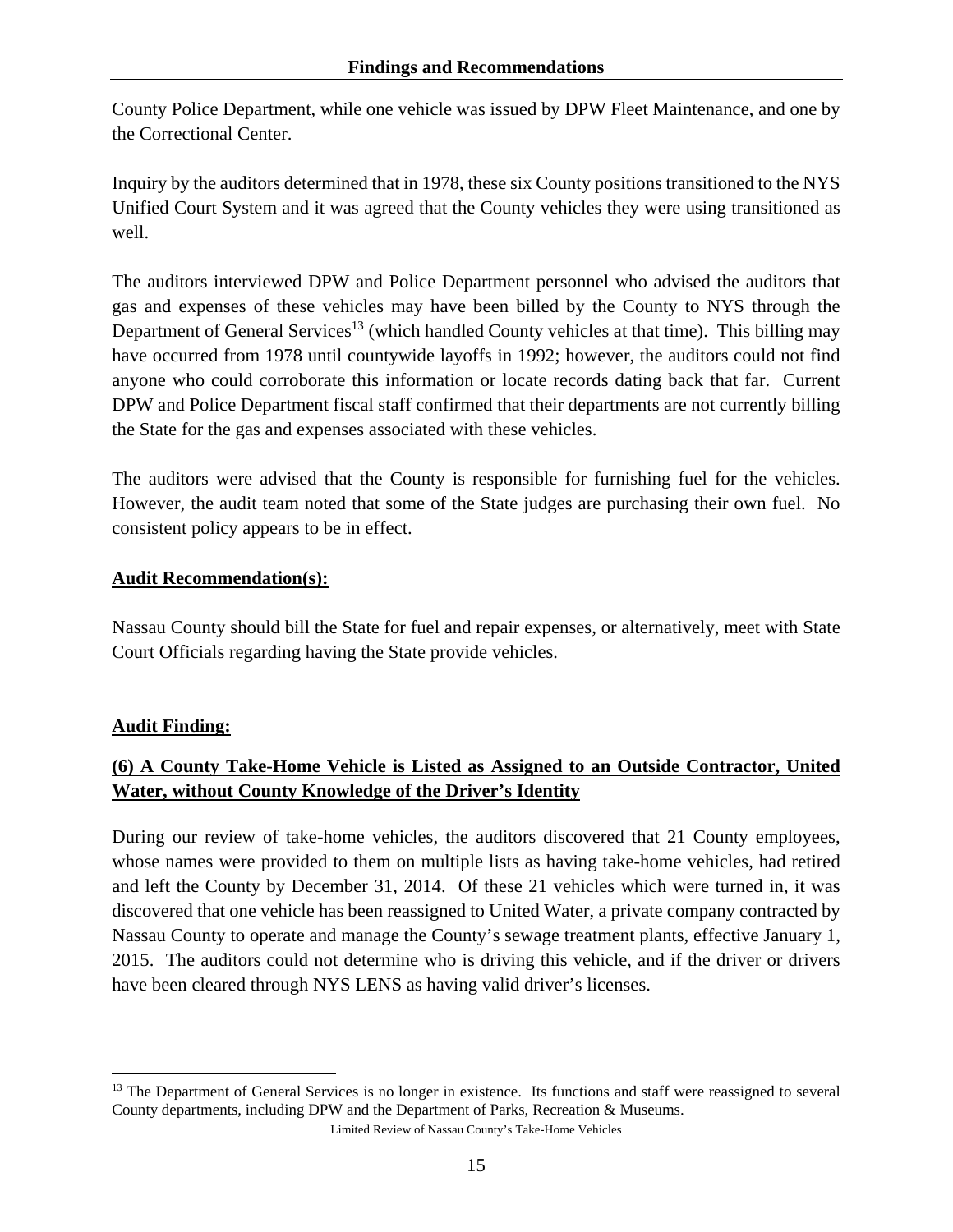After further investigation, it was determined that this vehicle was one of approximately 71 vehicles transferred to United Water to operate under their control, with the County still retaining ownership.14 The auditors were provided with proof of insurance coverage by United Water in March 2015.

#### **Audit Recommendation(s):**

County Officials should immediately determine the names of the drivers operating each County vehicle, so they can be reviewed in the NYS LENS System.

### **Audit Finding:**

 $\overline{a}$ 

## **(7) The County's Fleet Maintenance Division has Received Tickets and Fines for Traffic and Parking Violations Committed by Employees Driving County Vehicles**

DPW Fleet Maintenance senior staff advised that the division often receives traffic tickets and notices of violations issued for County vehicles. Fleet Maintenance forwards the documents to the department head of the employee designated as being assigned the vehicle for resolution. Fleet Maintenance also notifies the County's Safety Officer at OMB Risk Management and a DPW Deputy Commissioner. In some instances, department heads may institute disciplinary action, if deemed appropriate. The documents are not logged, but copies are retained in Fleet Maintenance's files. Examples of recent instances where traffic and parking violation notices were received by Fleet Maintenance include:

- Two Notices of Liability for red light camera violations in Nassau County.
- A Notice of Liability from the New York City Department of Finance for excessive speed in a school speed zone.
- A Notice of Liability for a red light camera violation in Suffolk County.
- Two Notices of Liability to separate departments for excessive speed in a school zone under Nassau County's former School Safety Enforcement Program.
- A Notice of Toll Violation as a result of an employee passing through an E-ZPass Only lane on the New York State Thruway without an E-ZPass.

Fleet Maintenance staff noted that some toll booth violations have occurred because the County does not provide E-ZPasses to employees who need to travel to Albany and elsewhere on official County business.

<sup>&</sup>lt;sup>14</sup> Section 7.12 Vehicles and Rolling Stock of the contract between Nassau County and United Water.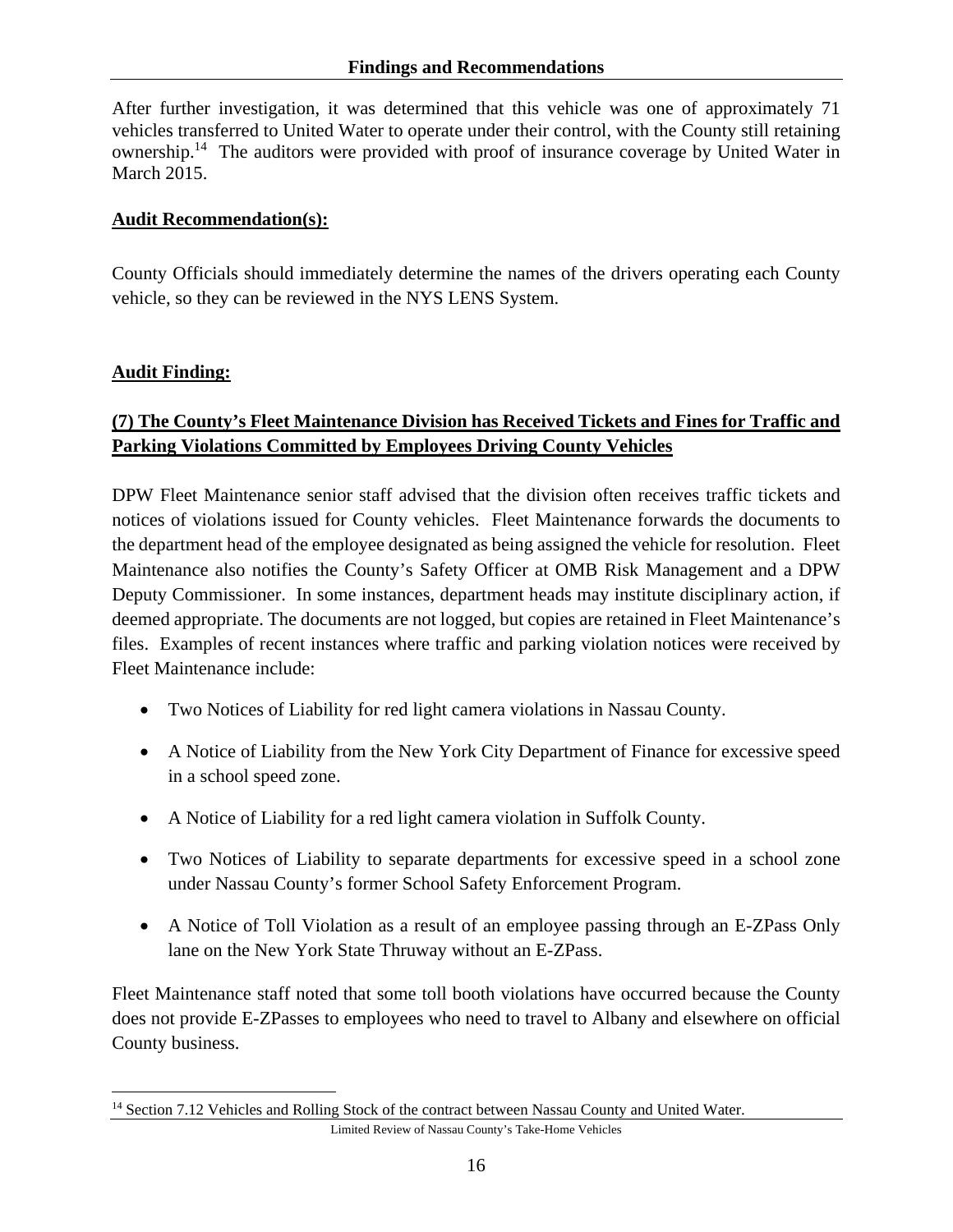The Police Department's Chief of Department's Office handles traffic and parking violations for individuals driving vehicles issued by the Police Department. After review, the violation notices are routed to the vehicle operator and/or their commanding officer. A written response must be provided to the Chief of Department's Office as to the official nature of business involving the vehicle for review and approval.

The County's current Motor Vehicle Risk Management Policy and Procedure states that employees' driving privileges may be suspended or revoked as a result of misuse of a Nassau County motor vehicle.<sup>15</sup> It also notes that all vehicle operators are to follow and obey all traffic regulations for the jurisdiction in which the vehicle is being operated. All traffic related offenses, including parking tickets, are noted to be the sole responsibility of the County employee operating the motor vehicle.

### **Audit Recommendation(s):**

- a) All employees issued a County vehicle should sign an acknowledgement that they will observe all traffic and vehicle laws and will be responsible for paying traffic and parking violations fines, whenever appropriate.
- b) The County's Administration should consider purchasing E-Z Passes for use of County drivers on official business.
- c) Fleet Maintenance should maintain a log of notices of traffic and parking violations and periodically provide a summary of the infractions to OMB Risk Management, the Administration, and department heads.

## **Audit Finding:**

# **(8) The Vehicle Value in the County's Fixed Asset System is not Up-to-Date due to the Lack of a Physical Inventory/Reconciliation**

The vehicle records contained in FAACS, the County's fixed asset accounting system<sup>16</sup>, which support the County's financial statements, are not accurate and up-to-date. In October 2014, the Comptroller's Office's Accounting Section's inventory custodian forwarded a schedule of 1,922 County vehicles recorded in FAACS to DPW Fleet Maintenance for reconciliation to their vehicle records.17 He also sent a list of 1,488 vehicles to the Police Department for their review and

 $\overline{a}$ <sup>15</sup> County-wide Procedure No. OMB-01, Original Issued Date: October 11, 2006, Revised: December 3, 2010.<br><sup>16</sup> FAACS is used to maintain an inventory of the County's fixed assets, including land, buildings and equipment.

fixed assets are recorded in the County's financial statements and reported on the County's Comprehensive Annual Financial Report ("CAFR"). The Comptroller's Office's Accounting Section inventory custodian provides FAACS training and oversees the work of the departmental inventory custodians.

<sup>&</sup>lt;sup>17</sup> The schedule provided to DPW Fleet Maintenance listed the Police Department's vehicles separately, because the Police Department maintains a separate record of their vehicles, which is not provided to DPW Fleet Management.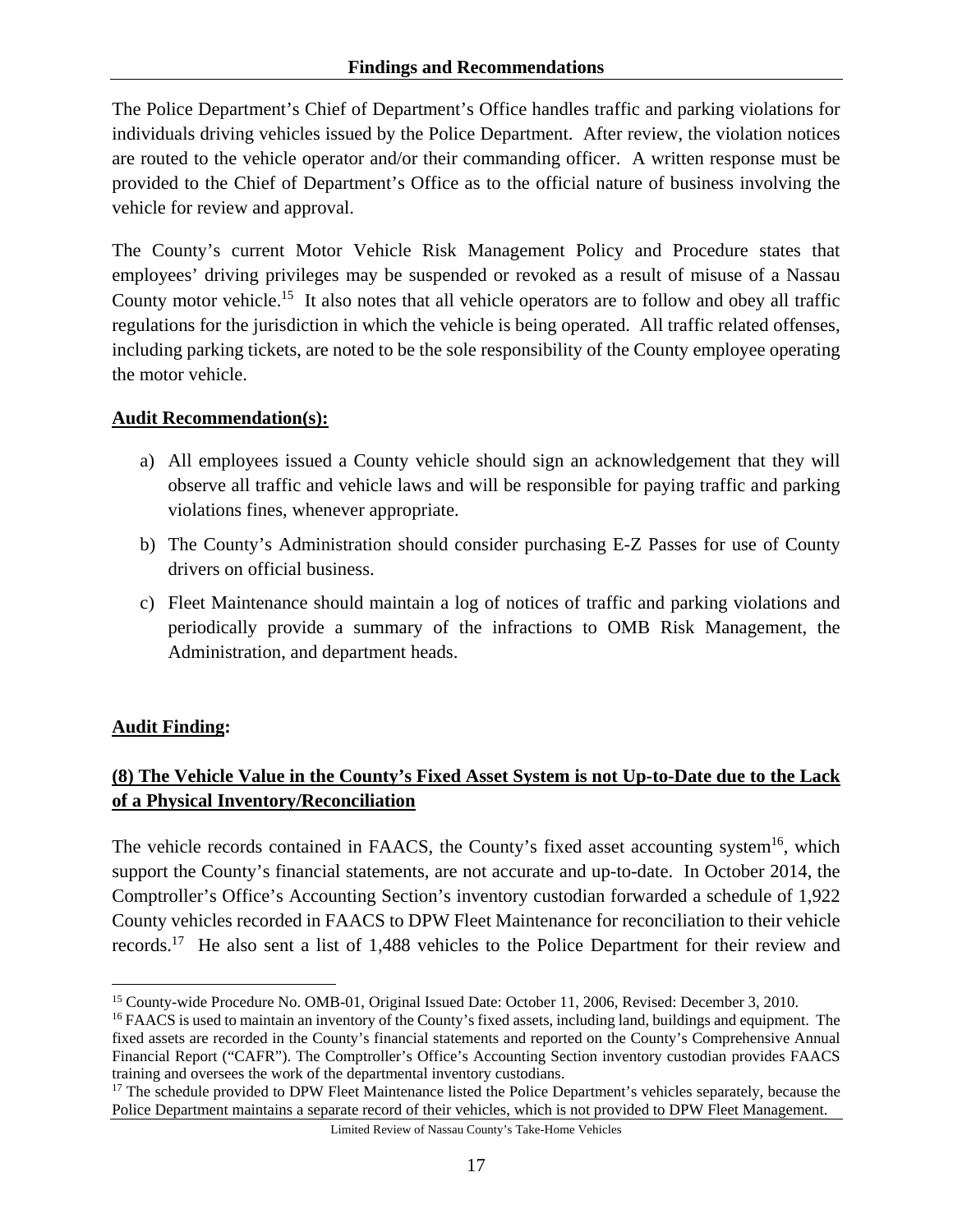reconciliation. Both were asked to review the FAACS System schedules against their records and identify any vehicles which had been sold, traded-in, or were stored for future disposal. They were also asked to identify take-home vehicles, and list their license plate numbers and the employee to whom they were assigned. Fleet Maintenance returned a partially completed schedule to the Comptroller's Office, identifying some vehicles which had been disposed of, but noted that further work needed to be done. The Police Department responded they would not be able to perform the reconciliation until later in the year.

DPW administrators and senior staff have noted that FAACS contains incorrect information regarding the County's fleet of vehicles. They felt the lack of centralized vehicle management and the maintenance of multiple vehicle listings contribute to this situation. Errors and exceptions in FAACS they have noted include:

- Many items such as road sweepers and highway spreaders are identified as vehicles in FAACS. There is no identifier to distinguish the County's fleet vehicles (automobiles, trucks, ambulances, etc.) from items such as Zambonis and pay loaders, making it difficult for DPW to confirm that the vehicles listed in FAACS are accurate.
- Vehicles with acquisition dates as far back as 1976 are listed as active vehicles in FAACS. Some of these older vehicles may no longer be in the County's possession. For example, a senior Fleet Maintenance employee noted that three 1987 Dodge Aries listed in FAACS had probably been disposed of.

# **Audit Recommendation(s):**

The County needs to:

- a) immediately resume the reconciliation of the listing of vehicles in FAACS to departmental vehicle records and / or perform a physical inventory. (The auditors are aware of 10 to 12 DPW employees who were trained on the FAACS systems.); and
- b) work collaboratively with the Comptroller's Accounting Section to ensure that FAACS vehicle records are accurate, by separating items like tractors and pay loaders from fleet vehicles.

# **Audit Finding:**

# **(9) Notice of Vehicle Disposals, which are Needed to Keep Vehicle Financial Databases Accurate, are not being Reported to the Comptroller's Office**

The database of vehicles maintained by the Comptroller's Accounting section is not accurate and up-to-date due to the fact that the disposal of vehicles is not reported to the Comptroller's Accounting Section inventory custodian in a timely manner. It was the responsibility of the former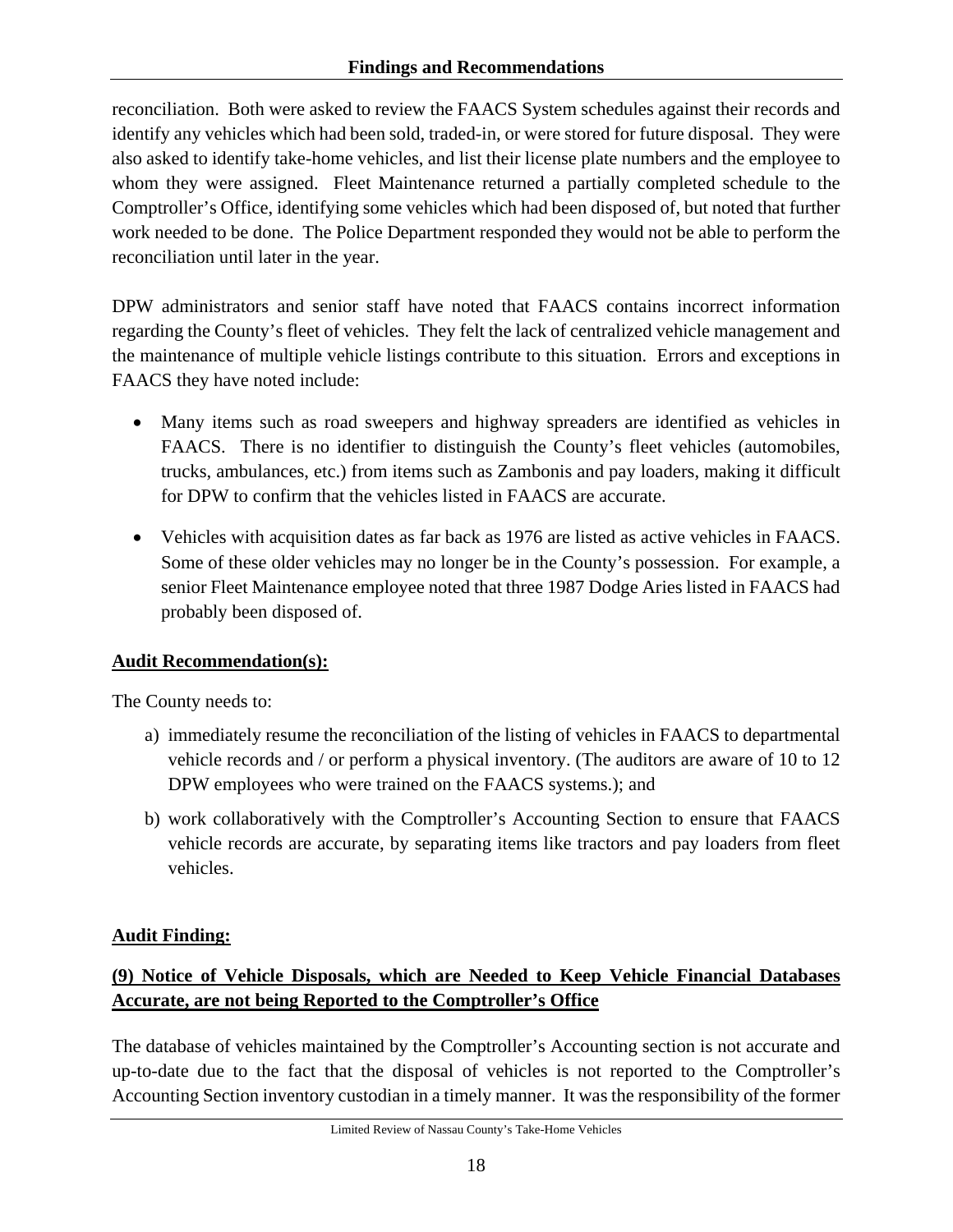Office of Purchasing Materials Movement Specialist to advise the Comptroller's Accounting Section of any vehicle disposals. The inventory custodian would then remove the asset from FAACS<sup>18</sup>, the County's fixed asset accounting system. This individual retired in October 2010 and the County now uses the services of an auction vendor, Auctions International Inc., $^{19}$  for vehicle sales.

The Director of Special Projects for the County Executive's Office oversees the auction process, which takes place online. Fleet Maintenance officials assist the Director of Special Projects with the oversight of the auctions due to his many other responsibilities. Copies of invoices associated with the sales should be forwarded to the Comptroller's inventory custodian; however, this has not been consistently done for some time. These invoices should include the VIN number or license plate number to help identify the vehicle in the FAACS system.

DPW Fleet Maintenance's preliminary review of FACCS vehicle records noted some vehicles listed as active had been disposed of. Since the employee assigned to the reconciliation does not work full-time, this reconciliation has not been completed. At the audit team's request, Auction International provided them with records of vehicle disposals for 2013-2014. The audit team gave this information to the Comptroller's Accounting Section's inventory custodian, who indicated that he had not been furnished with it previously. Additionally, the auditors were provided with two lists of 116 equipment items, primarily vehicles, which are waiting to be traded in or auctioned. These assets are currently being stored at Eisenhower Park and Cedar Creek Park. These lists were also never furnished to the Comptroller's Accounting section inventory custodian. We cannot confirm that every list has now been provided.

### **Audit Recommendation(s):**

 $\overline{a}$ 

Individuals involved in the disposition process should have DPW Fleet Maintenance continue the process of reconciling their vehicle records to the listing of vehicles in the FAACS system. When an auction is held, the County Executive's Office and/or DPW Fleet Maintenance should provide records of sale, including invoices, from the auction, containing the make, model and VIN number of vehicles sold to the Comptroller's Accounting Section's inventory custodian.

<sup>&</sup>lt;sup>18</sup> FAACS is used to maintain an inventory of the County's fixed assets, including land, buildings and equipment. The fixed assets are recorded in the County's financial statements and reported on the County's Comprehensive Annual Financial Report ("CAFR"). Some departmental inventory custodians have also been trained to delete equipment and vehicles from FAACS.

<sup>&</sup>lt;sup>19</sup> The County has a contract with Auctions International Inc., an on-line auction company that receives a premium bid of 10% as compensation.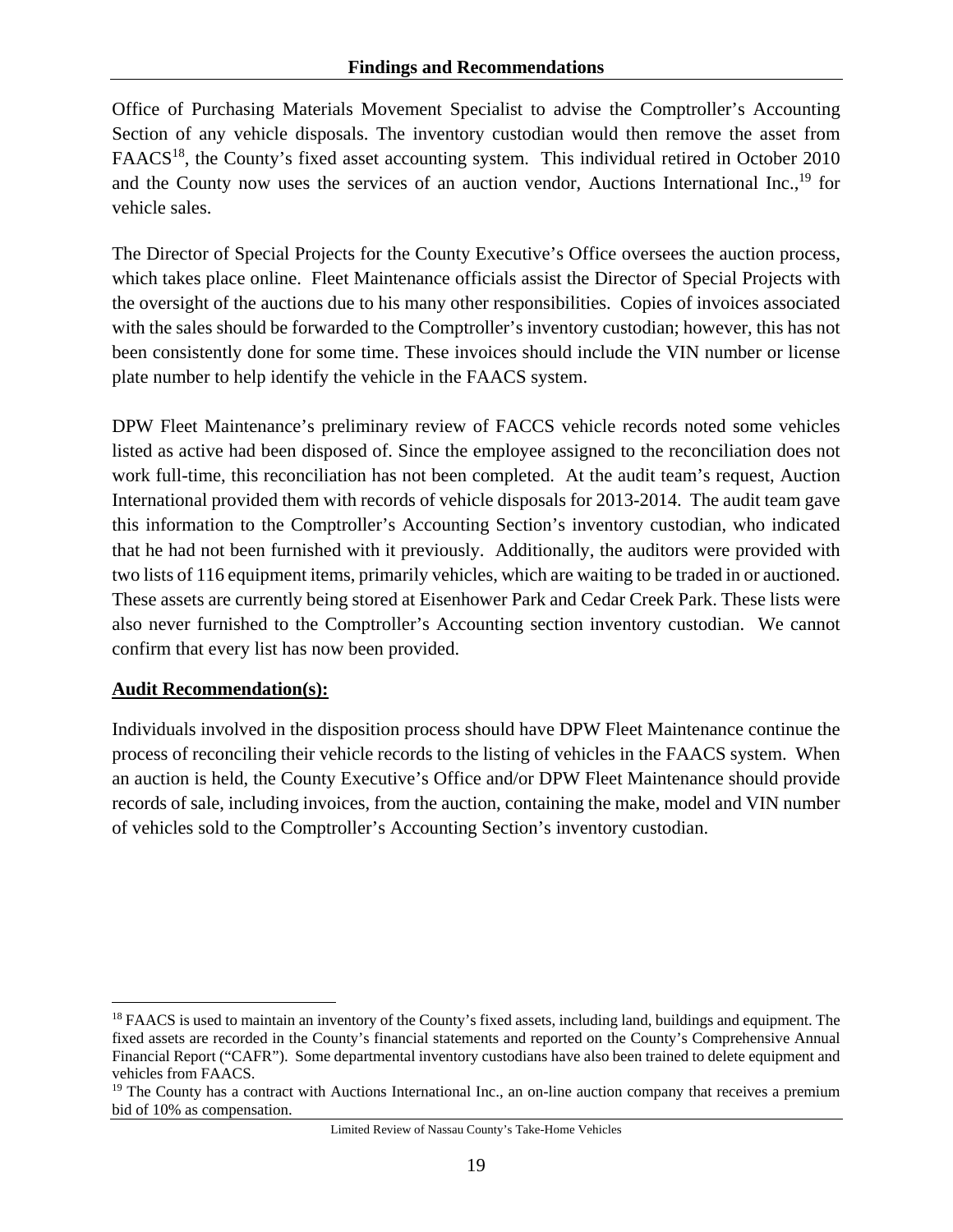## **Audit Finding**:

# **(10) The "Nassau County Vehicle Control Act" and the County's Motor Vehicle Policy Need Updating and Distribution**

The Nassau County Vehicle Control Act of 2000 (Title 40 of the Miscellaneous Laws of Nassau County<sup>20</sup>) regulates County Vehicles. In addition, in 2006 a County policy was distributed to all County employees ("Motor Vehicle Risk Management Policy and Procedure").

The following observations were noted with the County's Law and Procedures:

- Neither document has been updated in the last nine years.
- Best practices for effective fleet management require guidelines be set for cost control initiatives, Nassau County's Law does not have these guidelines. These might include guidelines such as the purchase or lease of vehicles with a minimum gasoline mileage rating of 20 mpg city/30 mpg highway, vehicle safety standards, etc.
- Some provisions of the Law are not included in the County's Policy and Procedures. Without distribution of the Law to department heads and employees, or inserting those provisions into the policy, those provisions might not be implemented including:
	- o The requirement that all County vehicles have Nassau County insignia affixed on both sides of the vehicle (except for undercover or public safety reasons).
	- o A provision that the assignment of vehicles is subject to the review of the County Legislature.
	- o The provision that employees may be issued a County take-home vehicle if the use of such vehicle is required by a state or federal mandate, or the use is required for the County to qualify for reimbursement from the state or federal government that is equal to the cost to the County of maintaining the vehicle.

### Adherence to Federal Highway and NYS Department of Transportation Safety Guidelines

The Safety Officer at Risk Management has developed proposed changes to the County's Motor Vehicle Risk Management Policy in order to comply with both Federal Highway Standards<sup>21</sup> and the NYS Department of Transportation regulations.<sup>22</sup> These were sent to Labor Relations in early 2014 for their review. Labor Relations then forwarded these changes to CSEA for discussion and possible implementation. This policy presents actions that DPW drivers would be required to follow on a daily basis prior to driving a commercial vehicle.

<sup>&</sup>lt;u>.</u> <sup>20</sup> Added by Local Law No. 8-2000, in effect February 28, 2000.<br><sup>21</sup> Federal Motor Carrier Safety Regulations, Title 49 Part 396.

<sup>&</sup>lt;sup>22</sup> NYS Department of Transportation Office of Modal Safety and Security Truck and Motor Carrier Safety.

Limited Review of Nassau County's Take-Home Vehicles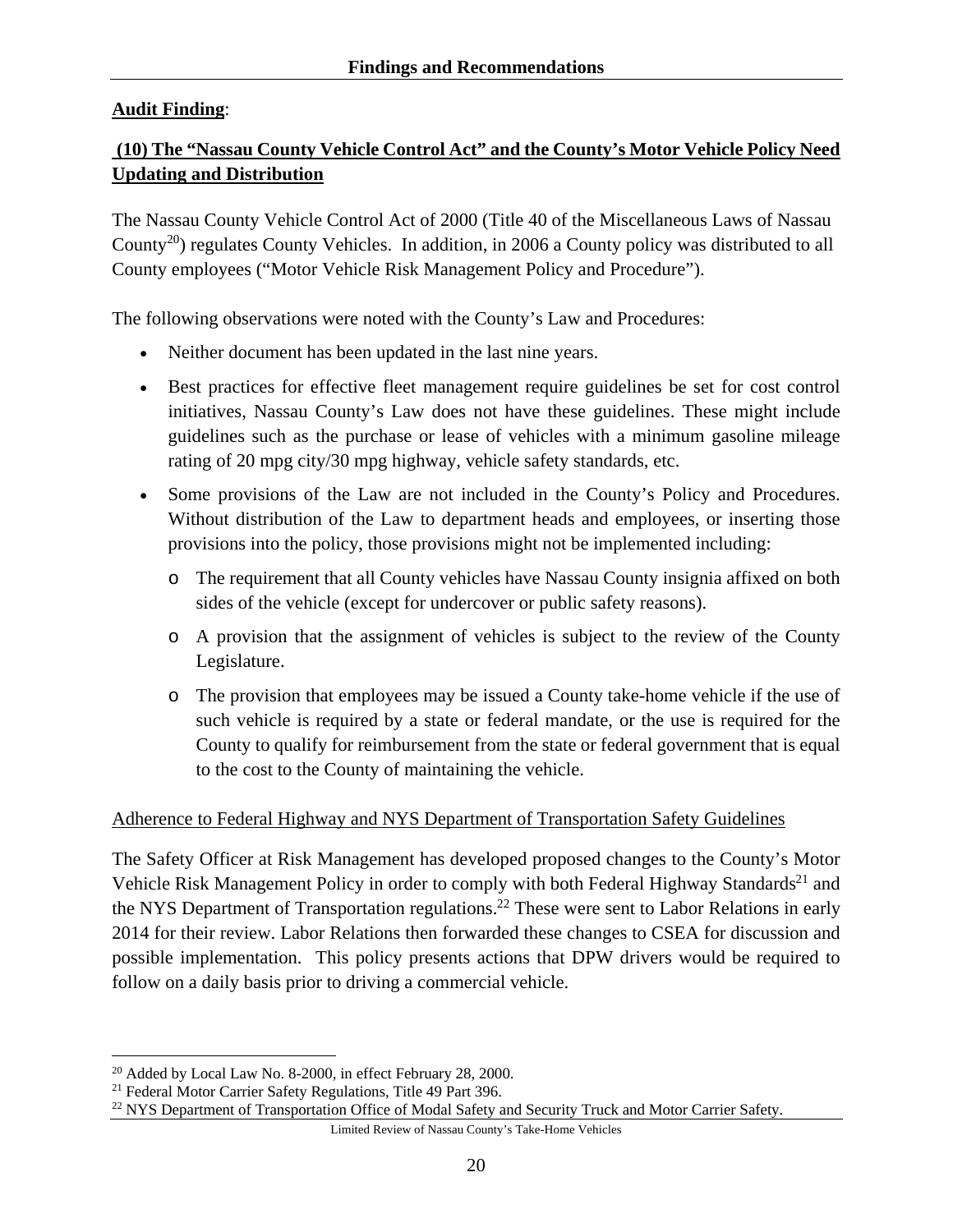## **Safety Training**

Section VIII of the current policy requires that all motor vehicle operators of Nassau County vehicles complete a Nassau County vehicle safety training program at least every 36 months. The policy version that was updated for the aforementioned Highway Safety Compliance has changed the above provision to "departments with assigned motor vehicles shall conduct an annual safety meeting for all motor vehicle operators assigned to the department".

Since the County is self-insured for motor vehicle accidents, such programs may provide value in excess of their cost.

The chart below details the accidents and injuries of County fleet drivers each year. Data on the cost of vehicle repairs is not readily available.

# **Nassau County Motor Vehicle Accidents**

| Year | Total # of<br><b>Motor Vehicle</b><br><b>Accidents</b> | Total # of<br><b>Motor Vehicle</b><br><b>Injuries</b> |
|------|--------------------------------------------------------|-------------------------------------------------------|
| 2012 | 459                                                    | 101                                                   |
| 2013 | 477                                                    | 101                                                   |
| 2014 | 472                                                    | 75                                                    |

*Source: OMB Risk Management*

### **Audit Recommendation(s):**

The Motor Vehicle Risk Management Policy and Procedure should be reviewed, updated and distributed. The review should:

- a) set cost control standards and standardization guidelines;
- b) ensure County Policy is compliant with Federal Highway and NYS DOT requirements; and
- c) reconsider the elimination of the driver safety training.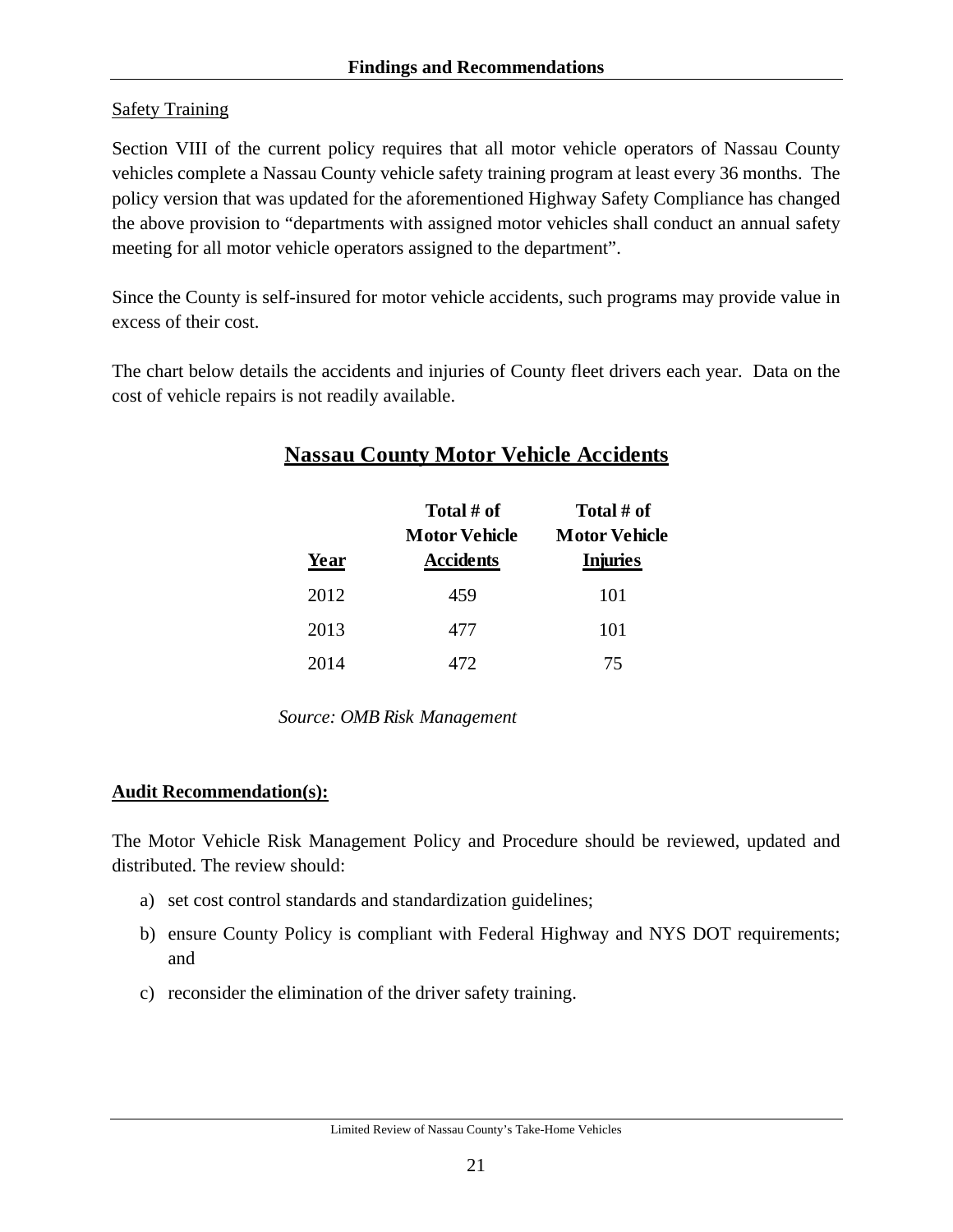## **Audit Finding:**

<u>.</u>

## **(11) Use of Take-Home Vehicles by Employees Living in Suffolk County Results in Excess Costs for Fuel and Depreciation, Exceeding \$60,000 for Eleven Employees**

Some positions in Nassau County entail the use of a take-home vehicle. At year end, an employee who has a take-home vehicle is required to report their total miles driven, commuter miles driven and number of days worked to the Comptroller's Office for IRS reporting purposes. The auditors reviewed the home addresses of all employees with over 7,500 commuter miles reported for  $2014^{23}$ . During this review, it was discovered that nine employees currently reside in Suffolk County<sup>24</sup>. Two other employees whose addresses were listed within Nassau County had abnormally high commuter mileage usage for their locations. The auditors contacted the employees' supervisors and were told that one employee actually lives in Suffolk County full-time and the other divides his time between Nassau and Suffolk County.

An analysis was performed to determine the estimated excess cost of fuel and depreciation for the usage of the take-home vehicles from the Nassau County border to the employees' Suffolk County residences. By using the 2014 IRS standard mileage rate of 56 cents per mile, the estimated excess cost for fuel and depreciation for eleven County employees traveling outside the County limits in 2014 was \$60,315. The average cost per employee was \$5,483. The following schedule details the Suffolk locations and the excess cost beyond the Nassau border for fuel and depreciation for those employees, all of whom work for DPW.

|    | Estimated Fuel & Depreciation Costs per IRS Rate from Nassau County Border to Suffolk County Home |               |                                 |                |             |              |                     |                    |
|----|---------------------------------------------------------------------------------------------------|---------------|---------------------------------|----------------|-------------|--------------|---------------------|--------------------|
|    |                                                                                                   |               | <b>One Way Distance (Miles)</b> | 2014           | 2014        | 2014         | 2014                | <b>Excess Fuel</b> |
|    |                                                                                                   |               | from Nassau Border to           | Daily          | <b>Days</b> | <b>Total</b> | <b>IRS</b> Standard | & Depreciation     |
| #  | <b>Vehicle Description</b>                                                                        | Location      | <b>Suffolk Residence</b>        | <b>Mileage</b> | Worked      | <b>Miles</b> | <b>Mileage Rate</b> | Cost               |
|    | 2007 Ford Ranger                                                                                  | Speonk        | 42                              | 84             | 220         | 18,480       | \$0.56              | \$10,349           |
| 2  | 2006 Ford Ranger                                                                                  | Coram $*$     | 31                              | 62             | 220         | 13.640       | \$0.56              | \$7,638            |
| 3  | 2013 Dodge Caravan                                                                                | Medford       | 30                              | 60             | 227         | 13,620       | \$0.56              | \$7,627            |
| 4  | 2012 Ford F250                                                                                    | Selden        | 32                              | 64             | 208         | 13,312       | \$0.56              | \$7,455            |
| 5. | 2012 Ford F250                                                                                    | Smithtown     | 20                              | 40             | 226         | 9,040        | \$0.56              | \$5,062            |
| 6  | 2007 Ford Ranger                                                                                  | Shirley       | 33                              | 66             | 128         | 8,448        | \$0.56              | \$4,731            |
| 7  | 2009 Ford Escape                                                                                  | Northport     | 18                              | 36             | 232         | 8,352        | \$0.56              | \$4,677            |
| 8  | 2007 Honda Civic                                                                                  | Smithtown     | 18                              | 36             | 220         | 7,920        | \$0.56              | \$4,435            |
| 9  | 2005 Ford Ranger                                                                                  | Medford **    | 29                              | 58             | 115         | 6,670        | \$0.56              | \$3,735            |
|    | 10 2012 Ford F250                                                                                 | Huntington    | 12                              | 24             | 196         | 4.704        | \$0.56              | \$2,634            |
|    | 11 2008 Ford Ranger                                                                               | North Babylon | 8                               | 16             | 220         | 3,520        | \$0.56              | \$1,971            |
|    |                                                                                                   |               |                                 |                |             |              | Total               | \$60,315           |
|    | Notes: * Per his supervisor, lives in Coram                                                       |               |                                 |                |             |              |                     |                    |
|    | ** Per his supervisor, divides his time between Great Neck & Medford. Days worked reduced to 50%  |               |                                 |                |             |              |                     |                    |

<sup>&</sup>lt;sup>23</sup> The 2014 Total Miles reflected in the chart above represent the estimated mileage from the Nassau County border to the employees' Suffolk County residences.

<sup>&</sup>lt;sup>24</sup> Employee addresses were obtained from NUHRS, the County's Personnel and Payroll System.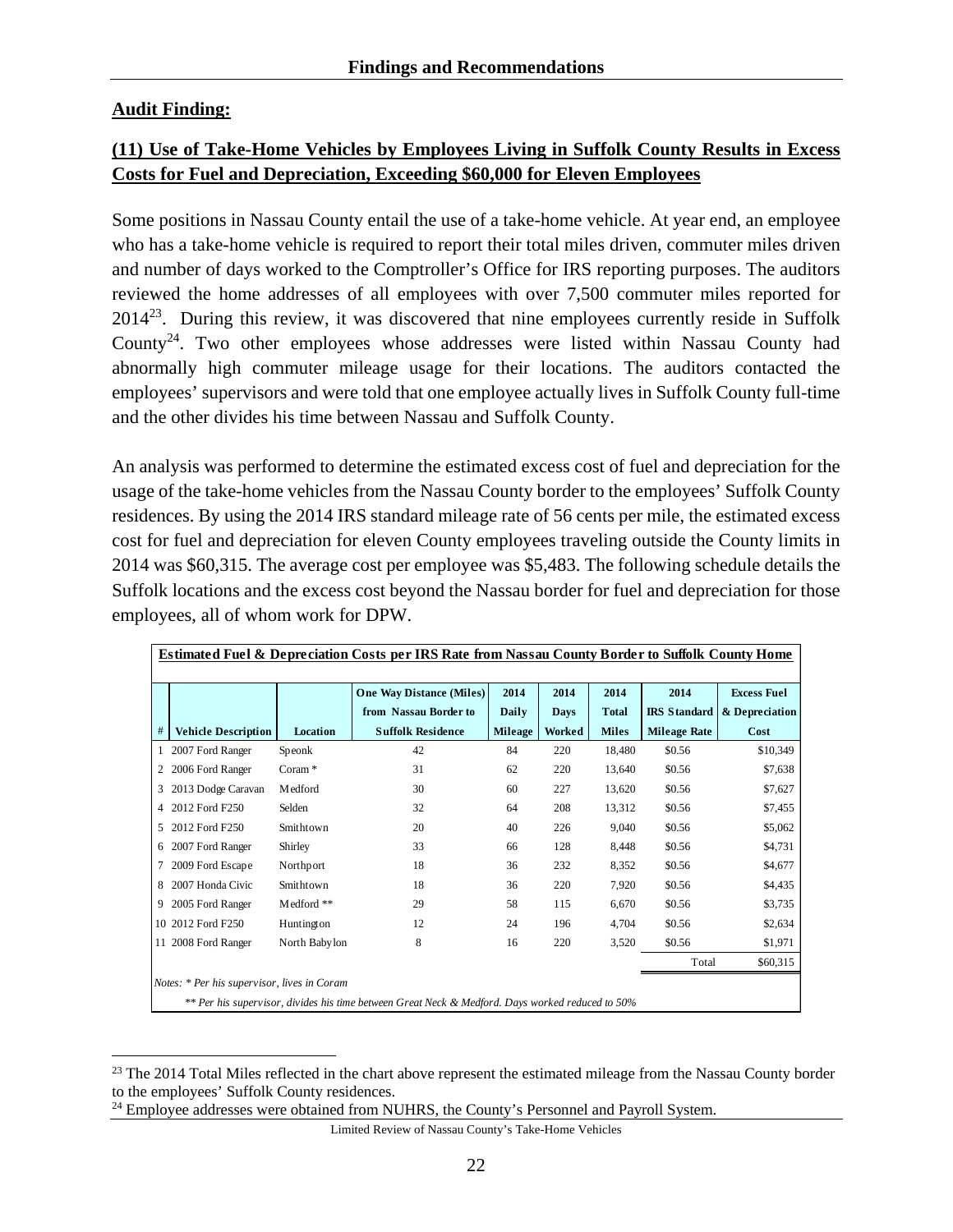#### **Audit Recommendation(s):**

DPW should reevaluate the justification of providing vehicles to employees who are non-County residents because of the additional commuting costs incurred.

#### **Audit Finding:**

1

## **(12) Prohibitions Regarding the Use of a Take-Home Vehicle are not Uniformly Distributed to all County Drivers**

The restrictions on the use of County vehicles have not been distributed to most County drivers. These include:

- The vehicle can only be used for County business.
- A take-home vehicle may never be used when the assigned driver is off duty.
- An employee can be subject to an investigation involving any misuse of the vehicle and can be suspended until that is completed.
- Risk Management has the right to suspend the use of their vehicle.
- An employee who tests positive on a random or "for cause" drug or alcohol test will be suspended until an investigation is completed.

All employees need to be made aware of these restrictions. For the County to prevail in the misuse investigation, the County should document that the employee was provided with the rules and/or that they are on also on the County website.

The County established Motor Vehicle Risk Management policies and procedures in 2006, and updated them in 2010; however, a survey of key County department heads and senior staff members indicated that the current policy has not been distributed to most County departments and employees. The only County drivers that the auditors found to have the policy, had the version that was distributed in 2006, not the current policy. This is of concern because the County policy provides guidance to ensure that drivers comply with federal, state and county laws covering vehicles.

In October 2006, the County's previous Administration issued their Motor Vehicle Risk Management Policy and Procedure<sup>25</sup> to all County employees via e-mail. In addition, all department heads were asked to ensure full distribution of the policy, especially to those who had

<sup>25</sup> County-wide Procedure No. OMB-01, issued by OMB-Risk Management, Date Issued: October 23, 2006. The policy was authorized and signed by the County's then Deputy County Executive for Finance.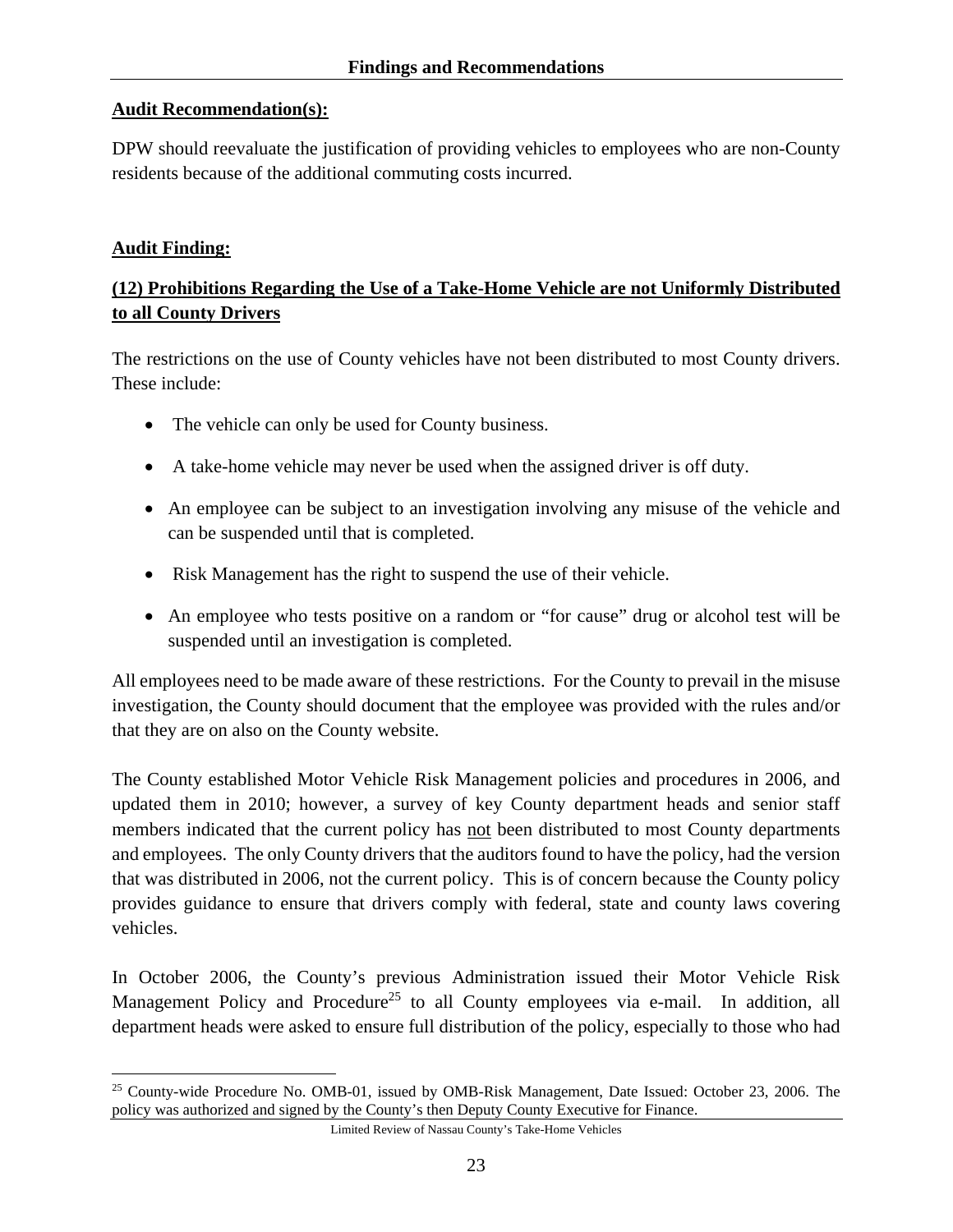take-home cars or used departmental pool cars during the day. The policy was also posted on the County Intranet and a contact person and phone number were provided to answer any questions. We cannot find any evidence that the 2010 policy was posted or distributed and that any guidance has been issued to employees who may drive any County vehicle in over nine years.

Also, the current Motor Vehicle Risk Management Policy and Procedure dated December 3,  $2010^{26}$  states it is an update of the policy dated October 11, 2006; however, the previous version was dated October 23, 2006, raising concern that the final version of the previous policy was not the one updated. A significant difference between the October 23, 2006 policy and the current 2010 policy is that the current policy does not require County drivers to certify that they understand their responsibilities when they are issued a vehicle, as the previous policy  $di^{27}$ .

Long-term County staff stated that in the past, when vehicles were issued through the County's Department of General Services and an employee became a County driver, they were issued a Motor Vehicle Operator's Card or "blue card", which outlined the responsibilities as an operator of a County motor vehicle. This card had to be kept in the vehicle at all times. The employee signed the card to acknowledge that they understood their responsibilities and the card indicated they were an authorized driver. Currently, there is no way to identify an authorized driver without contacting OMB Risk Management. Presently, employees issued a vehicle are required to complete a Motor Vehicle Operators Approval Request Form to be sent to OMB Risk Management. The form is used to check the status of the employee's driver's license, and does not include any mention of the County's vehicle policy and procedures.

## **Audit Recommendation(s):**

County management should:

 $\overline{a}$ 

- a) take immediate action to distribute the current Motor Vehicle Risk Management Policy and Procedure to all County employees and post it on the website;
- b) consider adding an acknowledgement page to the Motor Vehicle Risk Management Policy and Procedure, to be signed by every employee issued a County vehicle or that may have occasion to drive a departmental pool car, in order to acknowledge that they understand their responsibilities; and
- c) consider reinstating the use of a card listing the major restrictions on County vehicle use and procedures to follow in case of an accident. This card would be required to be kept in every County vehicle.

<sup>26</sup> County-wide Procedure No. OMB-01, issued by OMB-Risk Management, Original Issued Date: October 11, 2006, Revised Date: December 3, 2010.

<sup>27</sup> County-wide Procedure No. OMB-01, issued by OMB-Risk Management, Date Issued: October 23, 2006, Motor Vehicle Operator's Card, page 5.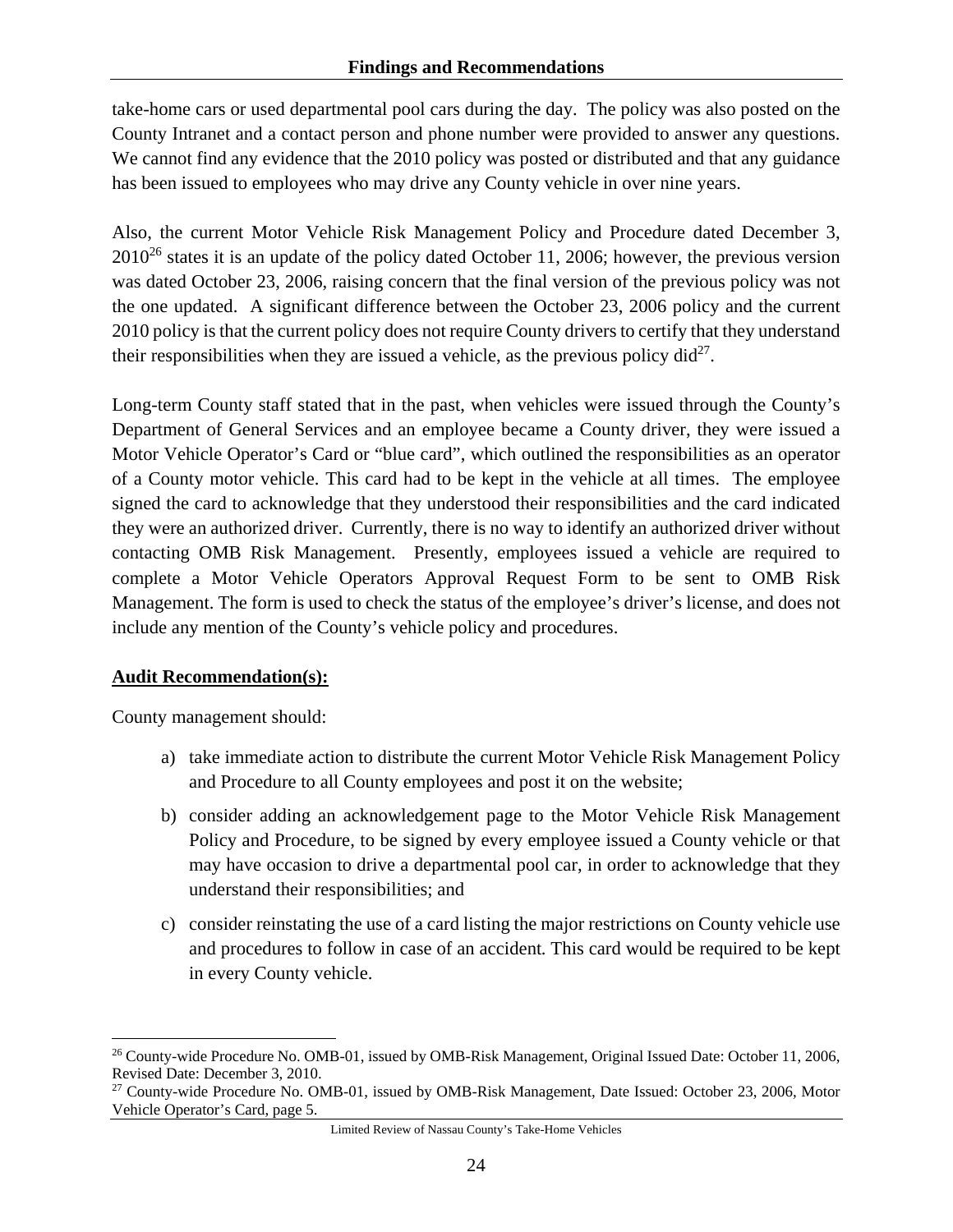## **Audit Finding:**

## **(13) There is no Process to Ensure that Employees Leaving County Service have Returned their Take-Home Vehicles and Reported their Final Mileage for IRS Purposes**

Nassau County has no centralized policy in place regarding the proper steps to turn in County vehicles. Therefore, there is no notification to all parties involved in the vehicle maintenance and monitoring process, or notification to the Comptrollers Accounting Section which requires the information for the employee's final tax document.

This non-notification has occurred several times at DPW Fleet Maintenance, where senior staff recently became aware of a vehicle that had not been returned to them upon an employee's retirement. After several attempts to have the vehicle returned failed, Fleet employees went to retrieve the vehicle. They discovered that vehicle had been sitting idle for over six months and needed to be jump started to get it back to Fleet Maintenance.

There is also no notification to Risk Management to remove them from the DMV LENS monitoring.

### **Audit Recommendation(s):**

The County should develop procedures for the return of take-home vehicles for adequate accounting and control. This should cover not only take-home vehicles, but should also include all drivers who may have driven County fleet vehicles, who should be discontinued from the LENS notification system when they are no longer employees of the County.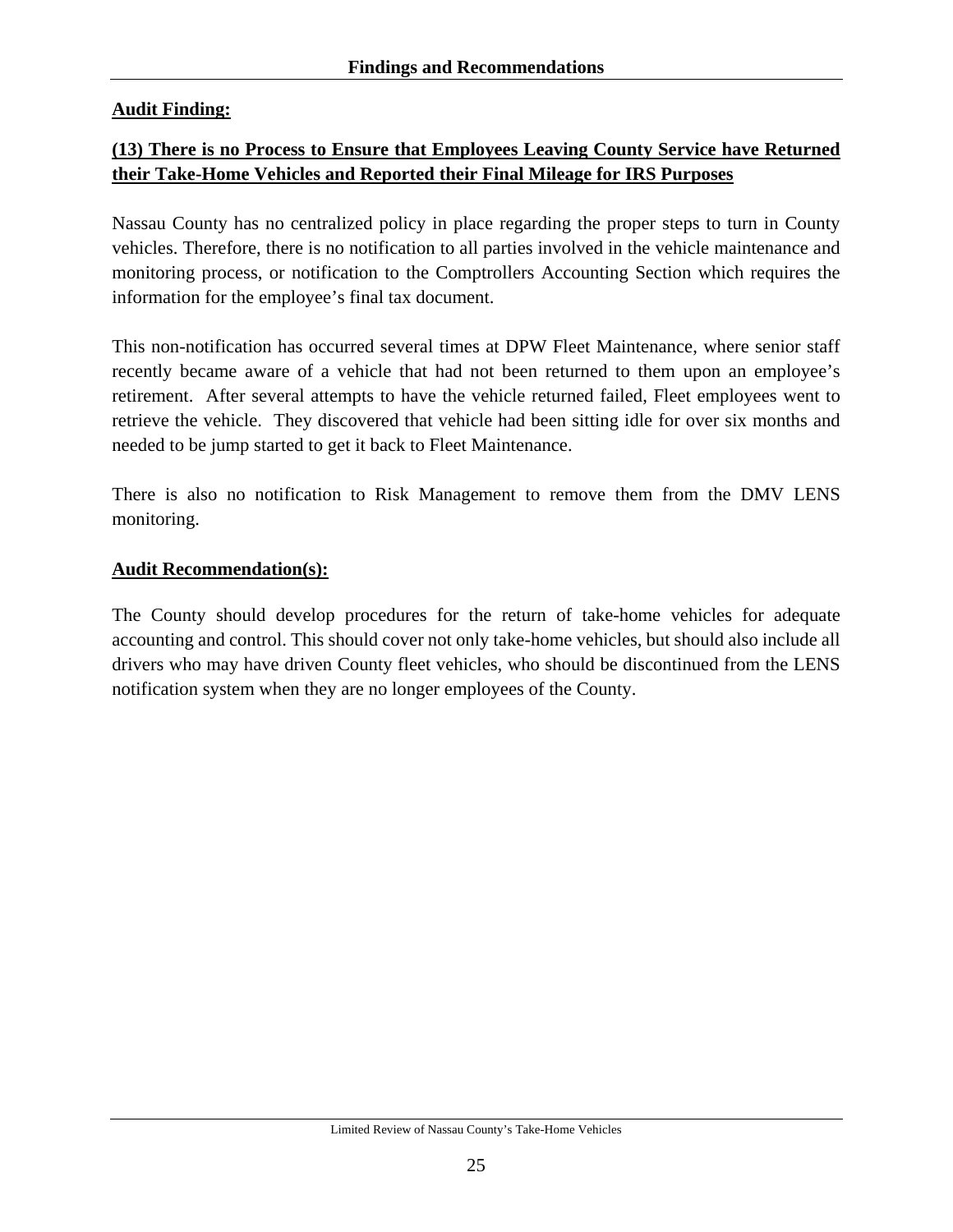|              |                               |                                         | <b>Vehicle Information</b>  |
|--------------|-------------------------------|-----------------------------------------|-----------------------------|
|              | <b>Department Name</b>        | <b>Title Name</b>                       | Year/Make/Model             |
| 1            | Civil Service                 | Secy and Chief Examiner                 | 2014 CHEVROLET TAHOE        |
| 2            | <b>Consumer Affairs</b>       | Weights & Measures Inspector II         | 2005 FORD RANGER            |
| $\mathbf{3}$ | <b>Consumer Affairs</b>       | <b>Commissioner of Consumer Affairs</b> | 2008 CHEVROLET MALIBU       |
| 4            | <b>Consumer Affairs</b>       | Community Services Rep (CA off of Co)   | 2008 FORD CR/VC             |
|              | 5 Consumer Affairs            | Weights & Measures Inspector I          | 2005 FORD RANGER            |
|              | 6 Consumer Affairs            | Weights & Measures Inspector I          | <b>2005 FORD RANGER</b>     |
| 7            | <b>Consumer Affairs</b>       | Weights & Measures Inspector I          | <b>2005 FORD RANGER</b>     |
| 8            | <b>Consumer Affairs</b>       | Weights & Measures Inspector II         | 2005 FORD RANGER            |
| 9            | <b>Consumer Affairs</b>       | Asst Director Weights & Meas I          | <b>2007 FORD RANGER</b>     |
| 10           | <b>Consumer Affairs</b>       | Weights & Measures Inspector I          | <b>2005 FORD RANGER</b>     |
| 11           | <b>Correction Center</b>      | <b>Correction Captain</b>               | 2011 FORD CROWN VICTORIA    |
|              | 12 Correction Center          | Correction Center Kitchen Supv          | 2001 CHEVROLET TAHOE        |
|              | 13 Correction Center          | Deputy Sheriff Lieutenant               | 2001 FORD CROWN VICTORIA    |
|              | 14 Correction Center          | <b>Correction Captain</b>               | 2006 FORD CROWN VICTORIA    |
|              | 15 Correction Center          | Asst to Deputy Sheriff                  | 2004 FORD CROWN VICTORIA    |
|              | 16 Correction Center          | Deputy Sheriff Lieutenant               | 2011 FORD CROWN VICTORIA    |
|              | 17 Correction Center          | Correction Center Mechanic I            | 1998 GMC YUKON              |
|              | 18 Correction Center          | Correction Officer                      | <b>2008 CHEVROLET TAHOE</b> |
| 19           | <b>Correction Center</b>      | Deputy Sheriff Lieutenant               | 2011 FORD CROWN VICTORIA    |
|              | 20 Correction Center          | Chief Deputy Sheriff                    | 2011 FORD CROWN VICTORIA    |
| 21           | <b>Correction Center</b>      | Correction Center Kitchen Supv          | 2000 FORD CROWN VICTORIA    |
| 22           | <b>Correction Center</b>      | Correction Captain                      | <b>2014 FORD EXPLORER</b>   |
|              | 23 Correction Center          | Correctional Center Kitchen Supv        | 2001 CHEVROLET TAHOE        |
|              | 24 Correction Center          | Correction Lieutenant                   | 2011 FORD CROWN VICTORIA    |
| 25           | <b>Correction Center</b>      | <b>Correction Lieutenant</b>            | 2006 FORD CROWN VICTORIA    |
|              | 26 Correction Center          | Deputy Sheriff                          | 2000 CHEVROLET TAHOE        |
| 27           | <b>Correction Center</b>      | Correction Officer                      | 2001 CHEVROLET TAHOE        |
| 28           | <b>Correction Center</b>      | Correction Captain                      | 2011 FORD CROWN VICTORIA    |
|              | 29 Correction Center          |                                         |                             |
|              |                               | <b>Correction Captain</b>               | 2011 FORD CROWN VICTORIA    |
|              | 30 Correction Center          | Deputy Sheriff Captain                  | 2011 FORD CROWN VICTORIA    |
| 31           | <b>Correction Center</b>      | Deputy Sheriff                          | 2006 FORD CROWN VICTORIA    |
|              | 32 Correction Center          | Correction Officer                      | 2008 CHEVROLET TAHOE        |
|              | 33 Correction Center          | Deputy Sheriff Sergeant                 | 2006 FORD CROWN VICTORIA    |
|              | 34 Correction Center          | Corr Center Auto Mechanic I             | 2001 CHEVROLET TAHOE        |
|              | 35 Correction Center          | Deputy Sheriff                          | 2013 FORD F150              |
|              | 36 Correction Center          | Correction Officer                      | 2008 CHEVROLET TAHOE        |
| 37           | <b>Correction Center</b>      | <b>Correction Lieutenant</b>            | 2001 FORD CROWN VICTORIA    |
|              | 38 Correction Center          | Correctional Center Kitchen Supv        | 2012 FORD EESCAPE           |
|              | 39 Correction Center          | Deputy Sheriff Sergeant                 | 2006 FORD CROWN VICTORIA    |
|              | 40 Correction Center          | Correction Captain                      | 2011 FORD CROWN VICTORIA    |
|              | 41 Correction Center          | Deputy Sheriff Captain                  | 2011 FORD CROWN VICTORIA    |
|              | 42 Correction Center          | Correction Officer                      | 2012 CHEVROLET SUBURBAN     |
|              | 43 Correction Center          | Correction Officer                      | <b>2008 CHEVROLET TAHOE</b> |
|              | 44 Correction Center          | Deputy Sheriff Lieutenant               | 2006 FORD CROWN VICTORIA    |
|              | 45 Correction Center          | Deputy Under Sheriff                    | 2006 FORD CROWN VICTORIA    |
|              | 46 Correction Center          | Sheriff                                 | 2011 CHEVROLET TAHOE        |
|              | 47 Correction Center          | Supv of Buildings & Grounds Maint       | 2004 FORD CROWN VICTORIA    |
|              | 48 Correction Center          | Correctional Center Maint Supv          | 2001 FORD CROWN VICTORIA    |
|              | 49 Correction Center          | Deputy Sheriff                          | 2004 FORD CROWN VICTORIA    |
|              | 50 Correction Center          | Correction Officer                      | 2008 CHEVROLET TAHOE        |
|              | 51 County Attorney's Office   | County Attorney                         | 2014 CHEVROLET TAHOE        |
|              | 52 County Clerk               | County Clerk                            | 2007 JEEP LIBERTY           |
|              | 53 County Comptroller         | County Comptroller                      | 2006 JEEP CHEROKEE          |
|              | 54 County Executive's Office  | County Executive                        | 2009 CHEVROLET TAHOE        |
|              | 55 County Executive's Office  | Chief Deputy County Exec                | 2009 CHEVROLET TAHOE        |
|              | 56 County Executive's Office  | Deputy County Executive                 | 2013 CHEVROLET TAHOE        |
|              | 57 County Executive's Office  | Sr Policy Advisor                       | 2013 CHEVROLET TAHOE        |
|              | 58 District Attorney's Office | District Attorney                       | 2011 CHEVROLET TAHOE        |
|              | 59 District Attorney's Office | Chief Process Server                    | 2012 CHEVROLET MALIBU       |
|              | 60 Emergency Management       | Commissioner of Emergency Management    | 2008 CHEVROLET SUBURBAN     |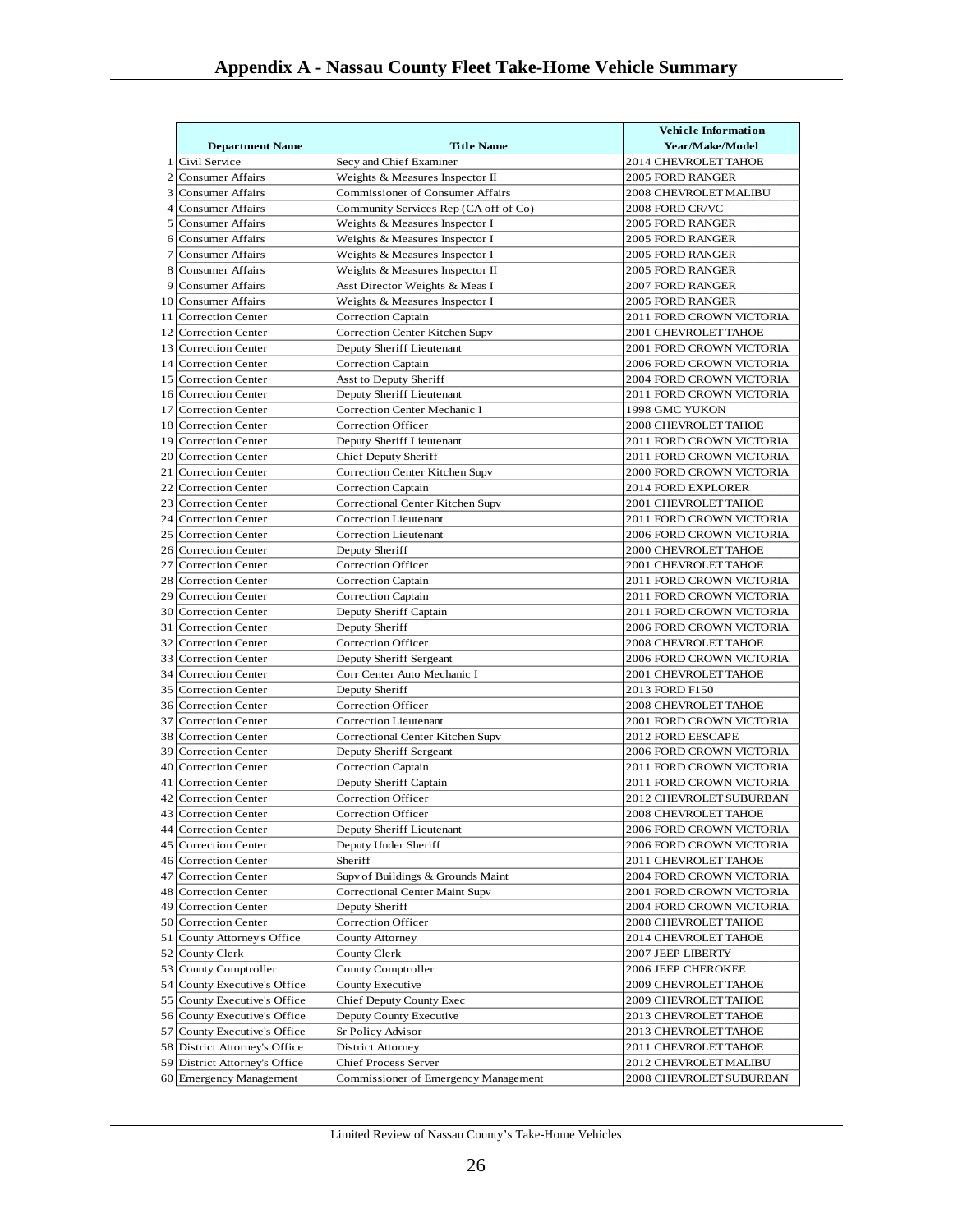| 61 Fire Commission                   | Admstr Fire & Police Academy                     | 2005 FORD E350                   |
|--------------------------------------|--------------------------------------------------|----------------------------------|
| 62 Fire Commission                   | Fire Communications Tech III                     | 2005 CHEVROLET ASTRO VAN         |
| 63 Fire Commission                   | Fire Marshal III                                 | <b>2005 FORD EXCURSION</b>       |
| 64 Fire Commission                   | Fire Marshal III                                 | <b>2006 JEEP CHEROKEE</b>        |
| 65 Fire Commission                   | Asst Chief Fire Marshal                          | <b>2005 FORD EXCURSION</b>       |
| 66 Fire Commission                   | Fire Marshal I                                   | <b>2008 CHEVROLET EXPRESS</b>    |
| 67 Fire Commission                   | Fire Marshal I                                   | <b>2008 CHEVROLET EXPRESS</b>    |
| 68 Fire Commission                   | Police Officer (PD)                              | 2005 CHEVROLET ASTRO VAN         |
| 69 Fire Commission                   | Fire Marshal I                                   | 2005 CHEVROLET ASTRO VAN         |
| 70 Fire Commission                   | Fire Marshal III                                 | 2005 CHEVROLET ASTRO VAN         |
| 71 Fire Commission                   | Fire Marshal III                                 | 2006 JEEP CHEROKEE               |
| 72 Fire Commission                   | Asst Chief Fire Marshal F & R Svc                | 2005 CHEVROLET ASTRO VAN         |
| 73 Fire Commission                   | <b>Asst Chief Fire Marshal</b>                   | 2005 CHEVROLET ASTRO VAN         |
| 74 Fire Commission                   | Fire Marshal I                                   |                                  |
|                                      |                                                  | <b>2008 CHEVROLET EXPRESS</b>    |
| 75 Fire Commission                   | Fire Marshall III                                | <b>2008 CHEVROLET EXPRESS</b>    |
| 76 Fire Commission                   | Fire Marshal I                                   | <b>2008 CHEVROLET EXPRESS</b>    |
| 77 Fire Commission                   | Chief Fire Marshall                              | <b>2013 CHEVROLET TAHOE</b>      |
| 78 Fire Commission                   | Asst Chief Fire Marshal                          | <b>2006 JEEP CHEROKEE</b>        |
| 79 Fire Commission                   | Fire Marshall I                                  | 2011 CHEVROLET SUBURBAN          |
| 80 Health Dept                       | Unassigned                                       | 2007 JEEP LIBERTY                |
| 81 Housing & Intergov. Affairs       | <b>Executive Director</b>                        | <b>2012 CHEVROLET MALIBU</b>     |
| 82 Medical Examiner                  | Chief Medical Examiner                           | <b>2012 CHEVROLET MALIBU</b>     |
| 83 Medical Examiner                  | Director of Forensic Genetics                    | 2006 JEEP LIBERTY                |
| 84 Minority Affairs                  | Deputy Director                                  | 2006 JEEP LIBERTY                |
| 85 Minority Affairs                  | Director (SA Coord Agency)                       | 2005 FORD CROWN VICTORIA         |
| 86 NYS Courts                        | Judge                                            | 2006 FORD CROWN VICTORIA         |
| 87 NYS Courts                        | Commissioner of Jurors                           | <b>2006 FORD CROWN VICTORIA</b>  |
| 88 NYS Courts                        | Judge                                            | 2003 FORD CROWN VICTORIA         |
| 89 NYS Courts                        | Judge                                            | 2011 FORD CROWN VICTORIA         |
| 90 NYS Courts                        | Judge                                            | 2005 FORD CROWN VICTORIA         |
| 91 NYS Courts                        | Judge                                            | <b>2005 FORD CROWN VICTORIA</b>  |
| 92 Parks, Recreation & Museums       | Deputy Commissioner of Parks Rec Museums         | 2007 JEEP LIBERTY                |
| 93 Parks, Recreation & Museums       | Superintendent of Park Maint                     | 2009 FORD ESCAPE                 |
| 94 Parks, Recreation & Museums       | Recreation Leader III                            | 2008 FORD RANGER                 |
| 95 Parks, Recreation & Museums       |                                                  |                                  |
|                                      | Recreation & Parks Mower Supv & Parks Mower Supv | 2006 FORD E150                   |
| 96 Parks, Recreation & Museums       | Deputy Commissioner of Parks Rec Museums         | 2009 FORD ESCAPE                 |
| 97 Police Dept                       | Chief Police Surgeon                             | 1999 FORD CROWN VICTORIA         |
| 98 Police Dept                       | Police Surgeon                                   | 2005 FORD CROWN VICTORIA         |
| 181 Police Dept                      | Police Dept *                                    | VARIOUS VEHICLES                 |
| 182 Probation Administrator          | Director of Probation                            | 2007 FORD CROWN VIC              |
| 183 Probation Administrator          | Probation Supv I                                 | 1999 FORD CROWN VIC              |
| 184 Probation Administrator          | Probation Officer II                             | 2008 FORD CR/VC                  |
| 185 Probation Administrator          | Probation Officer II                             | 2014 FORD EXPLORER               |
| 186 Public Administrator             | Estate Aide                                      | 2008 CHEVROLET EXPRESS           |
| 187 Public Works                     | Equipment Operator III                           | 2012 FORD F250                   |
| 188 Public Works                     | <b>Highway Maint Supv</b>                        | 2012 FORD F250                   |
| 189 Public Works                     | Construction Inspector I                         | 2005 HONDA CIVIC                 |
| 190 Public Works                     | Construction Inspector I                         | 2007 HONDA CIVIC                 |
| 191 Public Works                     | Civil Engineer Iii                               | 2007 FORD RANGER                 |
| 192 Public Works                     | Highway Maint Asst                               | 2014 FORD EXPLORER               |
| 193 Public Works                     | Sanitary Engineer IV                             | 2014 FORD EXPLORER               |
| 194 Public Works                     | Sewer Maintenance Supv I                         | 2013 FORD F150                   |
|                                      |                                                  |                                  |
|                                      |                                                  |                                  |
| 195 Public Works                     | Construction Inspector I<br>Traffic Engineer I   | 2008 FORD RANGER                 |
| 196 Public Works                     |                                                  | 2004 CHEVROLET BLAZER            |
| 197 Public Works                     | Construction Inspector II                        | 2007 FORD RANGER                 |
| 198 Public Works                     | Labor Supervisor II                              | 2012 FORD F250                   |
| 199 Public Works                     | Director Bureau of Vehicle Maint                 | 2012 FORD ESCAPE                 |
| 200 Public Works                     | Plant Maintenance Supv I                         | 2013 FORD F150                   |
| 201 Public Works<br>202 Public Works | Equipment Operator III<br>Equipment Operator III | 2012 FORD F250<br>2012 FORD F250 |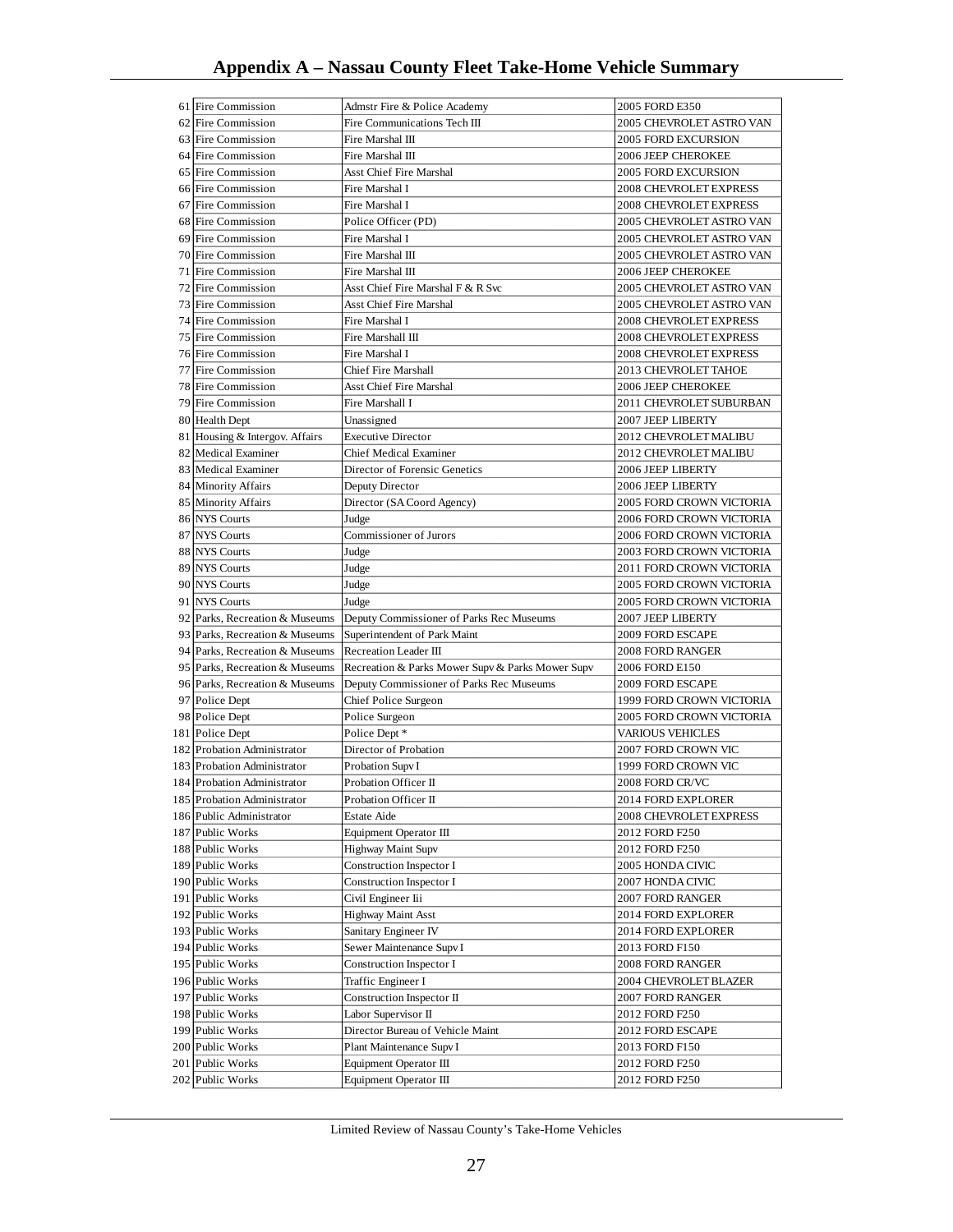| 203 Public Works | Equipment Operator III                    | 2012 FORD F250                 |  |
|------------------|-------------------------------------------|--------------------------------|--|
| 204 Public Works | Equipment Operator III                    | 2002 FORD RANGER               |  |
| 205 Public Works | Highway Maint Supv                        | 2012 FORD F250                 |  |
| 206 Public Works | <b>Highway Maint Supv</b>                 | 2012 FORD F250                 |  |
| 207 Public Works | Laborer II                                | 2008 FORD F450 CREW            |  |
| 208 Public Works | Civil Engineer II                         | 2013 DODGE GRAND CARAVAN       |  |
| 209 Public Works | Construction Inspector II                 | 2005 HONDA CIVIC               |  |
| 210 Public Works | Equipment Operator II                     | 2007 FORD RANGER               |  |
| 211 Public Works | Superintendent Sewer Plants               | 2006 JEEP CHEROKEE             |  |
|                  |                                           | 2007 HONDA CIVIC               |  |
| 212 Public Works | Construction Inspector I                  |                                |  |
| 213 Public Works | Chief Sanitary Engineer                   | 2009 FORD ESCAPE               |  |
| 214 Public Works | Highway Maint Ass't                       | 2015 FORD EXPLORER             |  |
| 215 Public Works | Maint Lead Locksmith                      | 2005 FORD RANGER               |  |
| 216 Public Works | Equipment Operator III                    | 2012 FORD F250                 |  |
| 217 Public Works | Maint Plumber Supervisor                  | 2007 FORD RANGER               |  |
| 218 Public Works | Highway Maint Supv                        | 2013 FORD F150                 |  |
| 219 Public Works | Traffic Engineer II                       | 2006 FORD RANGER               |  |
| 220 Public Works | Civil Engineer III                        | 2007 HONDA CIVIC               |  |
| 221 Public Works | Asbestos Abatement Project Mgr            | 2006 FORD RANGER               |  |
| 222 Public Works | Mosquito Control Supervisor               | 2012 FORD F250                 |  |
| 223 Public Works | Superintendent Highway Maint              | <b>2012 CHEVROLET TRAVERSE</b> |  |
| 224 Public Works | Equipment Operator III                    | 2012 FORD F250                 |  |
| 225 Public Works |                                           | <b>2005 FORD RANGER</b>        |  |
|                  | Traffic Signal Inspector II               |                                |  |
| 226 Public Works | Asst Superintendent Sanitary Construction | <b>2008 FORD RANGER</b>        |  |
| 227 Public Works | Fleet Auto Shop Supv I                    | 2007 FORD RANGER               |  |
| 228 Public Works | Maint Carp Supervisor                     | 2006 FORD RANGER               |  |
| 229 Public Works | <b>CNSTN</b> Inspector I                  | 2007 HONDA CIVIC               |  |
| 230 Public Works | <b>Mason Services Supv</b>                | 2012 FORD F250                 |  |
| 231 Public Works | Sewer Maintenance Supv I                  | <b>2008 FORD RANGER</b>        |  |
| 232 Public Works | Fleet Auto Shop Supv                      | <b>2007 FORD RANGER</b>        |  |
| 233 Public Works | Equipment Operator II                     | 2012 FORD F250                 |  |
| 234 Public Works | Supt Hwy & Drainage Constn                | <b>2005 JEEP CHEROKEE</b>      |  |
| 235 Public Works | Director Bureau of Equip Inventory        | 2009 FORD ESCAPE               |  |
| 236 Public Works | Dept Superintend of Buildings             | 2013 CHEVROLET TAHOE           |  |
| 237 Public Works | Civil Engineer II                         | 2005 FORD RANGER               |  |
| 238 Public Works | Supv Traffic Signal Opt I                 | 2006 FORD RANGER               |  |
| 239 Public Works | Equipment Operator III                    | 2012 FORD F250                 |  |
| 240 Public Works |                                           | 2007 FORD RANGER               |  |
|                  | Fleet Auto Shop Supv I                    |                                |  |
| 241 Public Works | Traffic Engineer II                       | 2012 CHEVROLET TAHOE           |  |
| 242 Public Works | <b>Equipment Supervisor</b>               | 2012 FORD F250                 |  |
| 243 Public Works | Asst to Deputy Commissioner               | <b>2003 FORD TAURUS</b>        |  |
| 244 Public Works | Highway Maint Supv                        | 2012 FORD F250                 |  |
| 245 Public Works | Equipment Operator III                    | 2013 FORD F150                 |  |
| 246 Public Works | Supt of Buildings                         | 2009 FORD ESCAPE               |  |
| 247 Public Works | Highway Sign Shop Supv I                  | 2012 FORD F250                 |  |
| 248 Public Works | Construction Inspector I                  | 2007 HONDA CIVIC               |  |
| 249 Public Works | Construction Inspector II                 | 2005 HONDA CIVIC               |  |
| 250 Public Works | Chief Deputy Commissioner of Public Works | 2013 CHEVROLET TAHOE           |  |
| 251 Public Works | <b>Building Construction Estimator</b>    | 2008 FORD RANGER               |  |
| 252 Public Works | Laborer I                                 | 2006 FORD RANGER               |  |
| 253 Public Works | Equipment Operator III                    | 2012 FORD F250                 |  |
| 254 Public Works | Building Constr Inspector III             | 2008 FORD RANGER               |  |
| 255 Public Works |                                           | 2012 FORD F250                 |  |
|                  | Equipment Operator III                    |                                |  |
| 256 Public Works | Building Construction Estimator II        | 2004 CHEVROLET BLAZER          |  |
| 257 Public Works | Materials Movement Specialist             | 2005 JEEP CHEROKEE             |  |
| 258 Public Works | SEWER MAINT Supv I                        | 2008 FORD RANGER               |  |
| 259 Public Works | Civil Engineer Iii                        | 2006 FORD RANGER               |  |
| 260 Public Works | DF Asst Supt Sewage Plt                   | 2013 FORD F150                 |  |
| 261 Public Works | Highway Maint Asst                        | 2011 FORD RANGER               |  |
| 262 Public Works | <b>Bridge Operations Supv</b>             | 2012 FORD F250                 |  |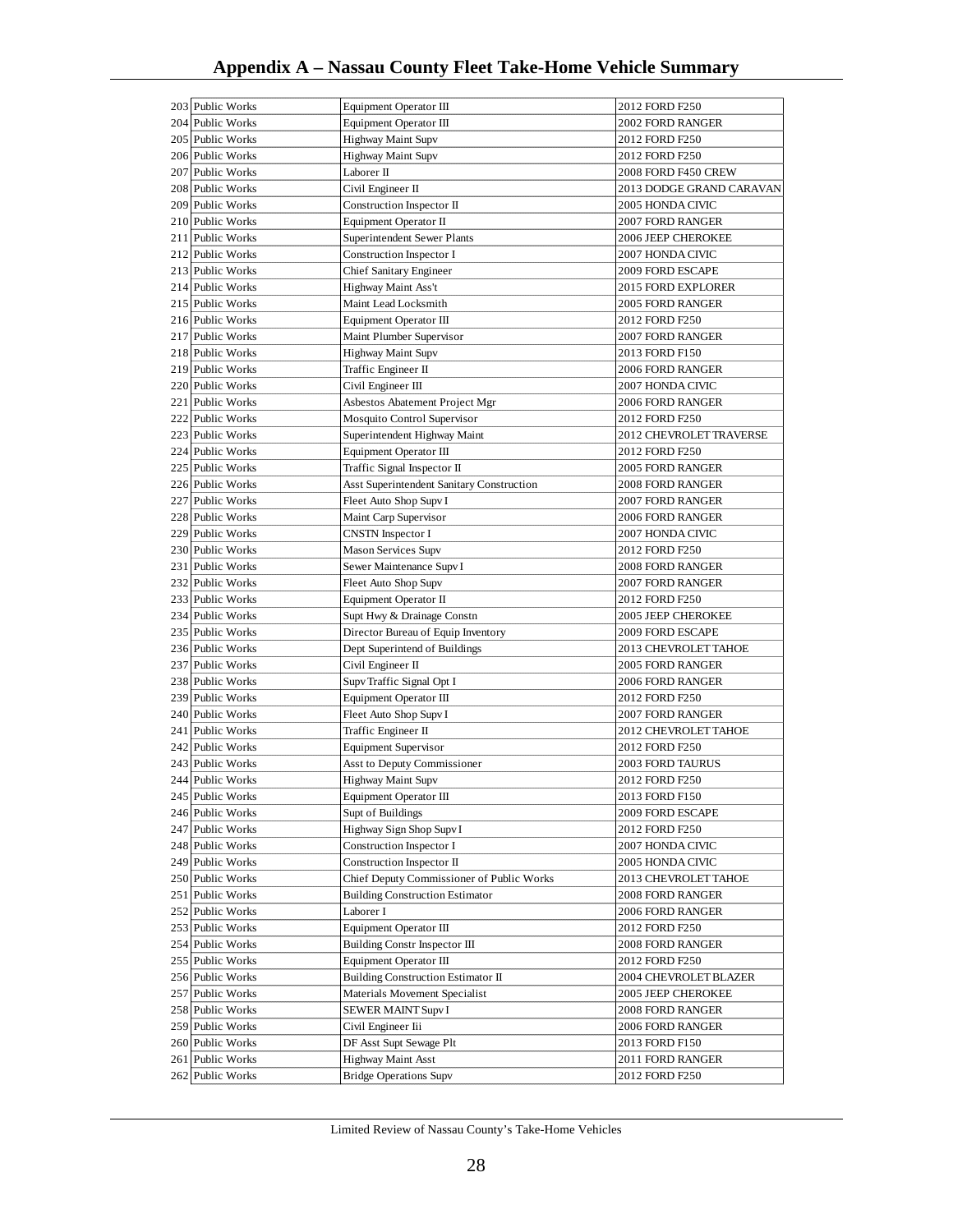| 263 Public Works                 | CS Asst to DP Commissioner of PW for Adm | 2014 JEEP PATRIOT       |
|----------------------------------|------------------------------------------|-------------------------|
| 264 Public Works                 | Sewer Maint Supv I                       | <b>2008 FORD RANGER</b> |
| 265 Public Works                 | Sewer Maint Supervisor II                | <b>2008 FORD RANGER</b> |
| 266 Public Works                 | Commissioner of Public Works             | 2013 CHEVROLET TAHOE    |
| 267 Public Works                 | Sewer Maint Supv I                       | 2013 FORD F150          |
| 268 Public Works                 | Equipment Operator III                   | 2012 FORD F250          |
| 269 Public Works                 | Highway Maint Supv                       | 2012 FORD F250          |
| 270 Public Works                 | Supt of Storm Water Bsn                  | 2007 JEEP LIBERTY       |
| 271 Public Works                 | Constr Inspector II                      | 2013 DODGE GRAND CARAVA |
| 272 Public Works                 | <b>Asst Spt Sanitary Cstn</b>            | 2006 FORD RANGER        |
| 273 Public Works                 | Civil Engineer II                        | <b>2005 FORD RANGER</b> |
| 274 Public Works                 | Sanitary Engineer IV                     | 2006 FORD RANGER        |
| 275 Public Works                 | Building Manager II                      | <b>2008 FORD RANGER</b> |
| 276 Public Works                 | Plant Maintenance Supv I                 | 2013 FORD F150          |
| 277 Public Works                 | Deputy Commissioner of Public Works      | 2011 CHEVROLET TAHOE    |
| 278 Shared Services (Purchasing) | Commissioner of Shared Service           | 2012 CHEVROLET MALIBU   |
| 279 Social Services              | Deputy Commissioner of Social Services   | 2011 DODGE CARAVAN      |
| 280 Social Services              | <b>Commissioner of Social Services</b>   | 2011 FORD TAURUS        |
| 281 United Water                 | <b>United Water</b>                      | 2004 FORD RANGER        |
| 282 Veterans Services            | Director of Vets Service Agency          | 2012 CHEVROLET MALIBU   |

*Note: Police Department vehicles are not listed due to personal privacy and security reasons.*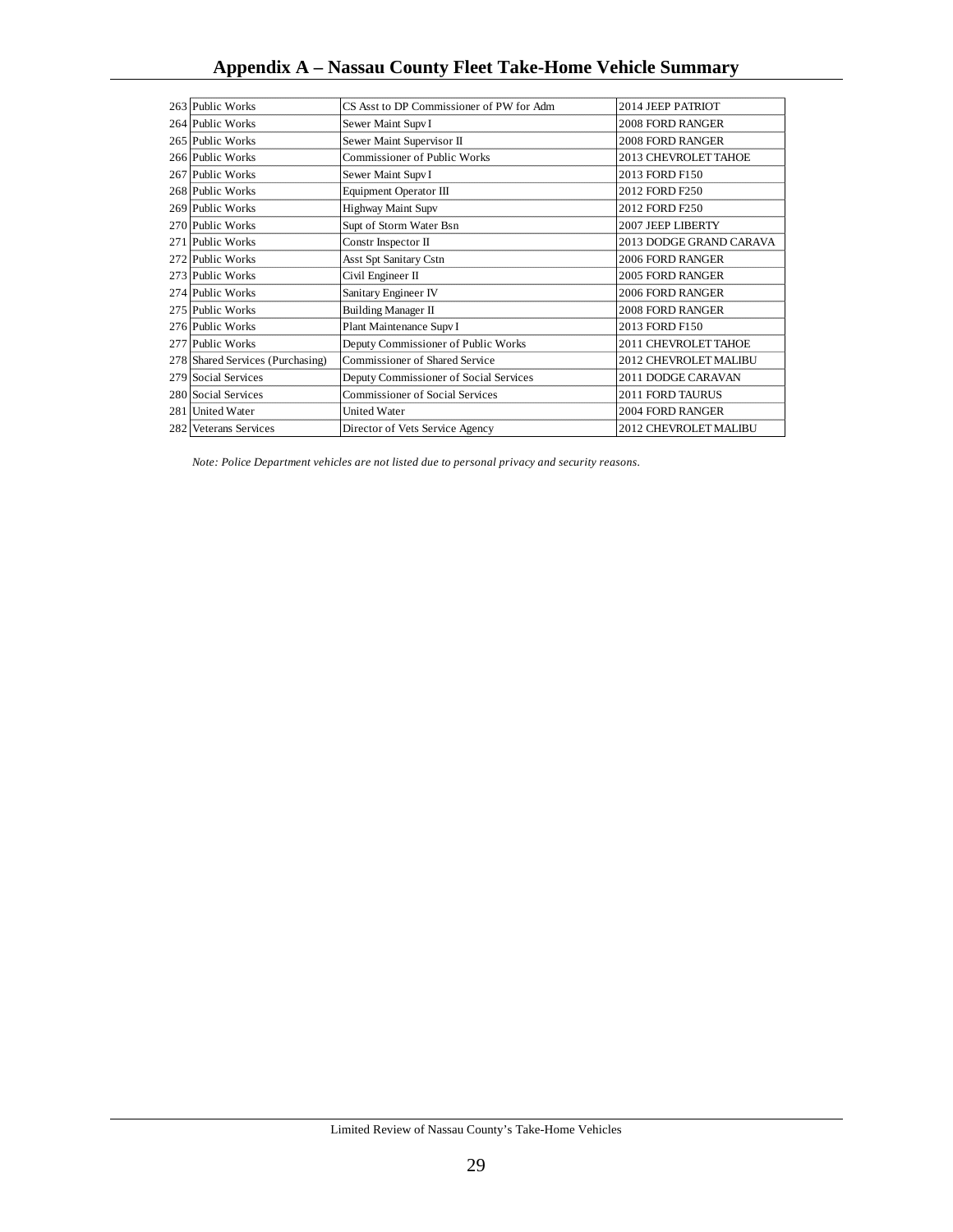|                                     |                |                | Increase/        |
|-------------------------------------|----------------|----------------|------------------|
| <b>Department Name</b>              | 2008           | 2014           | (Decrease)       |
| Police Dept.                        | 157            | 85             | (72)             |
| Public Works                        | 126            | 91             | (35)             |
| <b>District Attorney</b>            | 81             | $\overline{2}$ | (79)             |
| Sheriff/Corrections                 | 49             | 40             | (9)              |
| Fire Commission                     | 23             | 19             | (4)              |
| Parks, Recreation & Museums         | 18             | 5              | (13)             |
| <b>Consumer Affairs</b>             | 16             | 9              | (7)              |
| Housing & Intergov. Affairs         | 12             | 1              | (11)             |
| <b>NYS</b> Courts                   | 3              | 6              | 3                |
| <b>Assessment Review Commission</b> | $\overline{2}$ | $\mathbf{0}$   | (2)              |
| <b>Nassau Community College</b>     | $\overline{2}$ | 0              | (2)              |
| <b>Emergency Management</b>         | $\overline{2}$ | 1              | (1)              |
| <b>County Executive</b>             | $\overline{2}$ | 4              | $\overline{2}$   |
| <b>Assessment Dept</b>              | 1              | $\theta$       | (1)              |
| <b>Board of Elections</b>           | 1              | 0              | (1)              |
| <b>Commission of Human Rights</b>   | 1              | $\theta$       | (1)              |
| <b>Information Technology</b>       | 1              | 0              | (1)              |
| <b>Labor Relations</b>              | 1              | $\theta$       | (1)              |
| Planning                            | 1              | 0              | (1)              |
| Civil Service                       | 1              | 1              | $\boldsymbol{0}$ |
| <b>County Attorney</b>              | 1              | 1              | $\boldsymbol{0}$ |
| County Comptroller                  | 1              | 1              | 0                |
| Medical Examiner                    | 1              | $\overline{2}$ | 1                |
| <b>Minority Affairs</b>             | 1              | $\overline{2}$ | 1                |
| <b>Social Services</b>              | 1              | $\overline{c}$ | 1                |
| Probation                           | 1              | 4              | 3                |
| <b>County Clerk</b>                 | 0              | 1              | 1                |
| Health                              | 0              | 1              | 1                |
| Public Administrator                | $\theta$       | 1              | 1                |
| <b>Shared Services (Purchasing)</b> | 0              | 1              | 1                |
| <b>United Water</b>                 | 0              | 1              | 1                |
| Veterans Services                   | 0              | 1              | 1                |
| Total                               | 506            | 282            | (224)            |
| <b>Overall % Decrease</b>           |                |                | 44%              |

### **Number of Nassau County Take-Home Vehicles (2008 vs. 2014)**

**Sources** - Nassau County Department of Public Works - Fleet Maintenance, Office of Management and Budget Risk Management, Nassau County Comptroller's Office and the Nassau County Police Department.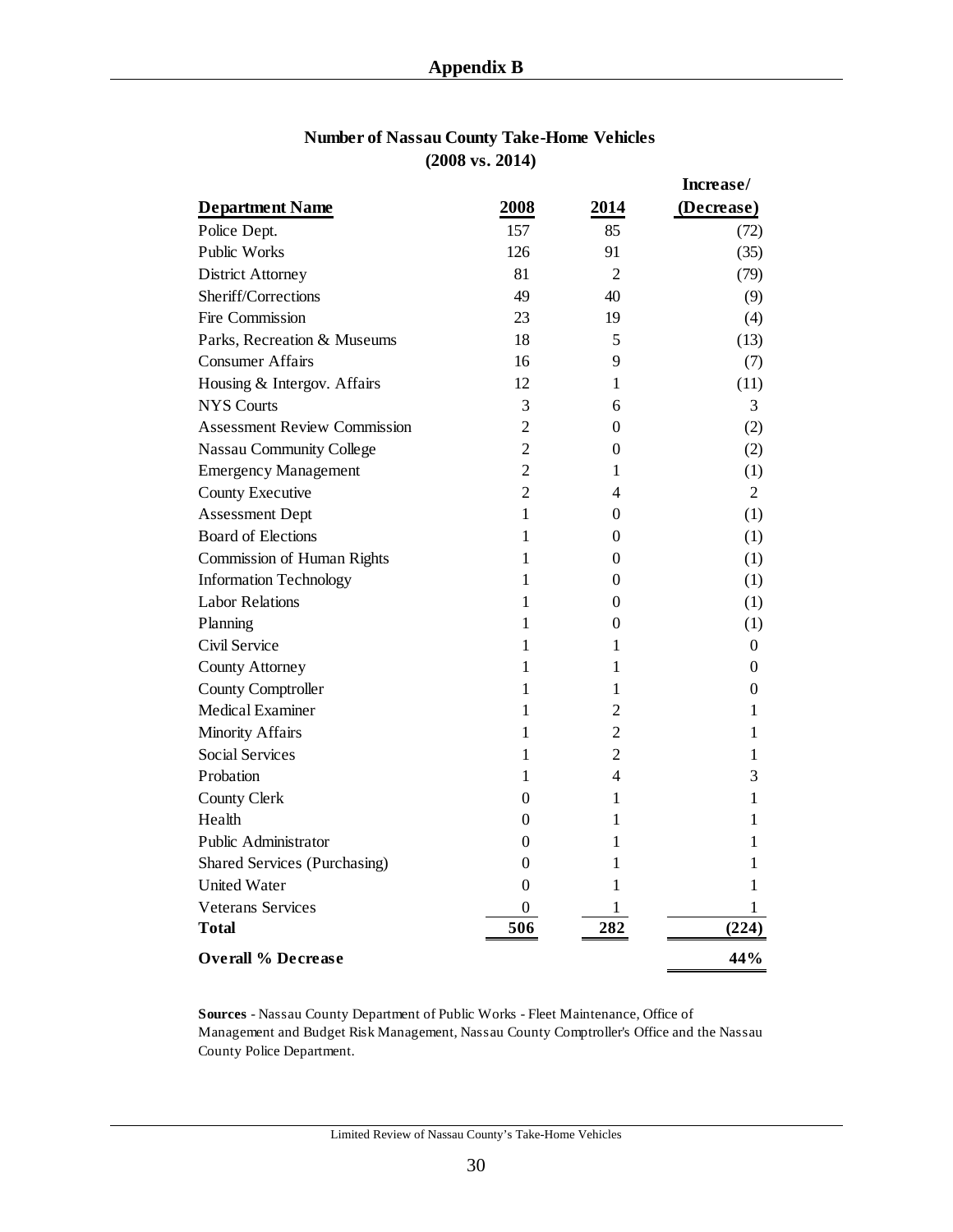#### NASSAU COUNTY RISK MANAGEMENT MOTOR VEHICLE OPERATORS APPROVAL REQUEST FORM

Include a photocopy of your current New York State Driver's License with this application.

|                             | TO BE COMPLETED BY REQUESTING DEPARTMENT:                                   |                                 |               |          |  |
|-----------------------------|-----------------------------------------------------------------------------|---------------------------------|---------------|----------|--|
| Department                  |                                                                             |                                 |               |          |  |
| Employee Name               |                                                                             | License Classification Required |               |          |  |
| Job Title                   |                                                                             | Type of Vehicle to be Operated  |               |          |  |
|                             | TO BE COMPLETED BY EMPLOYEE                                                 |                                 |               |          |  |
|                             | Name, as it appears on New York State Drivers License (Last, First, Middle) |                                 |               |          |  |
| Address:                    |                                                                             |                                 |               |          |  |
| Number                      | Street Name                                                                 | Town Name<br>State              |               | Zip Code |  |
| Motorist Identification No. |                                                                             | Age                             | Date of Birth |          |  |
|                             |                                                                             |                                 |               |          |  |
| Employee's Signature        |                                                                             | Date                            |               |          |  |
| Supervisor's Signature      |                                                                             | Date                            |               |          |  |
| Dept. Head Signature        |                                                                             | Date                            |               |          |  |

#### TO BE COMPLETED BY RISK MANAGEMENT

| Application approved | Date:   |
|----------------------|---------|
| Application declined | Reason: |

Risk Management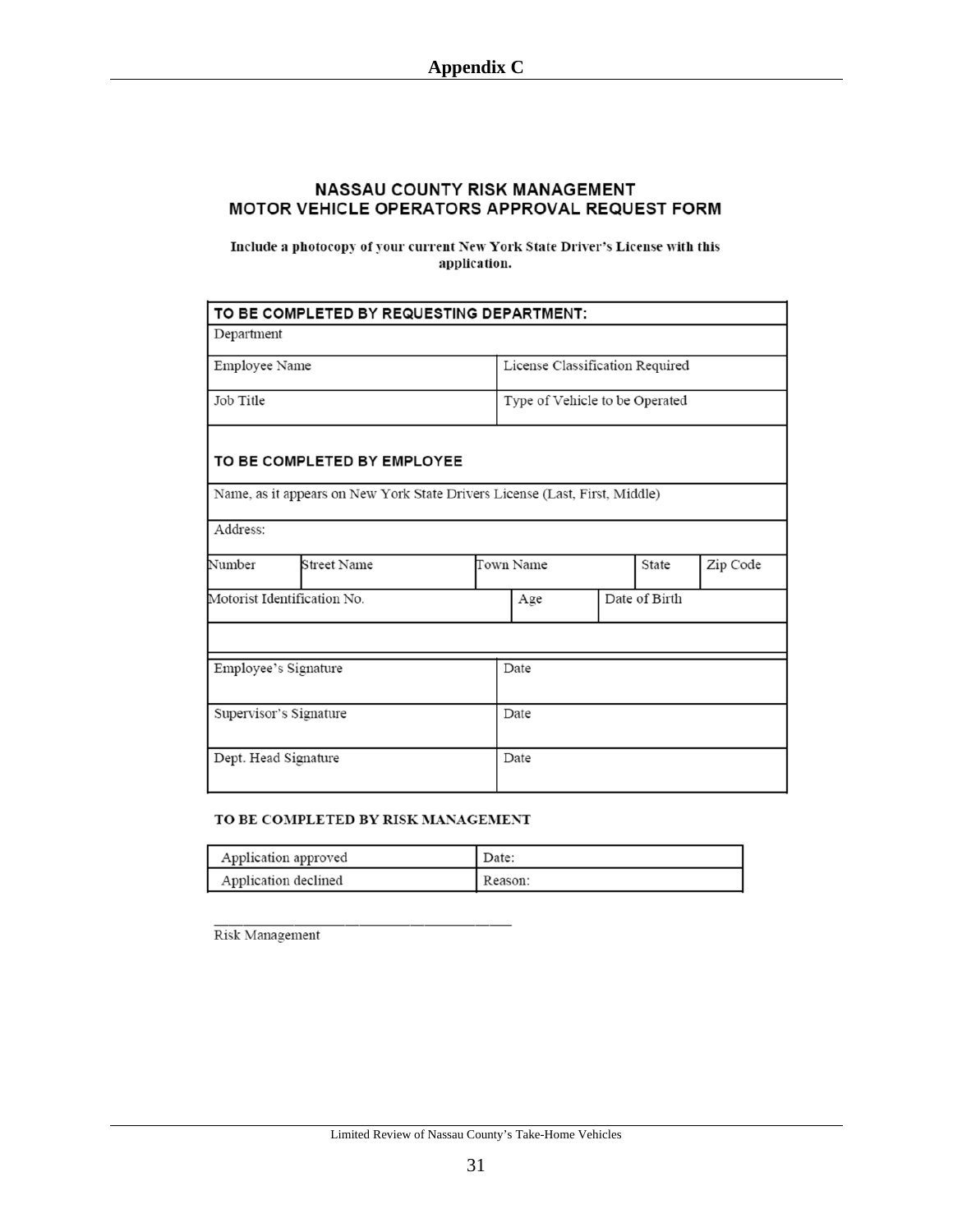The Office of Management and Budget ("OMB") has been designated as the lead agency to respond on behalf of the various departments affected by the take-home vehicles audit. The administration has taken corrective actions in some instances, and will take under advisement some of the recommended corrective actions. OMB appreciates the opportunity to reply to the findings and recommendations listed in the report. Department responses are in blue text.

#### **(1) Department Heads Do Not Annually Review and Assess the Need for Their Take-Home Vehicles, As Required By Law, and There is No Oversight of Assignments by Risk Management**

#### **Audit Recommendation(s):**

We recommend that:

- a) each department head immediately reassess the assigned vehicle status of employees to the County Vehicle Control Act provisions;
- b) the annual oversight process required by the County's Vehicle Risk Management Policy be implemented; and
- c) the departments' records and evidence of the annual review by Risk Management be retained for review by the County Legislature and for audit trail purposes.

### **OMB Response:**

OMB, along with its Risk Management unit ("Risk Management"), agrees with the audit recommendation to improve the process by which individual County departments report takehome car assignments on an annual basis. Individual departments review and assess the need for their take-home vehicles in accordance with the County's Motor Vehicle Risk Management Policy ("MVRMP"). Department heads assign vehicles based on a wide range of factors such as the need for emergency response, contractual obligations, and arbitration and Public Employment Relations Board ("PERB") decisions. However, OMB/Risk Management concurs that departments have inconsistently reported this information to the Fleet Management unit ("Fleet Management") of the Department of Public Works ("DPW") and Risk Management. This will allow, among other things, Risk Management to verify that all employees who drive County vehicles have a valid driver's license.

#### **Police Department Response**:

The Police Department maintains a list of take-home vehicles and the department personnel to whom they are assigned. Assignments are based upon the need for 24/7 emergency response, contractual obligations, and arbitration and PERB decisions. The Police Commissioner issues written orders to assign vehicles to personnel within the Department based upon the factors cited above. Therefore, the Police Commissioner has been making, and continues to make, an ongoing determination as to the need for take-home vehicles within the Police Department.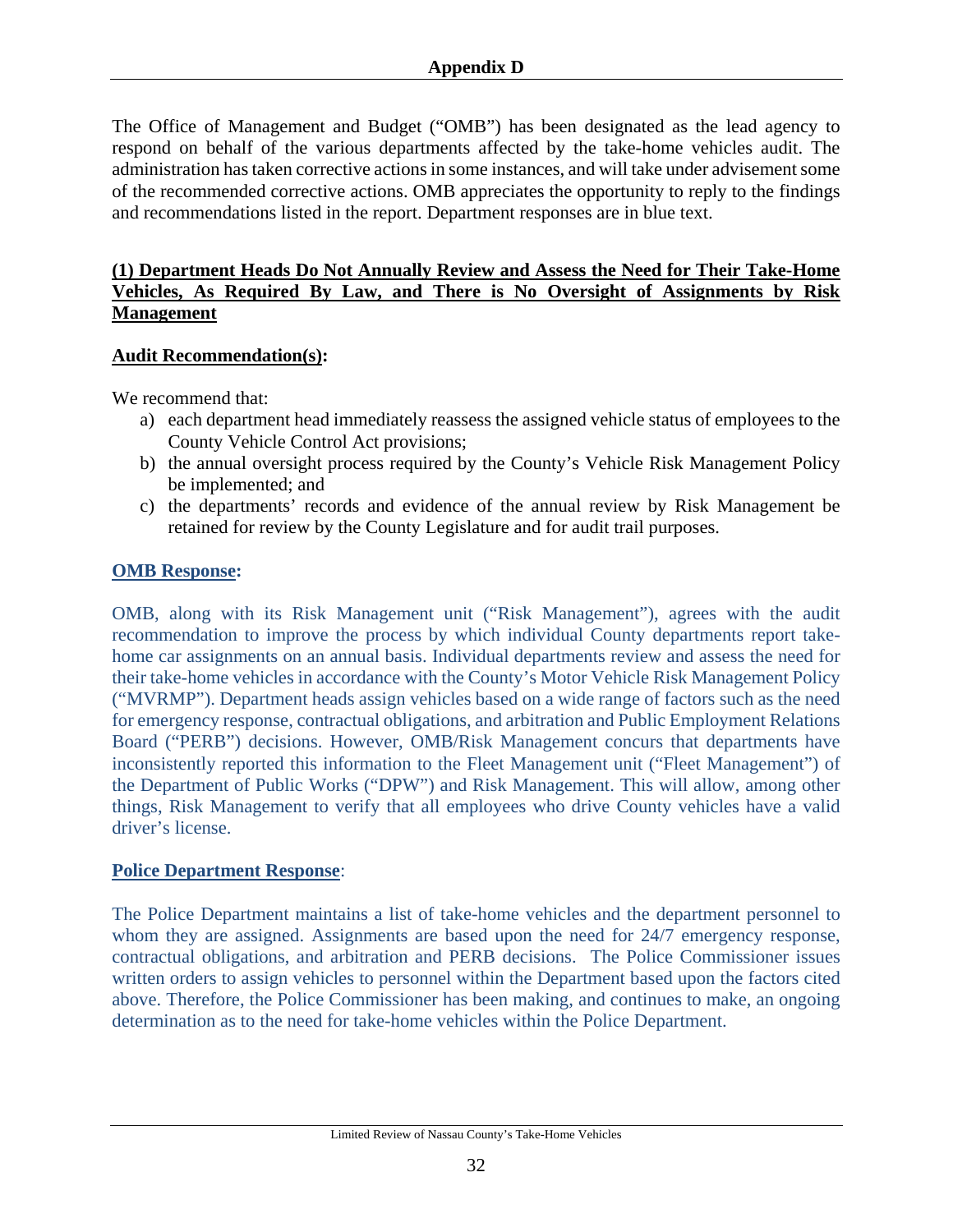## *Auditor's Follow-up Response:*

*In OMB's response, it states that OMB/Risk Management are in agreement that departments have either not reported or inconsistently reported take-home vehicle information that is required by the County's Motor Vehicle Risk Management Policy. However, the response does not provide any specifics on how or what OMB/Risk Management will do to ensure compliance by the departments. OMB/Risk Management needs to ensure that each department head that has not performed a review of take home vehicle status against the Vehicle Control Act provisions do so immediately.* 

*With respect to the Police Department's response, we concur with its ongoing reviews and documentation of vehicle assignments.* 

## **Audit Finding:**

## **(2) A Complete and Accurate Master File of Who Has Take-Home Vehicles did not Exist**

#### **Audit Recommendation(s):**

The County should:

- a) implement a cost saving program to reduce County fleet costs;
- b) maintain a current and accurate master record of approved take-home vehicles for all County departments; and
- c) maintain vehicle records including daily mileage, fuel usage and cumulative repair costs on each vehicle.

### **OMB Response:**

The County is in the final phase of implementation of its new human resources information technology platform, PeopleSoft. This software has the ability to track the assets of the County and will be able to produce a master list of vehicles at any time.

### **DPW Response:**

In an effort to achieve better compliance with the take-home vehicle policy, a deputy county executive will issue a directive requiring department heads to update Fleet Management of any changes to vehicle assignments. As part of best practices, Fleet Management has a vehicle lifecycle plan. Budgetary constraints will impact on this plan. The current cost saving program includes, maintaining mileage, fuel usage, and cumulative repair costs, in addition to recouping costs at time of disposal from auction proceeds. At this time, Fleet Management has over 50 vehicles on order with an additional \$3.5 million budget. When new vehicles arrive Fleet Management will evaluate older vehicles, and dispose of obsolete ones using work order history for mileage, repair cost and overall condition.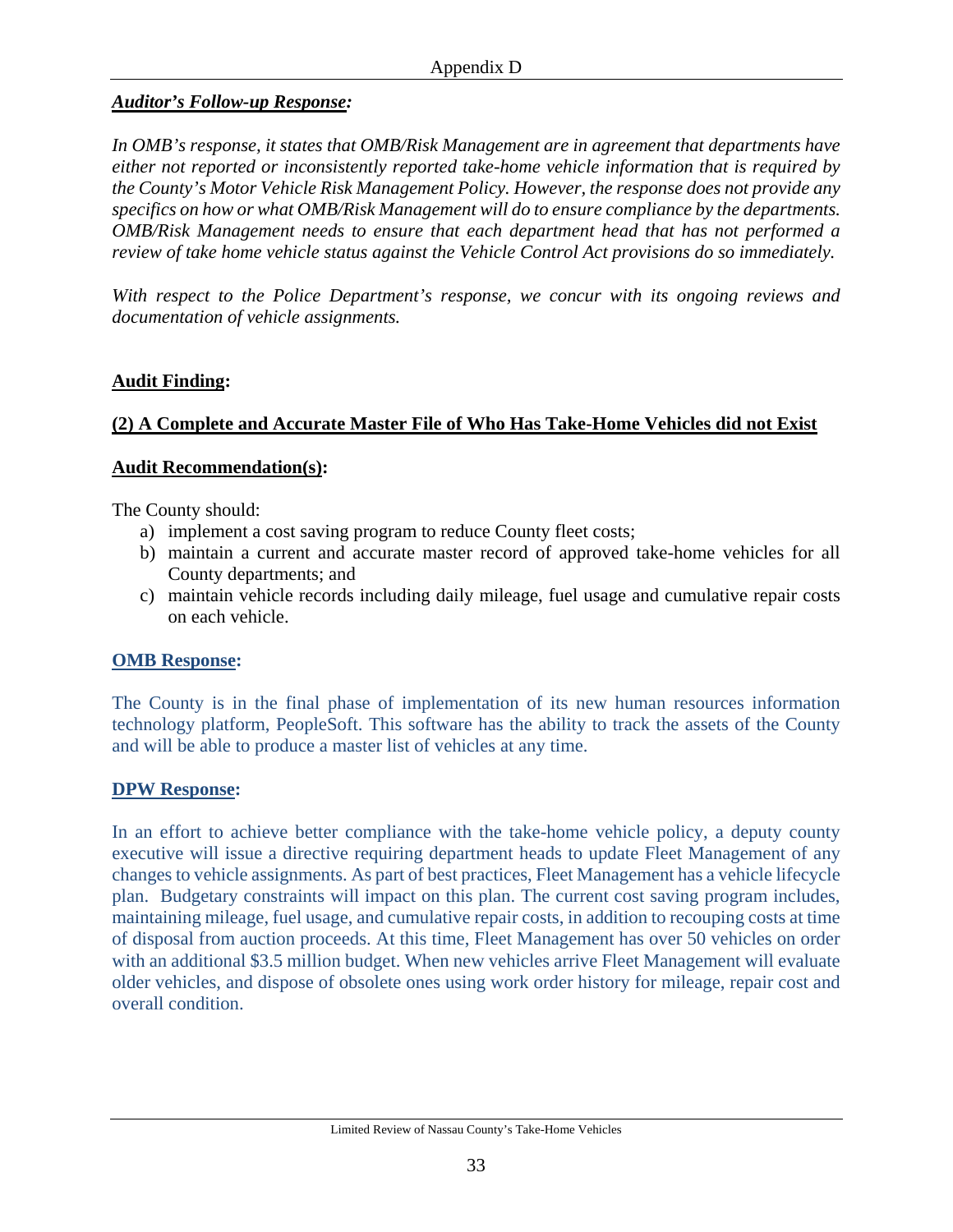#### **Police Department Response:**

The Police Department has 80 marked and 60 unmarked vehicles scheduled for purchase. In addition, the Police Department will inform Fleet Management of vehicles that the department maintains, including vehicles for non-police employees so that the list will be complete.

#### *Auditor's Follow-up Response:*

*OMB's response states that the County's new Human Resources Information Technology platform, PeopleSoft, has the ability to track the assets of the County and will be able to produce a master list of vehicles at any time. However, since the PeopleSoft implementation is not yet complete, and has been delayed several times, an interim process to maintain an accurate master record of approved take-home vehicles for all County departments is needed. A process should be put in place to keep it up to date as employees leave the County and assignments change. This information will then be readily available for input into PeopleSoft once PeopleSoft is ready to receive it.* 

*While the issuance of a directive by a Deputy County Executive requiring department heads to update Fleet Management of any changes to vehicle assignments is a good first step to improving oversight, we urge that OMB and DPW work together to ensure that this directive is complied with by the Departments.* 

*We concur with the responses from DPW and the Police Department regarding their efforts to schedule vehicle purchases, dispose of obsolete vehicles and control costs.* 

#### **Audit Finding:**

## **(3) All County and Police Drivers are not Being Checked and Monitored through the NYS DMV LENS System to Ensure that They have a Current, Unsuspended, Valid License**

#### **Audit Recommendation(s):**

- a) The Police Department should ensure that all police drivers of squad cars, ambulances, or any type of police vans or vehicles have been entered into LENS to verify that the drivers have a valid NYS drivers' license that has not been suspended.
- b) The County needs to ensure that every driver in every department (take-home, pool car or County heavy equipment) completes the County Motor Vehicle Operators Approval Request Form before being issued a take-home vehicle, or before being allowed to drive any County pool vehicle. Risk Management should enter this information into the NYS LENS notification system to continually monitor that County drivers have valid licenses; and
- c) The County needs to revoke driving privileges from those employees refusing to provide proof of a valid license and their vehicle should be returned to the County fleet.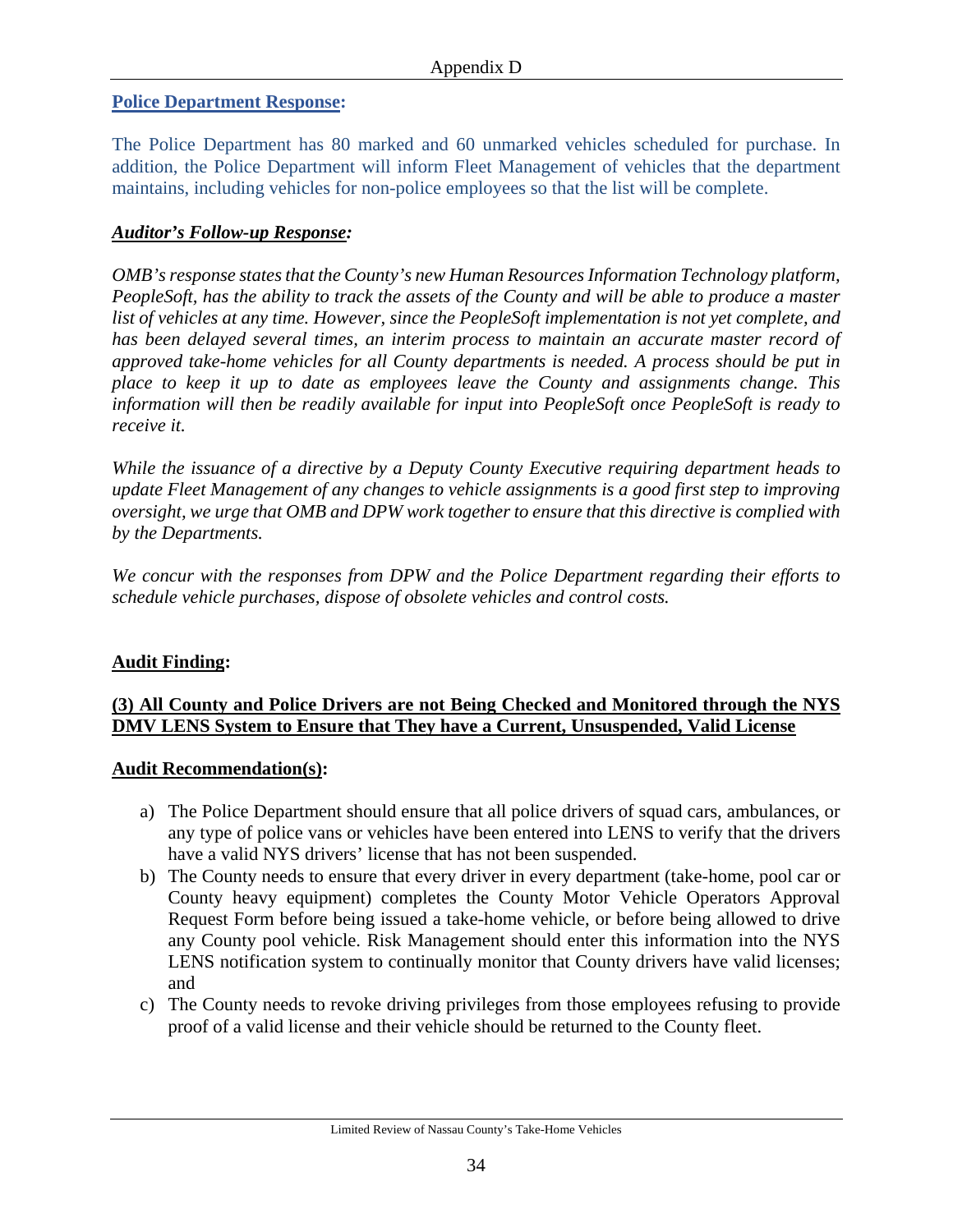#### **OMB/Risk Management Response:**

- a) OMB/Risk Management will work with the Police Department to determine a method to protect the safety of their personnel and at the same time ensure compliance.
- b) OMB/Risk Management agrees and will take corrective action to ensure compliance.
- c) The County will take all available measures to ensure compliance including the suspension of fuel privileges.

### **Police Department Response:**

Due to sensitive assignments, undercover work, threats from criminals, and both FBI and U.S. Department of Homeland Security advisory bulletins relating to the targeting of law enforcement personnel by terrorist groups, the Police Department has gone to great lengths to insure the safety of its sworn and civilian personnel. Providing a list of Police Department personnel outside of the department itself has been, and remains, a concern of the department. Recent discussions with Risk Management and OMB indicated that access to New York State Department of Motor Vehicle License Event Notification Service ("LENS") would be provided to personnel within the Police Department who would be able to perform monitoring of LENS for departmental personnel. While the Police Commissioner is in the process of reviewing implementation of this program, he remains concerned of the personal identifying information required on the request form (appendix C of the draft report) and any transmittal of that information outside of the Police Department which will be housed on servers and/or databases within other agencies. As borne out by the recent hacking of databases contained by the U.S. Office of Personnel Management which has confirmed the identity theft of a substantial number of federal law enforcement and local law enforcement task force members, careful and full consideration must be given to the dissemination of this type of information outside the control of the Police Department.

### *Auditor's Follow-up Response:*

*With respect to recommendation a), we concur with OMB/Risk Management's plan to work with the Police Department to ensure that all police drivers have been entered into LENS to verify that the drivers have a valid NYS driver's license that has not been suspended. We reiterate the importance of the Police Department certifying to OMB/Risk Management that a process to monitor all police drivers is in place assuring they all have a valid license.* 

*With respect to recommendation b), we concur with OMB/Risk Management's response to take corrective action to ensure that every driver in every department completes the County Motor Vehicle Operators Approval Request Form, before being issued or allowed to drive a take-home or pooled vehicle and to enter this information into the NYS LENS notification system to continually ensure that all County drivers have valid licenses*.

*With respect to recommendation c), we concur with OMB/Risk Management's response to suspend fuel privileges for employees refusing to provide proof of a valid license, but stress that this does not ensure that the employees are in compliance with the requirement of a valid license. In order to fully protect the County against liability caused by unlicensed drivers, we reiterate the need to also revoke driving privileges for employees refusing to provide proof of a valid license.*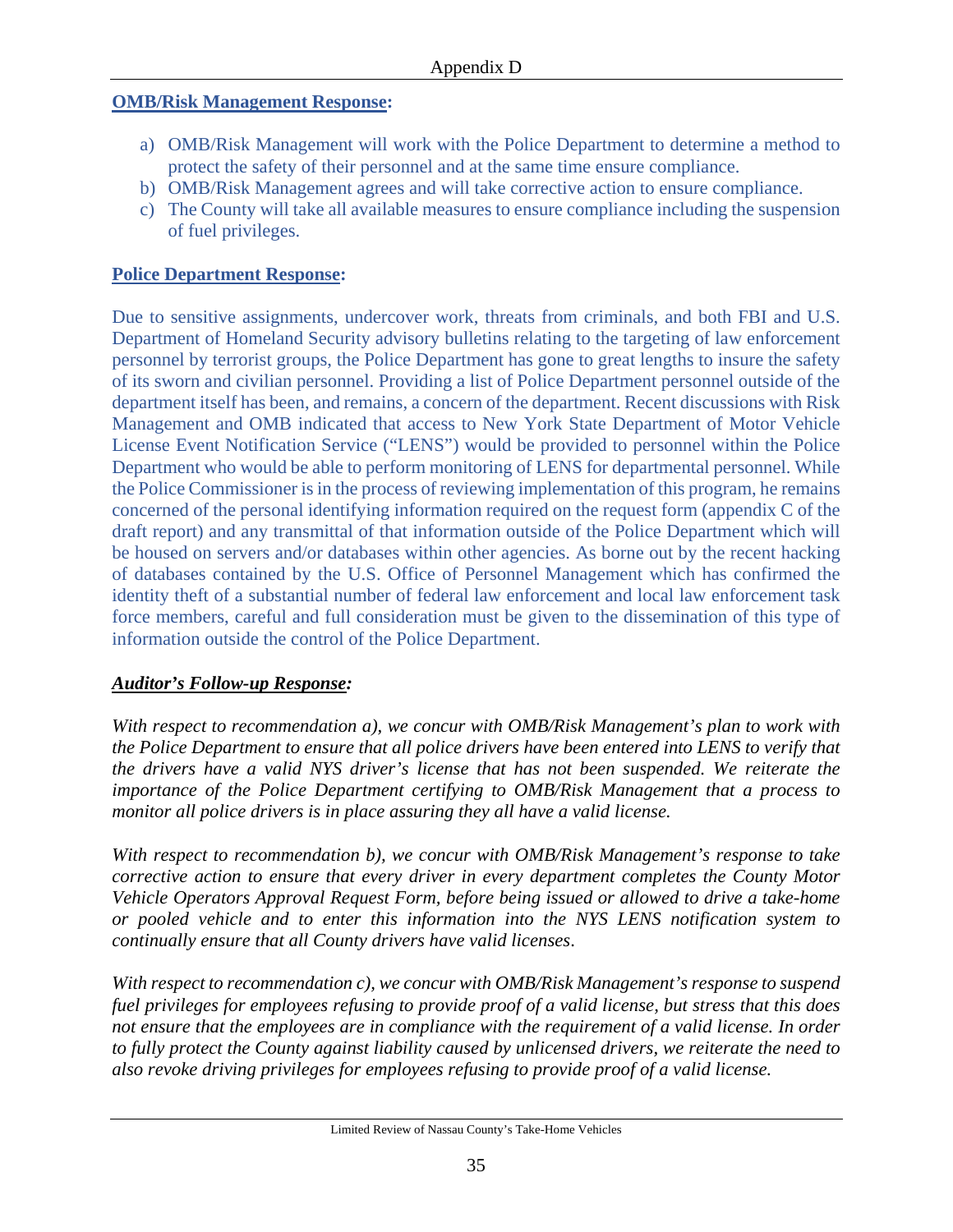## **Audit Finding:**

## **(4) Reports Received of Unauthorized Employees Taking County Vehicles Home and Using them for Personal Use**

#### **Audit Recommendation(s):**

- a) All County employees should be reminded that County vehicles are only for official County use.
- b) Employees found to be using County vehicles without (or above their) authorized uses should be disciplined.
- c) All Department heads and section supervisors should be reminded to properly manage the County assets placed in their care. This includes their departmental pool vehicles.

### **OMB Response:**

The County Attorney's Office has opined that these allegations are rule violations and not criminal in nature. As such, the matter should not have been referred to the District Attorney but rather the Commissioner of Investigations. Notwithstanding that fact, the employees involved in these reported incidents have been re-trained and disciplinary measures will be taken if necessary.

#### *Auditor's Follow-up Response:*

*The Comptroller's Office refers matters to both the County Attorney's Office (who is also the Commissioner of Investigations) and the District Attorney's Office on a case by case basis as required by Government Audit Standards.* 

*We concur with the corrective action to discipline employees for unauthorized use of County vehicles. We stress the need to keep documentation of the measures taken.* 

*Since the response does not specifically address recommendation c), we stress the need to formally remind all department heads and supervisors that they should properly manage the vehicles placed in their care and that County vehicles are for official County use only.* 

### **Audit Finding:**

## **(5) The County Provides NYS Judges and the Commissioner of Jurors with County Take-Home Vehicles without Seeking Reimbursement from NYS**

#### **Audit Recommendation(s):**

Nassau County should bill the State for fuel and repair expenses, or alternatively, meet with State Court Officials regarding having the State provide vehicles.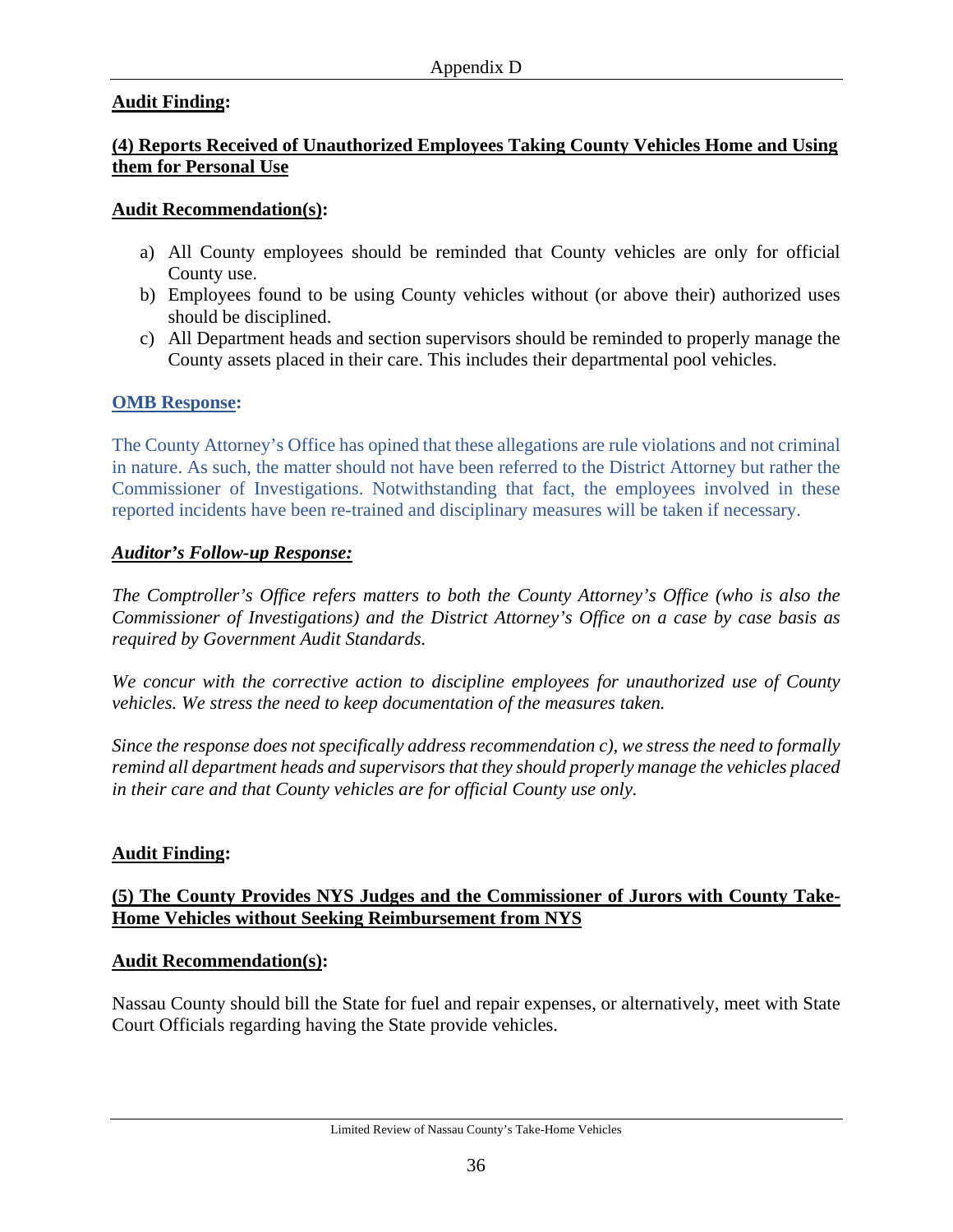#### **OMB Response:**

The County Attorney's Office has not been able to corroborate the Comptroller's assertion that an agreement exists with the NYS Unified Court System. The Comptroller should provide the appropriate documentation and copies of agreements from other counties that have a policy and practice to bill the state. The auditor's recommendations will be taken under consideration.

#### *Auditor's Follow-up Response:*

*Our finding does not assert that an agreement exists. When vehicles were initially provided to the judges, it was through the County General Services Department who oversaw all County vehicles. Many years ago, the functions of County General Services were divided among several other departments. As stated in our finding, no vehicle records or agreement between NYS and Nassau County regarding the provision of vehicles to Judges and the Commissioner of Jurors could be located. Since the provision of the vehicles to state employees has an associated cost and liability, the County should resolve this situation in a mutually acceptable fashion.* 

*As a follow up to the exit conference, the auditors contacted Suffolk County and the Suffolk County Office of NYS Court Administration to determine if a similar arrangement was in place. Suffolk County does not provide any vehicles to court personnel.* 

#### **Audit Finding:**

## **(6) A County Take-Home Vehicle is Listed as Assigned to an Outside Contractor, United Water, without County Knowledge of the Driver's Identity**

#### **Audit Recommendation(s):**

County Officials should immediately determine the names of the drivers operating each County vehicle, so they can be reviewed in the NYS LENS System.

#### **OMB Response:**

According to Fleet Management, the vehicle had been assigned to an employee who retired and his vehicle was then included with the vehicles transferred to United Water Long Island Inc. ("United Water") to operate the sewer system, pursuant to the contract. United Water had no system in place to put its drivers of County-owned vehicles in LENS. Pursuant to United Water's contract with the County, United Water insures its drivers and vehicles under its own private insurance policy and assumes all liability arising from use of such vehicles.

### *Auditor's Follow-up Response:*

*While United Water insures its drivers and vehicles, the vehicles assigned to the company remain the property of the County. As the County is the owner of these vehicles, this leaves the County vulnerable to litigation if a significant accident involving one of the vehicles was to occur. In addition, if an aging County-owned vehicle was totaled in an accident, the County may only*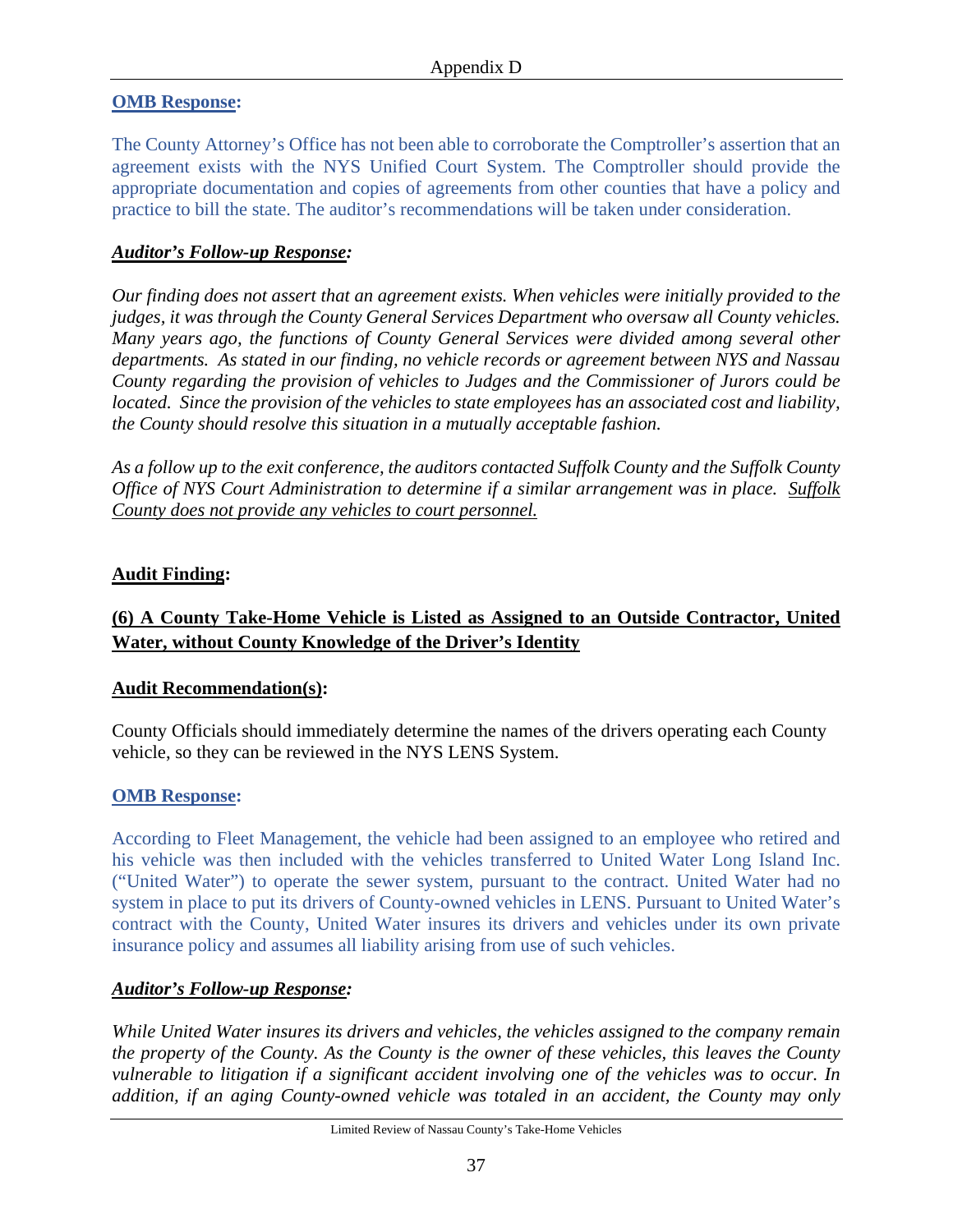*receive book value, which might not cover the cost of a replacement, which the County is contractually obligated to provide to United Water.* 

*It is essential for the both the County and United Water to ensure that all United Water employees driving County vehicles have a valid, unsuspended New York State driver's license. Thus, we reiterate the need for the County to be involved in this process and to coordinate with United Water to take steps to determine the names of the drivers operating each County vehicle, so they can be reviewed in the NYS LENS System.* 

## **Audit Finding:**

## **(7) The County's Fleet Maintenance Division has Received Tickets and Fines for Traffic and Parking Violations Committed by Employees Driving County Vehicles**

### **Audit Recommendation(s):**

- a) All employees issued a County vehicle should sign an acknowledgement that they will observe all traffic and vehicle laws and will be responsible for paying traffic and parking violations fines, whenever appropriate.
- b) The County's Administration should consider purchasing E-Z Passes for use of County drivers on official business.
- c) Fleet Maintenance should maintain a log of notices of traffic and parking violations and periodically provide a summary of the infractions to OMB Risk Management, the Administration, and department heads.

### **OMB/Risk Management Response:**

The audit recommendations have been implemented with regard to the employee acknowledgment of the obligation to pay traffic and parking violations. Risk Management will distribute the County policy containing this provision to all County employees [who have a take-home vehicle] and an acknowledgment of receipt will be stored in electronic files. Fleet Management has agreed with the recommendation to maintain a log of traffic violations and provide quarterly updates to OMB/Risk Management, the chief deputy county executive and the department heads. OMB/Risk Management is researching the applicability and practicality of using E-Z passes for official business travel in accordance with the County's travel authorization policy.

## *Auditor's Follow-Up Response:*

*We concur with the County's implementation of recommendations a) and c) regarding obtaining acknowledgments from employees of their obligation to pay traffic and parking violations and providing updates of violations to OMB/Risk Management, the Chief Deputy County Executive and the department heads. We stress the need to retain all documentation for audit trail purposes.* 

*Since the completion of the audit, both the auditors and OMB were provided with a report of Nassau County violations. This indicated 218 outstanding violations, 79 belonging to NICE Bus.*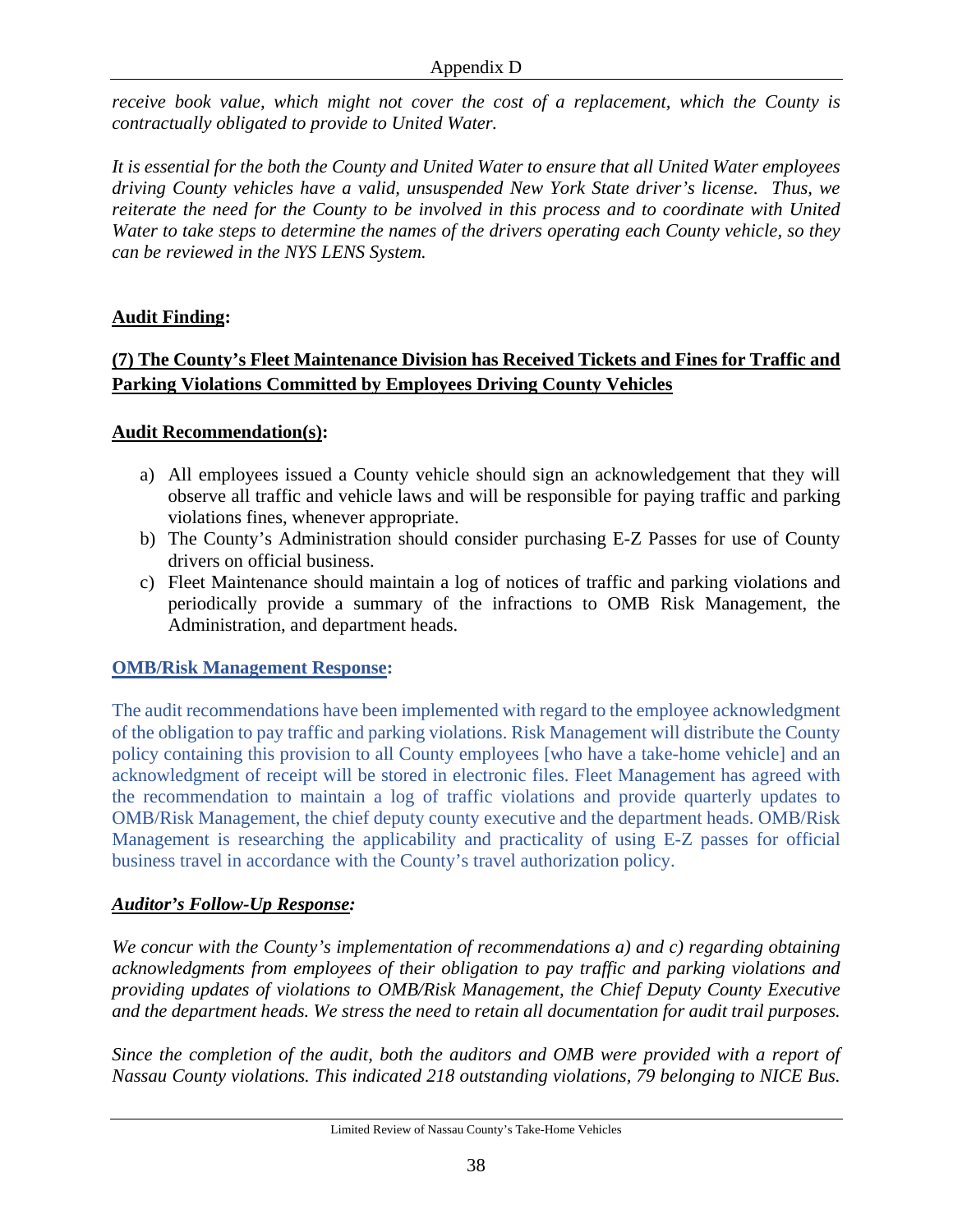*Some of the violations date back as far as 2009 and 2010. Department heads should be notified and actions taken.* 

*With respect to recommendation b), we encourage OMB/Risk Management to initiate its research of the applicability and practicality of using E-ZPasses for official business travel as soon as possible.* 

## **Audit Finding:**

### **(8) The Vehicle Value in the County's Fixed Asset System is not Up-to-Date due to the Lack of a Physical Inventory/Reconciliation**

### **Audit Recommendation(s):**

The County needs to:

- a) immediately resume the reconciliation of the listing of vehicles in FAACS to departmental vehicle records and / or perform a physical inventory. (The auditors are aware of 10 to 12 DPW employees who were trained on the FAACS systems.); and
- b) work collaboratively with the Comptroller's Accounting Section to ensure that FAACS vehicle records are accurate, by separating items like tractors and pay loaders from fleet vehicles.

## **DPW Response**:

DPW agrees with the recommendations and will comply. The Police Department will forward an updated list to the Comptroller's accounting division upon completion.

### *Auditor's Follow-up Response*:

*We are in agreement with the responses from DPW and the Police Department and stress the need for them to work collaboratively with the Comptroller's Accounting Section for this immediate reconciliation effort, as well as going forward as changes occur.* 

## **Audit Finding:**

## **(9) Notice of Vehicle Disposals, which are Needed to Keep Vehicle Financial Databases Accurate, are not being Reported to the Comptroller's Office**

### **Audit Recommendation(s):**

Individuals involved in the disposition process should have DPW Fleet Maintenance continue the process of reconciling their vehicle records to the listing of vehicles in the FAACS system. When an auction is held, the County Executive's Office and/or DPW Fleet Maintenance should provide records of sale, including invoices, from the auction, containing the make, model and VIN number of vehicles sold to the Comptroller's Accounting Section's inventory custodian.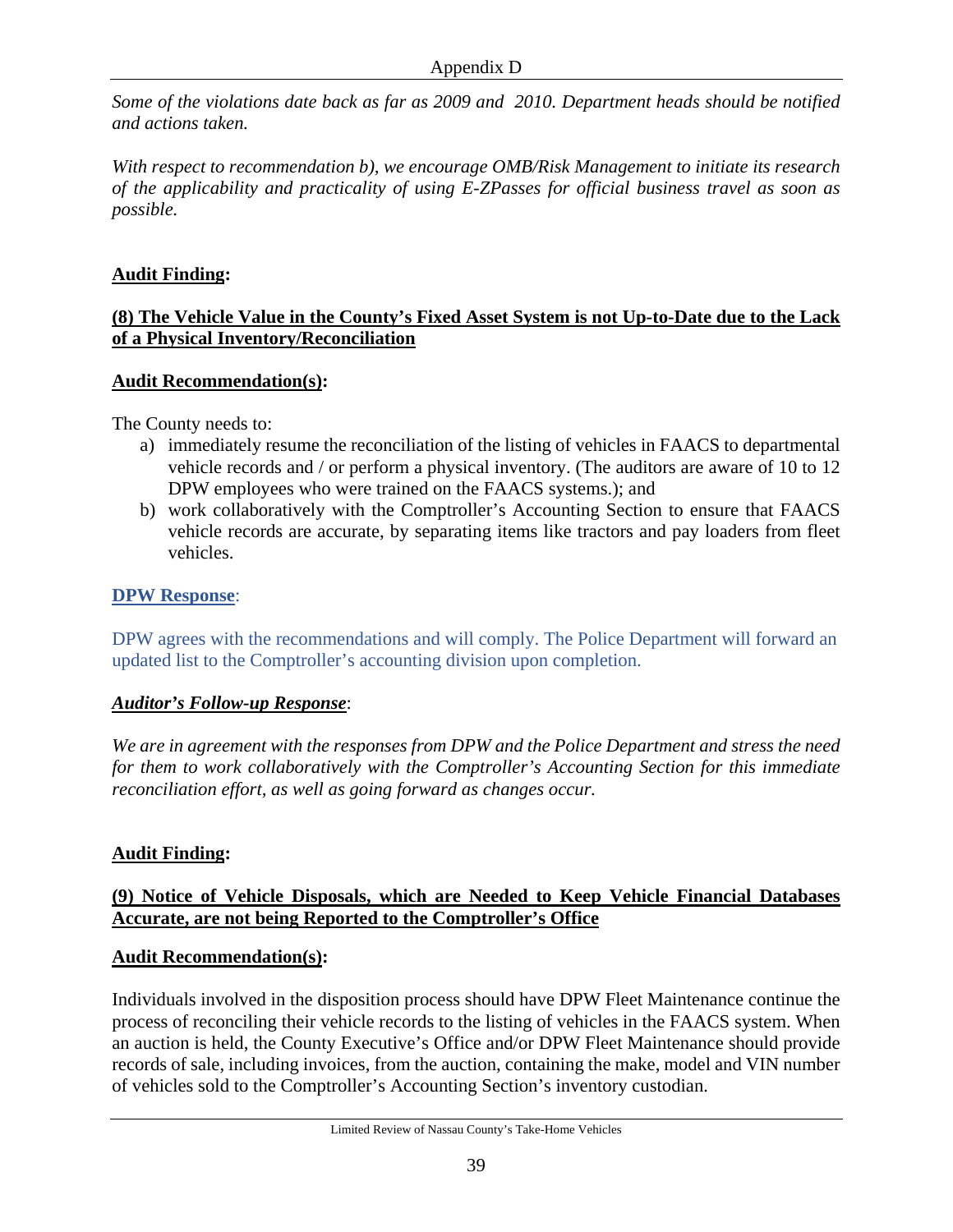#### **DPW Response:**

DPW agrees with the recommendations and will comply. The Police Department disposes of property through Auction International and PropertyRoom.com. The Police Department submits a list of vehicles for auction to the auction vendor for sale. The Police Department Personnel and Accounting Bureau removes the sold vehicle from its inventory and then forwards this updated information to the Comptroller's Office.

#### *Auditor's Follow-up Response:*

*We concur with the responses from DPW and the Police Department. Both departments need to ensure that the supporting documentation for the vehicle sales includes sufficient information (i.e., property ID, make, model, VIN number) for the inventory custodian to be able to identify the vehicle in FAACS and record its disposal.* 

#### **Audit Finding:**

### **(10) The "Nassau County Vehicle Control Act" and the County's Motor Vehicle Policy Need Updating and Distribution**

#### **Audit Recommendation(s):**

The Motor Vehicle Risk Management Policy and Procedure should be reviewed, updated and distributed. The review should:

- a) set cost control standards and standardization guidelines;
- b) make sure County Policy is compliant with Federal Highway and NYS DOT requirements; and
- c) reconsider the elimination of the driver safety training.

#### **OMB Response:**

The current version of the Nassau County Vehicle Control Act has been made available to the department heads. The Vehicle Control Act is under review by the County Attorney's office and any proposed updates would require a review by the administration as well as legislative approval. The MVRMP has been updated incorporating the latest PERB decisions and has been reviewed and approved by the CSEA. OMB/Risk Management anticipates the updated policy will be distributed to all employees (except the Department of Corrections and the Police Department in accordance with current policy). The updated policy will be posted on the Risk Management web site, entitled Motor Vehicle Forms, allowing the employee to download it as needed. Also, the policy will be set up as an on-line test, where the employee signs in with his or her name and employee ID, reviews the policy and states that he or she has read and understood it. OMB will be able to track and produce training-completed reports in Excel. The corrective actions will be implemented by year end 2015.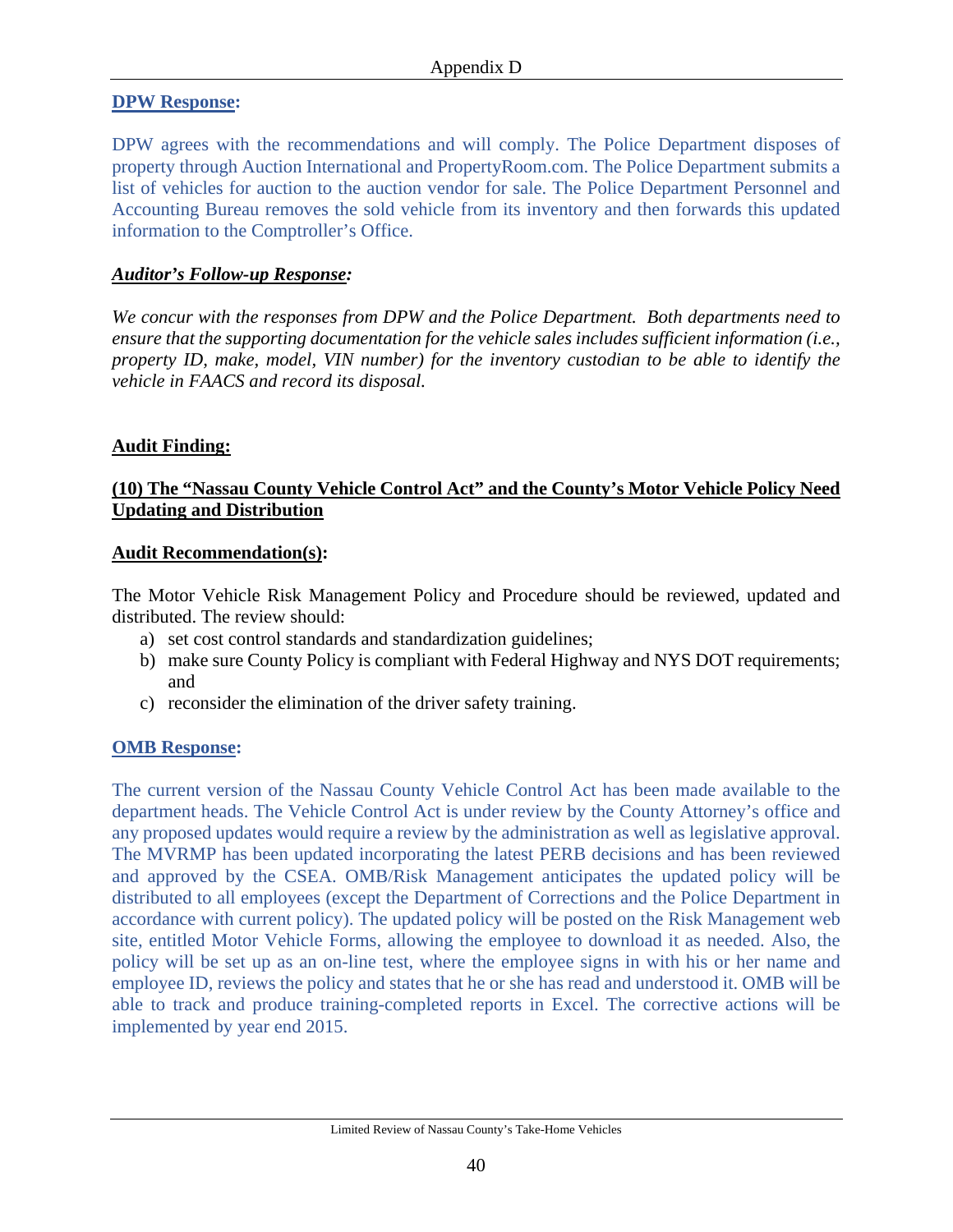#### *Auditor's Follow-up Response:*

*We concur with the corrective measures and proposed actions by OMB/Risk Management and the County Attorney's Office to be completed by year-end 2015. The posting of the updated Motor Vehicle Risk Management Policy and Procedure ("MVRMP") on line and the provision for employees to review and acknowledge the policy will provide "best practice" guidance to all employees driving County vehicles.* 

*Both the Police and Corrections Departments have established their own Motor Vehicle policies.* 

### **Audit Finding:**

#### **(11) Use of Take-Home Vehicles by Employees Living in Suffolk County Results in Excess Costs for Fuel and Depreciation, Exceeding \$60,000 for Eleven Employees**

#### **Audit Recommendation(s):**

DPW should reevaluate the justification of providing vehicles to employees who are non-County residents because of the additional commuting costs incurred.

#### **OMB Response:**

Pursuant to PERB decisions, once a position/title has been assigned a take-home vehicle, the County cannot unilaterally take away that vehicle. Thus, the County would be in violation of PERB decisions and expose itself to potential liability if it were to proceed with this recommendation.

#### *Auditor's Follow-up Response:*

*In 2005, Nassau County won a PERB hearing removing eight vehicles after the Commissioner of DPW reviewed the employees job duties. The job descriptions for these eleven employees should be reviewed as well as the 24 hour on call requirement. A determination should be made if they can adequately respond to an emergency from an hour away. We reiterate that the use of takehome vehicles by employees living outside Nassau County has resulted in excess costs exceeding \$60,000 per year to the County.* 

#### **Audit Finding:**

## **(12) Prohibitions Regarding the Use of a Take-Home Vehicle are not Uniformly Distributed to all County Drivers**

#### **Audit Recommendation(s):**

County management should:

a) take immediate action to distribute the current Motor Vehicle Risk Management Policy and Procedure to all County employees and post it on the website;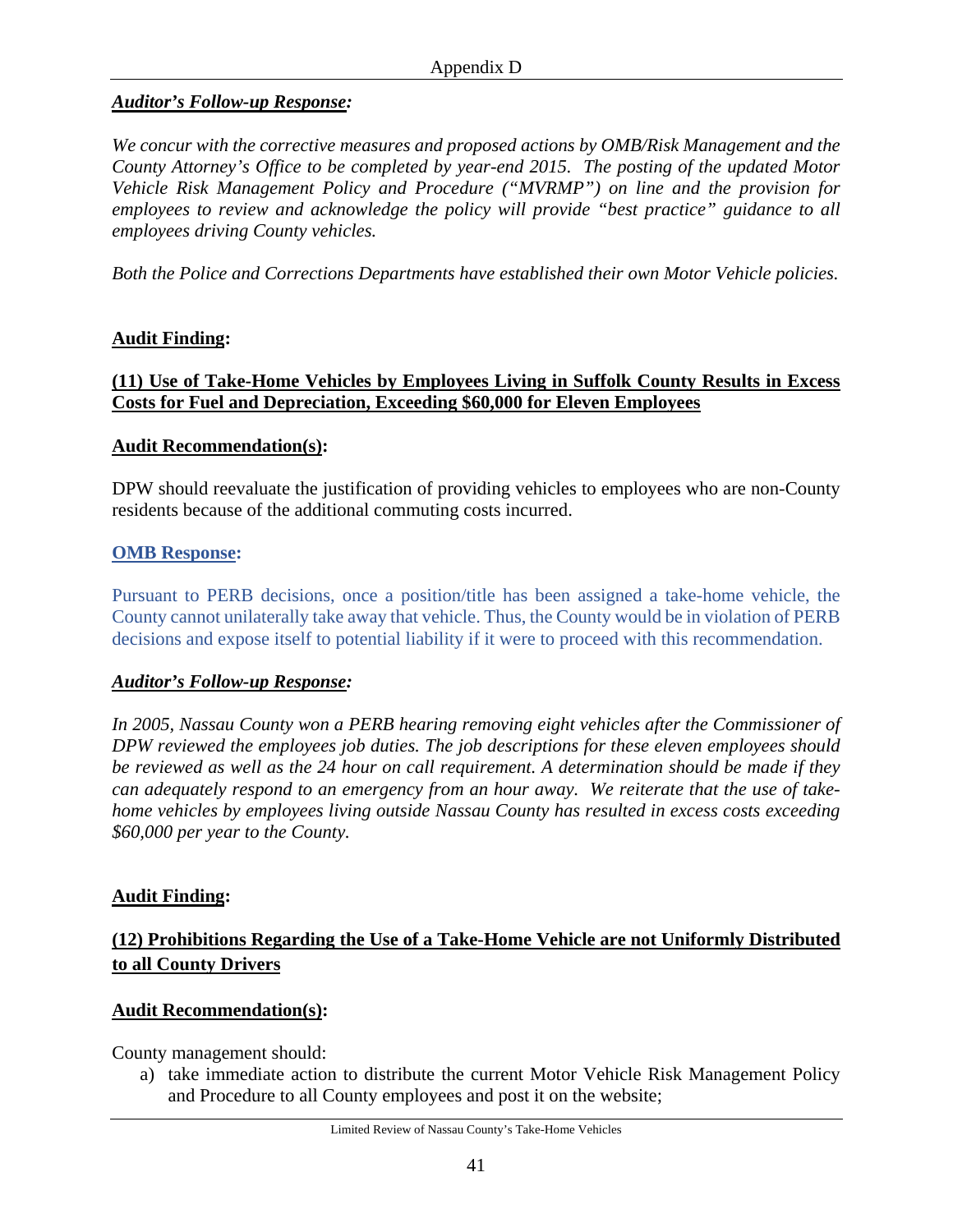- b) consider adding an acknowledgement page to the Motor Vehicle Risk Management Policy and Procedure, to be signed by every employee issued a County vehicle or that may have occasion to drive a departmental pool car, in order to acknowledge that they understand their responsibilities; and
- c) consider reinstating the use of a card listing the major restrictions on County vehicle use and procedures to follow in case of an accident. This card would be required to be kept in every County vehicle.

### **OMB Response:**

- a) As answered previously, the corrective action will be implemented by year end 2015.
- b) The process for dissemination will be that each County employee [with a take-home vehicle] will electronically sign an acknowledgement of receipt.
- c) Risk Management has implemented an alternative corrective action. The Motor Vehicle Accident Kit contains 2 forms (as submitted to the auditors): "Motor Vehicle Operators Responsibility at Scene of Accident" and "Nassau County Motor Vehicle Accident Report." This kit is to be placed in all County vehicles to be used by our employees in the event of an incident.

The Police Department has a department manual, which contains rules for conduct of its employees. All employees of the Police Department are charged with being aware of and familiar with, and adhering to, the rules and regulations contained therein.

The Sheriff's Department has instituted Motor Vehicle Policy and Procedures. All department personnel involved with the use, operation, management, and maintenance of department motor vehicles are directed to familiarize themselves with and follow all provisions of the policy and procedures.

### *Auditor's Follow-up Response:*

*We concur with the corrective actions taken by OMB/Risk Management. We have reviewed the two Nassau County Motor Vehicle Accident Report Kit forms provided by OMB with their response (these documents are attached at the end of Appendix D) and agree that the kit provides satisfactory guidance in the event of an accident.* 

*We concur that the Police and Sheriff's Department have established rules and regulations for their Departments.* 

#### **Audit Finding:**

### **(13) There is no Process to Ensure that Employees Leaving County Service have Returned their Take-Home Vehicles and Reported their Final Mileage for IRS Purposes**

#### **Audit Recommendation(s):**

The County should develop procedures for the return of take-home vehicles for adequate accounting and control. This should cover not only take-home vehicles, but should also include all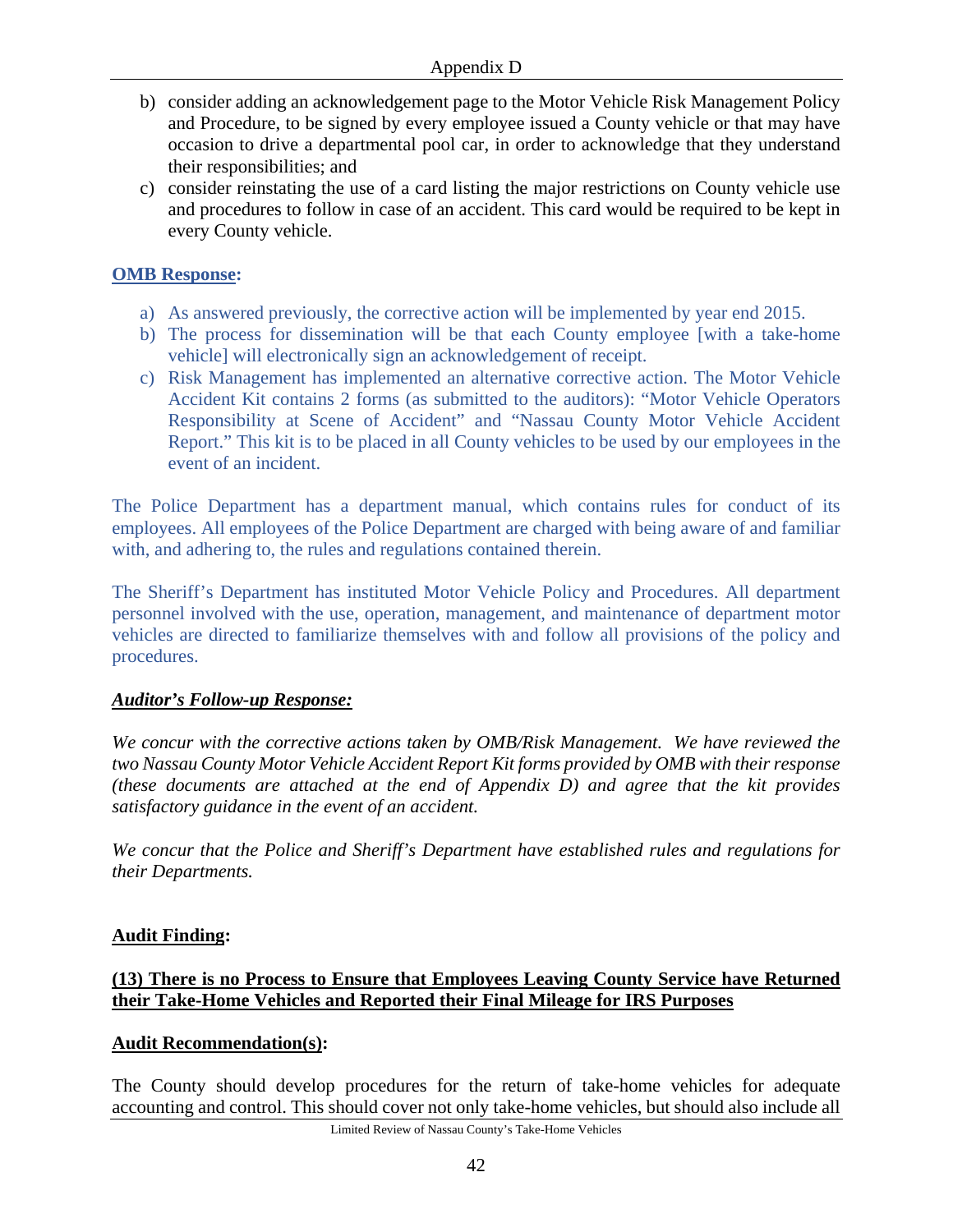drivers who may have driven County fleet vehicles, who should be discontinued from the LENS notification system when they are no longer employees of the County.

#### **OMB Response:**

The Office of Human Resources will ensure that departments utilizing take-home vehicles are accounting for the vehicle when a department employee is or will be leaving the department /County. This department will conduct an exit interview, where the employee will be required to return any and all equipment belonging to the County, including the key(s) to any take-home vehicles. The Department's Human Resources representative will be required to verify the last location of the vehicle and immediately advise Fleet Management of the 1) return of the vehicle and 2) the vehicle's whereabouts. The key(s) and vehicle will be returned to Fleet Management, which will then be responsible for any maintenance, monitoring and/or related notifications. Upon return of the vehicle, the employee's personnel file will indicate the return of the take-home vehicle. In addition, the department will use PeopleSoft in the exit interview process since it will have a record of any vehicle assigned to the employee.

### *Auditor's Follow-up Response:*

*We concur with the actions to be taken by the Office of Human Resources to ensure that departing employees turn in keys to any County take-home vehicles and to immediately advise Fleet Management of the return of the vehicle and its location. However, in order to do this effectively, we stress the need for OMB and Risk Management to develop an action plan to create a current and accurate master record of approved take-home vehicles for all County departments and provide it to Office of Human Resources on a continual basis whenever there are changes.* 

*We also concur that once fully implemented, the use of PeopleSoft in the exit interview process should further ensure that vehicle records are updated in a timely manner. However, until that time, it is important to ensure that an interim process is put in place and is working effectively.*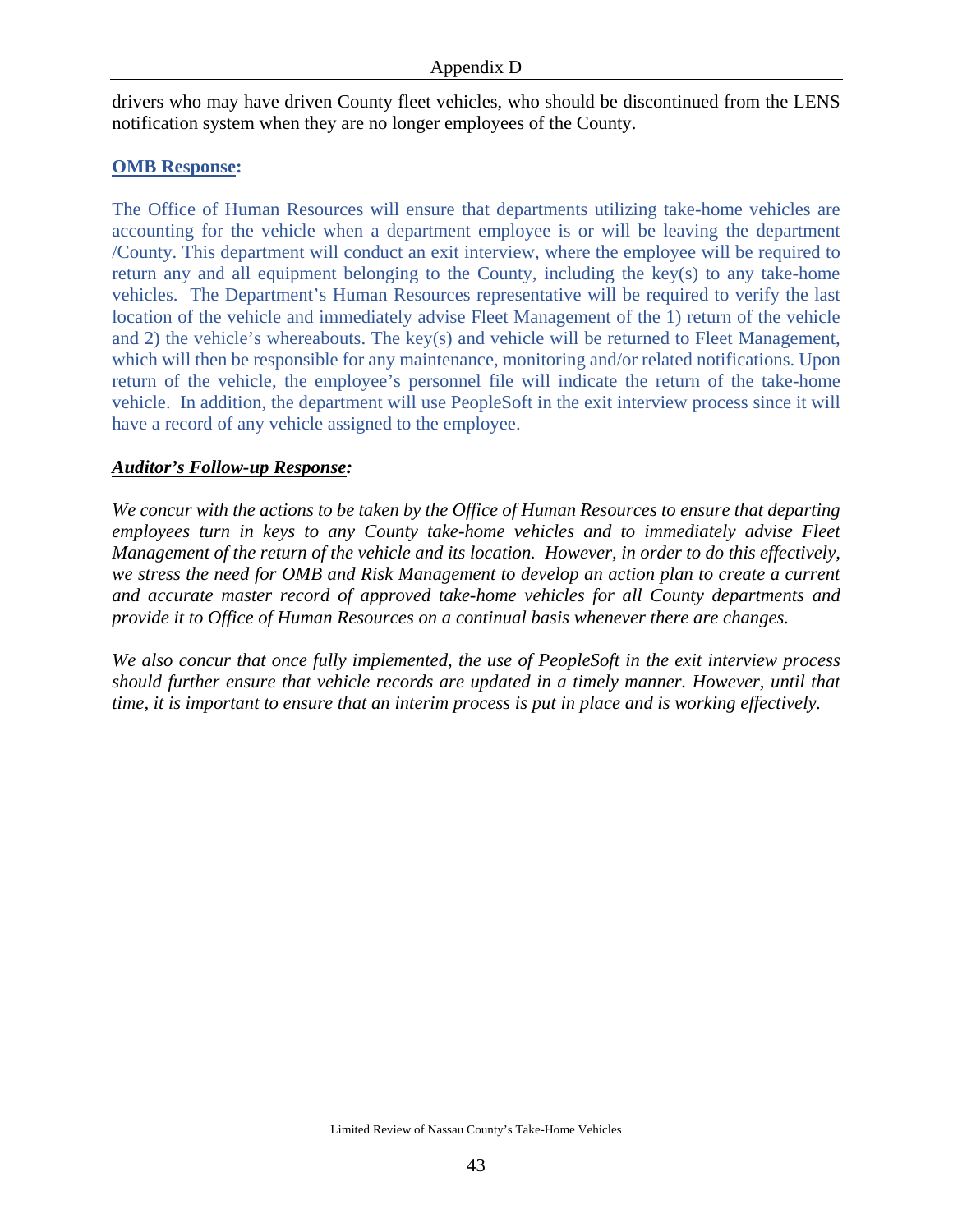## **Nassau County Motor Vehicle Accident Report Kit** Motor Vehicle Operators Responsibility at Scene of Accident.

At the time of a motor vehicle accident, the motor vehicle operator should take the following actions while at the scene of the accident. It is understood that if the motor vehicle operator is injured or if the accident occurs outside the County or outside of business hours, it may not be possible for all steps to be completed or undertaken by the motor vehicle operator.

#### 1. Do not leave the scene of the accident.

- 2. Request Police to respond to the accident. Also if anyone involved in the accident has any injuries or requests an ambulance to respond.
- 3. Contact your supervisor, manager or a representative of your department to advise them of your involvement in the accident.
- 4. Do not admit any responsibility or liability for the accident.
- 5. Obtain the driver's name, address, driver's license number, license plate number and contact information of all individuals involved.
- 6. Obtain contact information of all witnesses.
- 7. Make no statements to anyone other than the Police and any representative of Nassau County who may respond to the accident.
- 8. If the accident results in serious injury or death contact the Nassau County Motor Vehicle Accident Emergency Number at 571-6900.
- 9. If the vehicle needs to be towed, contact fleet services during normal business hours at 572-0296 or 571-6966 (off hours, weekends and holidays call 571-6900).
- 10. Do not leave the scene of the accident until you have been told to do so by the police officer in charge of the accident scene.

If an accident qualifies for drug and alcohol testing under the County's "Drug and Alcohol Testing Policy for Operators with Commercial Driver's Licenses", adopted pursuant to Resolution No. 135 of 1995, the employee is to request the responding NCPD officer to transport the employee to NUMC for testing.

An accident qualifies for testing under the Drug and Alcohol Testing Policy if it involves an employee with a CDL operating a commercial vehicle, and results in either:

- A. A fatality.
- B. The employee being issued a summons for a moving violation.
- C. A vehicle being towed from the scene; or someone being injured and immediately being treated for those injuries away from the scene.

NASSAU COUNTY RISK MANAGEMENT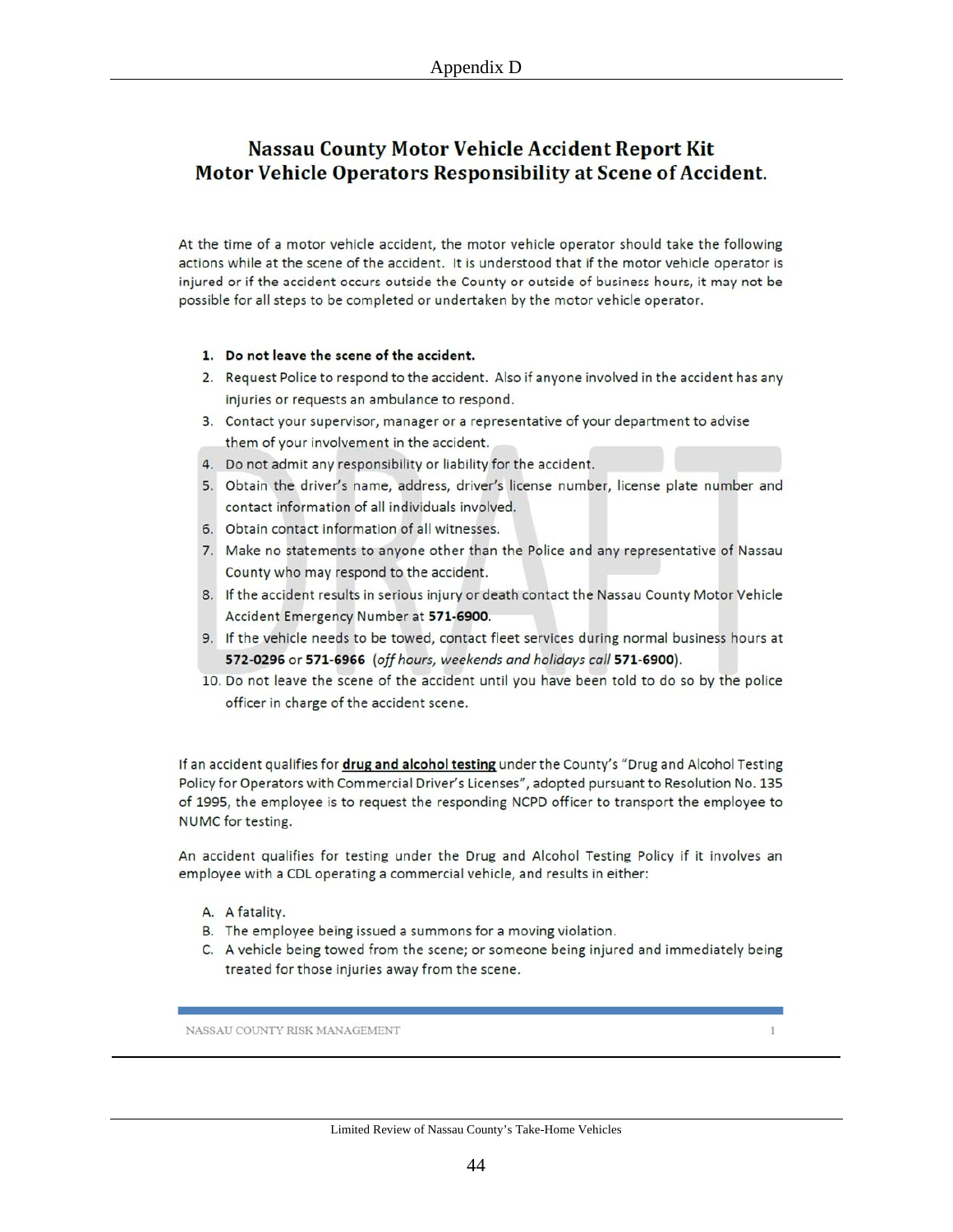

#### NASSAU COUNTY MOTOR VEHICLE ACCIDENT REPORT

#### THIS FORM SHOULD BE COMPLETED WITHIN 24 HOURS OF THE ACCIDENT

PLEASE COMPLETE THIS FORM AS THOROUGHLY AS POSSIBLE. ALL DETAILS OF THE ACCIDENT ARE IMPORTANT TO ACCURATELY PROCESS THIS CLAIM.

#### 1. COUNTY EMPLOYEE INFORMATION (Vehicle Operator)

| Name:                                                                                                                                                                                                                          |                                                                                 |                    |
|--------------------------------------------------------------------------------------------------------------------------------------------------------------------------------------------------------------------------------|---------------------------------------------------------------------------------|--------------------|
|                                                                                                                                                                                                                                |                                                                                 |                    |
| City/Town: State: Zip                                                                                                                                                                                                          |                                                                                 |                    |
|                                                                                                                                                                                                                                |                                                                                 |                    |
|                                                                                                                                                                                                                                |                                                                                 |                    |
| Reporting Location:                                                                                                                                                                                                            | <u> 1989 - Andrea Andrew Maria (h. 1989).</u><br>1905 - Andrew Maria (h. 1906). |                    |
| 2. COUNTY VEHICLE INFORMATION:                                                                                                                                                                                                 |                                                                                 |                    |
|                                                                                                                                                                                                                                |                                                                                 |                    |
|                                                                                                                                                                                                                                |                                                                                 |                    |
| 3. VEHICLE OCCUPANT INFORMATION<br>Name                                                                                                                                                                                        | DOB<br><b>County Employee</b>                                                   | Injury             |
|                                                                                                                                                                                                                                | Yes / No                                                                        |                    |
|                                                                                                                                                                                                                                | Yes / No                                                                        |                    |
|                                                                                                                                                                                                                                | Yes / No                                                                        |                    |
| <b>4. ACCIDENT INFORMATION</b>                                                                                                                                                                                                 |                                                                                 | Date 20 Time AM/PM |
|                                                                                                                                                                                                                                |                                                                                 |                    |
| Cross Street <u>Contract Communication</u>                                                                                                                                                                                     |                                                                                 |                    |
| Town Town 21p Code                                                                                                                                                                                                             |                                                                                 |                    |
| Purpose vehicle was being used good and the contract of the contract of the contract of the contract of the contract of the contract of the contract of the contract of the contract of the contract of the contract of the co |                                                                                 |                    |
|                                                                                                                                                                                                                                |                                                                                 |                    |
|                                                                                                                                                                                                                                |                                                                                 |                    |
|                                                                                                                                                                                                                                |                                                                                 |                    |
| Weather Conditions Roadway Conditions                                                                                                                                                                                          |                                                                                 |                    |
| Was either driver violating traffic regulations? ________ Were traffic controls present? __________ If so indicate below.                                                                                                      |                                                                                 |                    |
| Was accident investigated by Police? _______ What Department and Precinct?                                                                                                                                                     |                                                                                 |                    |
|                                                                                                                                                                                                                                |                                                                                 |                    |
|                                                                                                                                                                                                                                |                                                                                 | $09 - 01 - 2015$   |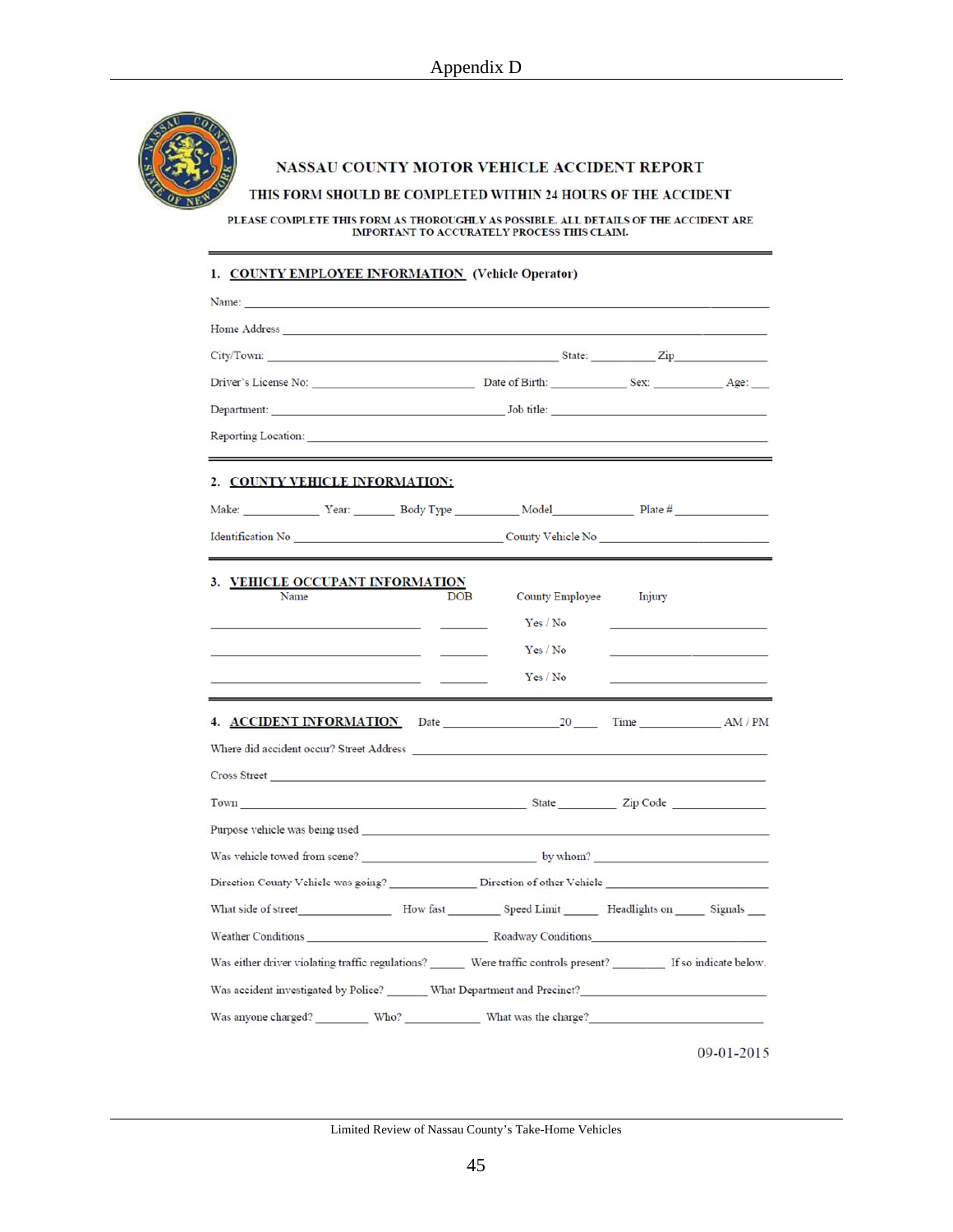State full details of how Accident happened and complete diagram below:

|                                                                                                                                                                                                                                                     | North |
|-----------------------------------------------------------------------------------------------------------------------------------------------------------------------------------------------------------------------------------------------------|-------|
|                                                                                                                                                                                                                                                     |       |
|                                                                                                                                                                                                                                                     |       |
| Use diagram above to show course and position of all automobiles, vehicles, injured persons, stop signs and<br>other objects. Use $\longrightarrow$ to show direction of moving objects. Give names of streets. Mark X where<br>collision occurred. |       |
| <b>PERSONAL INJURIES</b><br>5.                                                                                                                                                                                                                      |       |
|                                                                                                                                                                                                                                                     |       |
| Address<br><u> 1989 - Johann Barbara, martxa alemaniar a</u>                                                                                                                                                                                        |       |
| Occupation: Date of Birth Date of Birth                                                                                                                                                                                                             | Age   |
| Injuries:                                                                                                                                                                                                                                           |       |
|                                                                                                                                                                                                                                                     |       |
| Where was injured person at time of accident?                                                                                                                                                                                                       |       |
| What statements were made by injured person?<br><u>Examples 2006</u>                                                                                                                                                                                |       |
| What safety equipment if any was in use at time of accident?                                                                                                                                                                                        |       |
| 6. DAMAGE TO OTHER VEHICLE OR PROPERTY:                                                                                                                                                                                                             |       |
| Describe what was damaged: Note that was a state of the state of the state of the state of the state of the state of the state of the state of the state of the state of the state of the state of the state of the state of t                      |       |
|                                                                                                                                                                                                                                                     |       |
| If another vehicle Make Year Model Body type Body type                                                                                                                                                                                              |       |